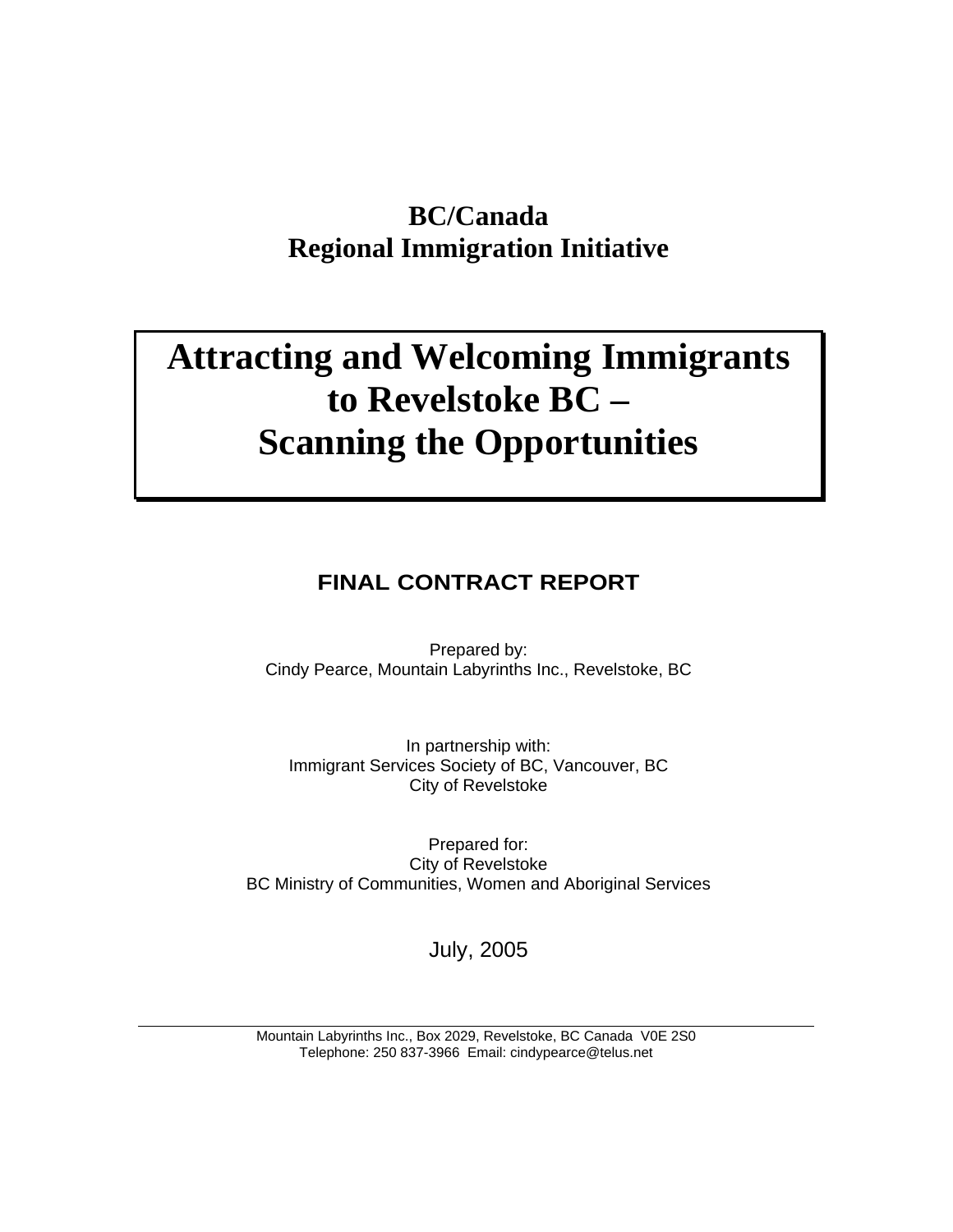### **Acknowledgements**

The willingness of Alan Mason, City Director of Community Economic Development and Patricia Woroch, Executive Director of the Immigrant Services Society of BC (ISSBC) to partner with me as I wandered into the unfamiliar territory of international immigration and immigrant services is very much appreciated. It has been an unexpectedly long and bumpy journey, and I've benefited much from your advice and morale support.

The candid information provided by the new immigrants who were interviewed taught me a great deal about my community, and founded the project in the realities of settling in Revelstoke today. I came back to these often during the project.

The enthusiastic support expressed by the focus group participants and service providers for immigration as a community priority, and for assisting new immigrants to settle in our community was encouraging. You overwhelmed me with you enthusiasm, interest and willingness to commit time and resources!

The wise and generous advice of Patricia Woroch and Jocelyne Hamel of ISSBC and the staff of provincial settlement agencies and immigrant services organizations has been invaluable. The sharing of ideas at the workshop with other community researchers was also very helpful.

The Regional Immigration Initiative Steering Committee and the funders - Citizenship and Immigration Canada, the provincial government and Western Diversification – were courageous in seeking to increase immigration outside the Lower Mainland of BC. It is clear that we have only just begun to understand how to achieve this goal. A special thanks to Kerry Pridmore, my contract administrator, for providing leads to important information and people and for patiently sticking with me as I sorted through this complex subject.

Any errors or omissions in this document are my responsibility.

Cindy Pearce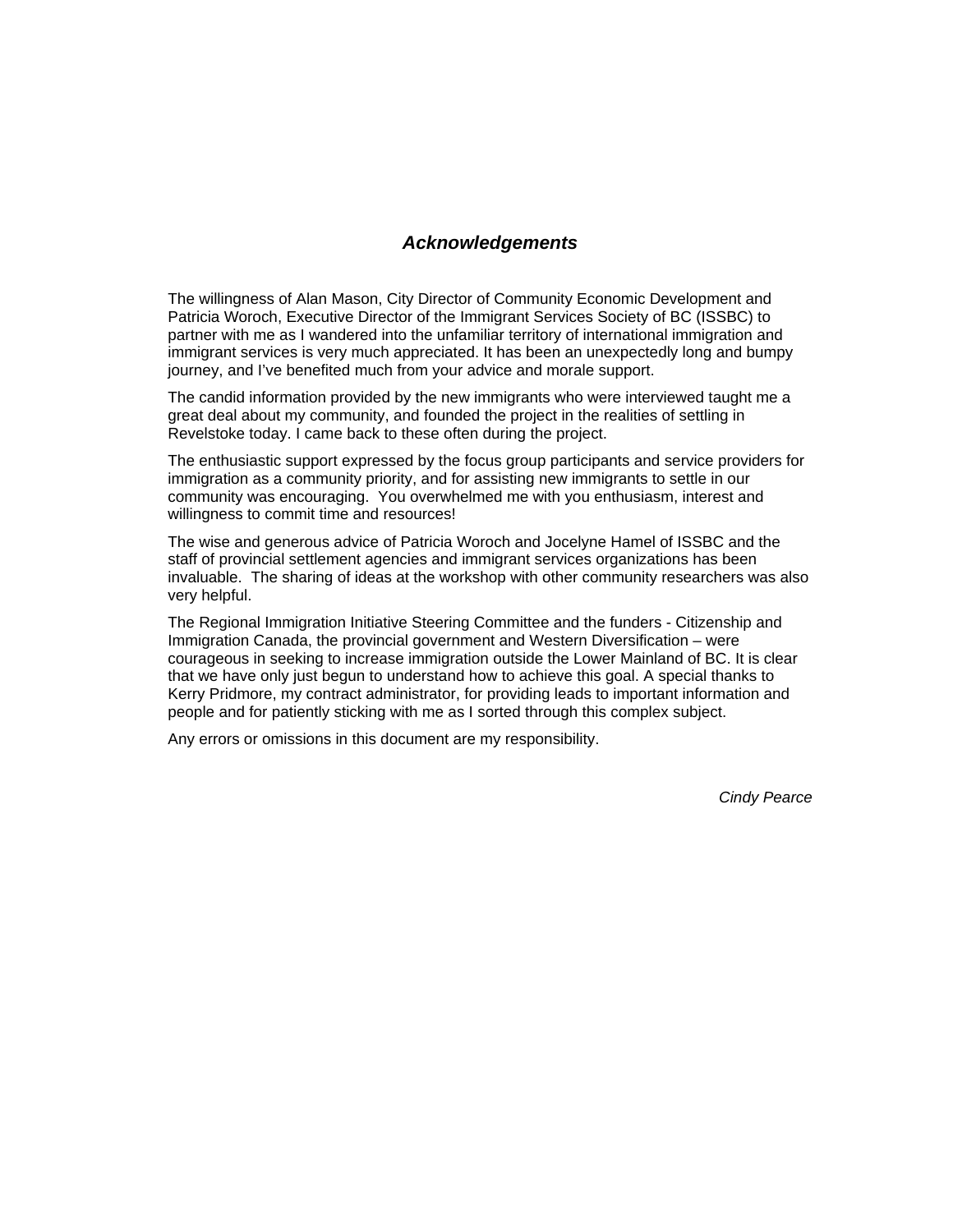## **Table of Contents**

| 3. SUPPORT AND MARKET BUSINESS AND EMPLOYMENT OPPORTUNITIES TO IMMIGRANTS 37 |  |
|------------------------------------------------------------------------------|--|
|                                                                              |  |
|                                                                              |  |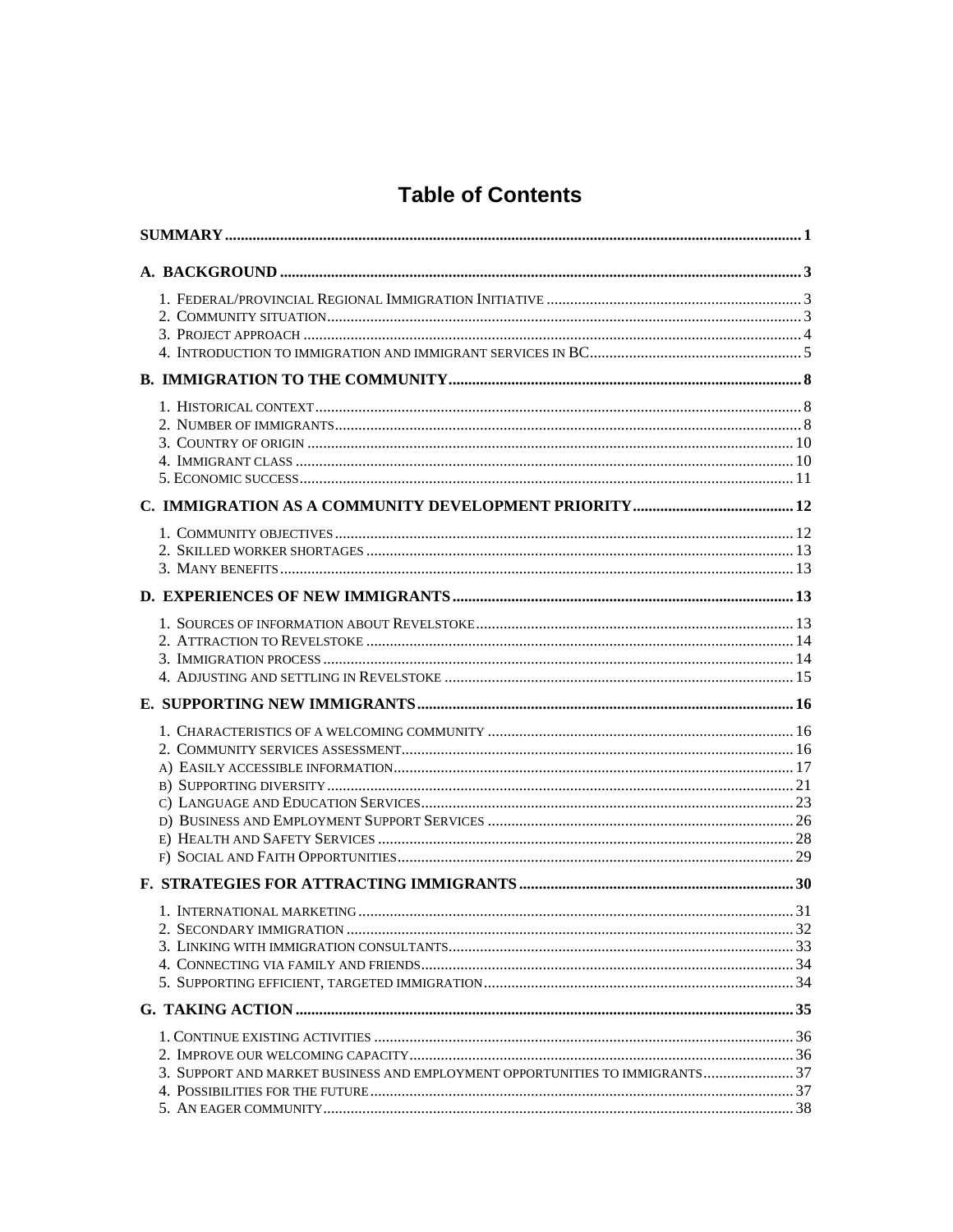| <b>APPENDICES.</b>                                                                      |  |
|-----------------------------------------------------------------------------------------|--|
| APPENDIX 1 - BC PROVINCIAL NOMINEE PROGRAM STREAMS                                      |  |
| APPENDIX 2 - BC SETTLEMENT AND ADJUSTMENT PROGRAM 'STREAMS'                             |  |
| APPENDIX 3 - IMMIGRANT CLASSES IN CANADA                                                |  |
| APPENDIX 4 - PROFILES OF REVELSTOKE IMMIGRANTS                                          |  |
| APPENDIX 5 - IMMIGRANT INTERVIEWS - OPPORTUNITIES FOR IMPROVING THE FEDERAL IMMIGRATION |  |
| PROCESS.                                                                                |  |
| APPENDIX 6 - COMMUNITY SERVICES ASSESSMENT                                              |  |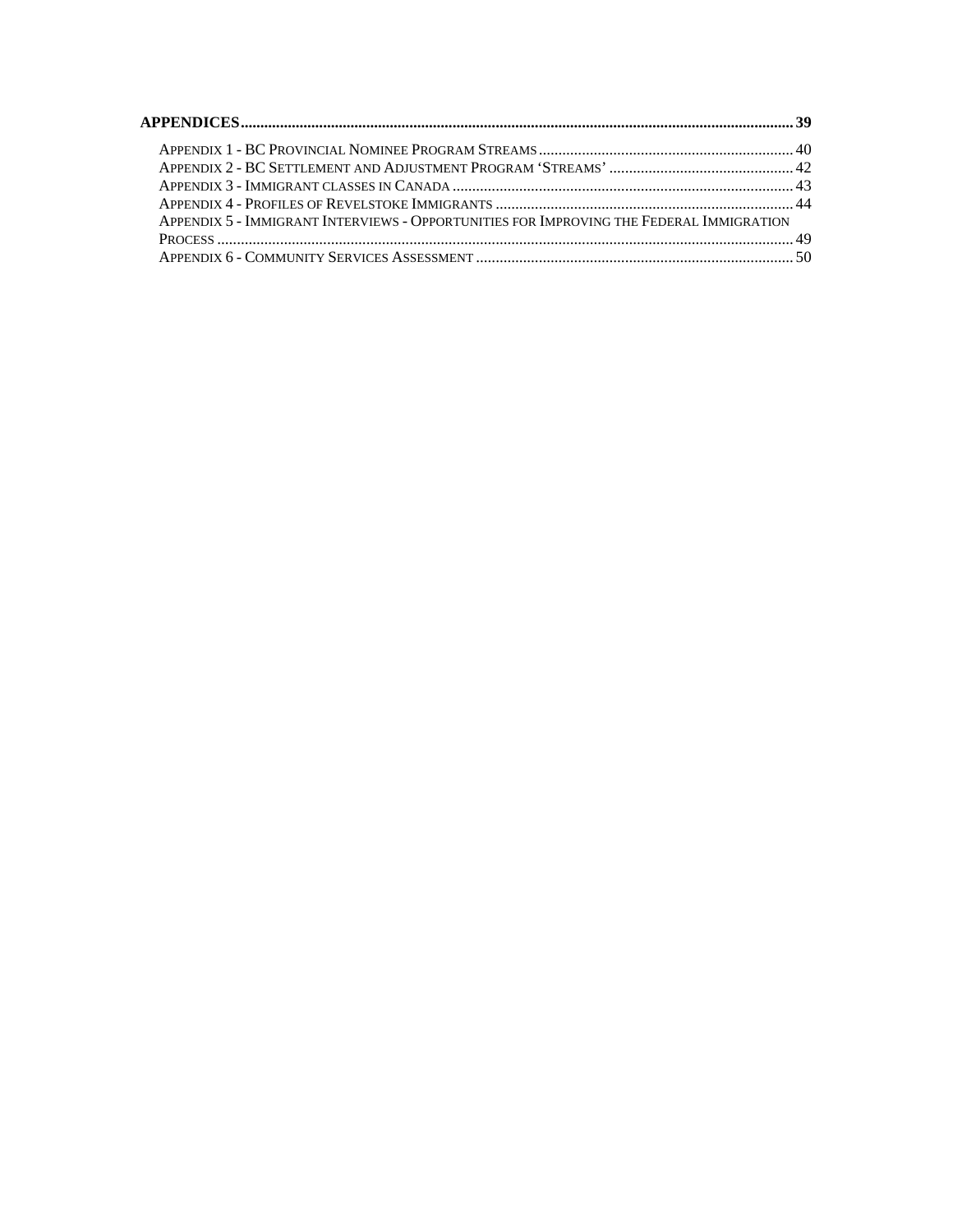## **SUMMARY**

During the last two Community Development Strategies, Revelstoke citizens identified population growth as an important goal for the community. While there is an expectation that the population will increase as Mount MacKenzie Resort moves ahead, the community continues to be proactive about encouraging people to move to Revelstoke.

A recent report by BC Stats projects a modest population target of almost 10,000 for Revelstoke by 2031, an increase of 15% from the current population of almost 8,500. To achieve this modest target approximately 35 new international immigrants will need to settle in the community annually, in addition to inter-provincial migration and natural increases. In recent years approximately 22 immigrants, on average, have made Revelstoke their home every year. It appears a 50% increase in immigration is needed if we are to achieve even modest population growth.<br>As with Canada generally, Revelstoke has a long history of immigration. Immigrants from Italy,

China, Europe, the United States and more recently Korea are well-established in the community. Europe and the United States continue to be the main countries of origin for new immigrants, with immigration from Asia increasing and presenting a significant opportunity for Revelstoke.

This project is an initial review of the opportunities to enhance immigration in Revelstoke. It was structured on the understanding that to successfully attract and support immigrants to settle in a small town it is necessary to first ensure the community understands the role of immigration in community development, and adequate services are supportive of immigrants through the adjustment and settlement period.

A review of the literature about immigration to Canada and BC, with a particular emphasis on attracting and supporting immigrants to small towns, provided a background for the project.<br>Presentations and bulletins were provided to community organizations to inform citizens about immigration today and test their reaction to expanded community immigration. New immigrants were interviewed to understand why they chose Revelstoke as their new home and what could be done to improve the immigration and settlement experience. Focus groups and interviews with service providers informed the service community of the potential role of immigration, and identified actions to improve our community services for immigrants. Finally, approaches to attract immigrants were examined. Patricia Woroch and Jocelyne Hamel of the Immigrant Services Society of BC provided advice at key steps in this project.

Interviews with new immigrants revealed they chose Revelstoke often after thoroughly researching locations across North America, and were attracted by the spectacular scenery, the strong economy, the lifestyle and the people. Their main sources of information were the community website and the 'friendly, kind' people in the community. While their experiences with the immigration process were generally difficult and discouraging, they found settling in the community relatively easy, though some key gaps were identified.

Many existing community services are important to the settlement experience of new immigrants to Revelstoke, especially business, employment and education programs. Particular ongoing initiatives that could significantly influence the community's success at attracting new immigrants include the labour market study, the developing linkages with Lower Mainland immigrant services organizations and implementation of the results of the affordable housing study. Continuing publicity about the potential benefits of immigration to Revelstoke and the availability of City staff and community leaders to provide immigration advocacy support is needed.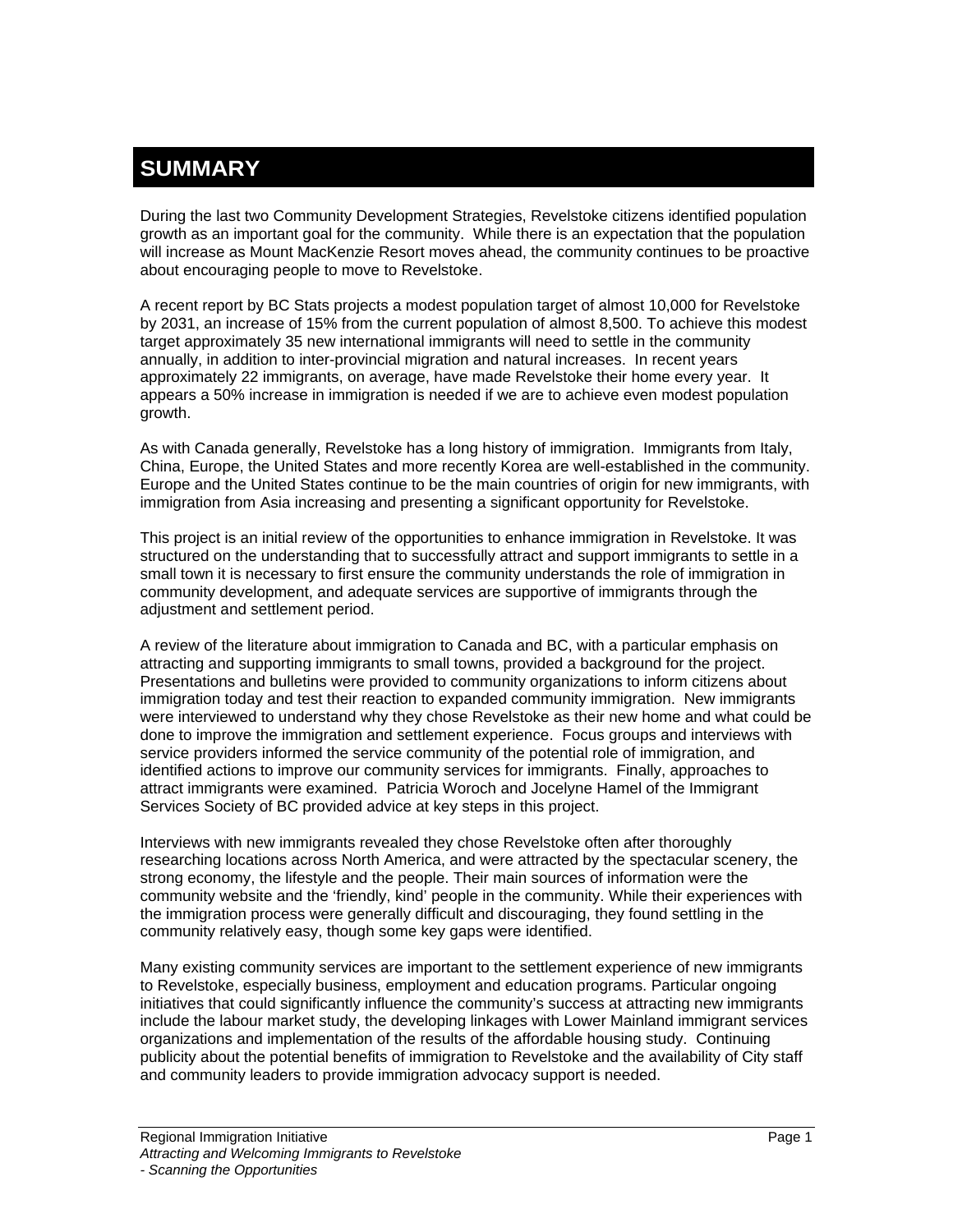Three priority actions have been identified to greatly improve the settlement experience of new immigrants:

- 1. Create a 'language bank' of trained volunteer interpreters and translators potentially lead by the Interior Health Authority.
- 2. Expand the English as a Second Language for Adults training to provide a broader range of training times and partner this with a coordinated volunteer 'mentoring'/HOST/Community Bridging program to match volunteers with new immigrants, with a business mentoring link. Okanagan College is prepared to lead this project. Related actions that could be assisted by this action include:
	- expanding Canada Day celebration with a multi-cultural food and activity theme, special invitations and welcoming to new residents and immigrants and possibly a citizenship ceremony;
	- multi-cultural art exchange involving immigrants;
	- expanding opportunities for immigrants to sample cultural and sports activities;
	- women's drop-in/community kitchen opportunity; and  $\bullet$
	- further examining ways to support diversity in our community.  $\bullet$
- 3. Create a directory of community services and facilities, available in print and web-based, and distributed by key points of contact for new residents and immigrants – no leader identified.

To attract more immigrants to the community, the following priority actions are recommended:

- 1. City Council should encourage the Union of BC Municipalities to advocate for improvements to the federal immigration application processing system and increased immigration of skilled tradespeople.
- 2. The Employment Centre should link their upcoming community job board website to immigrant services organizations in BC and Calgary and the Canadian Association of Professional Immigration Consultants.
- 3. The City and the English Language School should partner to market Revelstoke during international trips to attract students, and to students and visiting family members.
- 4. When the labour market study is completed, the City should host a community forum to review the study results. Local employers, local education agencies and citizens with links to other countries, including new immigrants should be invited.
- 5. The City should publicize the labour market study results and investor opportunities through immigrant services organizations and the Canadian Association of Professional Immigration Consultants.

Funding will be required for several of these initiatives. While community resources may be available for some of these projects, particularly for those that will benefit all Revelstoke citizens generally (such as the community directory), those that are directed at immigrant support should be funded by the provincial government at a reasonable level that reflects the actual number of immigrants settling in Revelstoke and the support required in a rural location.

Throughout this project the citizens of Revelstoke expressed a keen interest and willingness to accept, welcome and support new immigrants to the community. While international immigration is unlikely to become the primary contributor to the local population and economy, when partnered with initiatives to support local citizens to succeed as entrepreneurs, and to train to fill the impending worker shortages, it is a potent strategy to ensure Revelstoke is well positioned to achieve our community objectives.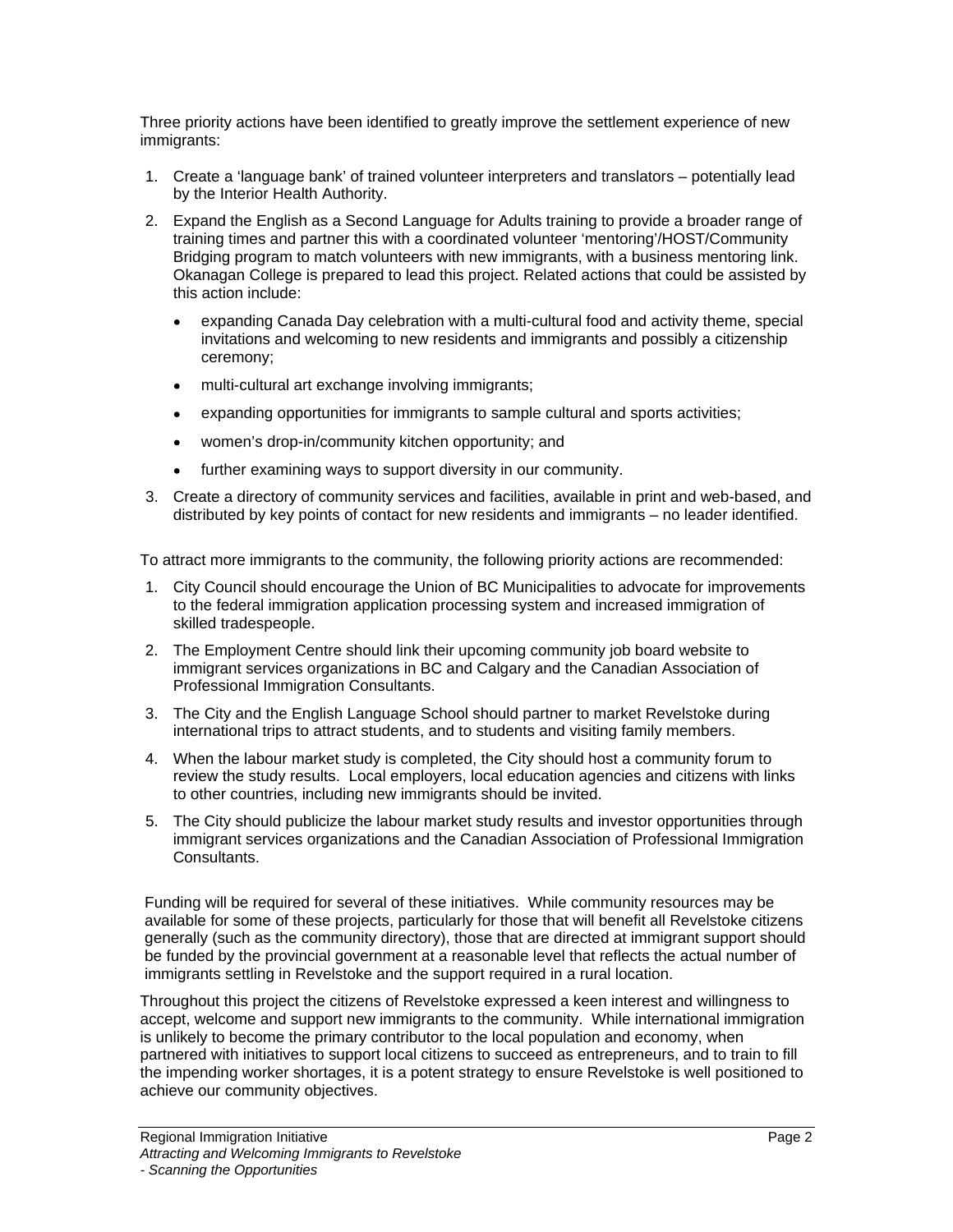## **A. Background**

## **1. Federal/provincial Regional Immigration Initiative**

BC is one of the top destinations for immigrants coming to Canada. During 2003, a total of 35,170 immigrants were destined for BC, close to 15% of the total number arriving in Canada. Between 1996 and 2001, 90% of immigrants arriving in BC settled in the Greater Vancouver Region. Recent evidence suggests that many of the immigrants settling in the metropolitan area are disproportionately represented in low income employment, are living in less than ideal living conditions and stressed neighbourhoods. At the same time, a number of rural BC communities are experiencing economic challenges and declining populations. In addition, it is widely recognized that immigration will be essential if Canada is to have sufficient skilled labour to sustain a growing economy in the future.

In April 2004 the federal department Citizenship and Immigration Canada (CIC) and provincial Ministry of Community, Aboriginal and Women's Services (MCAWS) renewed the Agreement for Canada – British Columbia Cooperation on Immigration. This new agreement includes a commitment to a Regional Immigration Initiative within BC. The objectives of this Initiative are to: **Internal and the Community of the Community of the Community of the Community of the Community of the Community of the Community of the Community of the Community of the Community of the Community of th** 

- Facilitate the attraction and retention of immigrants to communities outside the  $\bullet$ Greater Vancouver Region.
- Support the economic development of rural communities within British Columbia.  $\bullet$
- Develop strategies to improve the ability and capacity of smaller cities and  $\bullet$ communities outside of the Greater Vancouver Area to attract and retain immigrants.

In August, on behalf of the Initiative, MCAWS called for proposals from rural community organizations working in close partnership with a rural community to identify and develop resources that BC rural communities can utilize in the attraction of immigrants who have come to Canada or those currently residing overseas with an interest in immigrating. This project is one of eight that were funded under this Initiative.

## **2. Community situation**

Between 1996 and 2001, Revelstoke's population declined by almost 8%, although it has recovered somewhat at this point. During the last two Community Development Strategies, Revelstoke citizens identified population growth as an important goal for the community. In 2003 the City began marketing Revelstoke as a quality place to live, and initiated an international investor marketing program to attract immigrant investors to the community, most recently placing 'Invest in Revelstoke brochures in community Visitor Centres.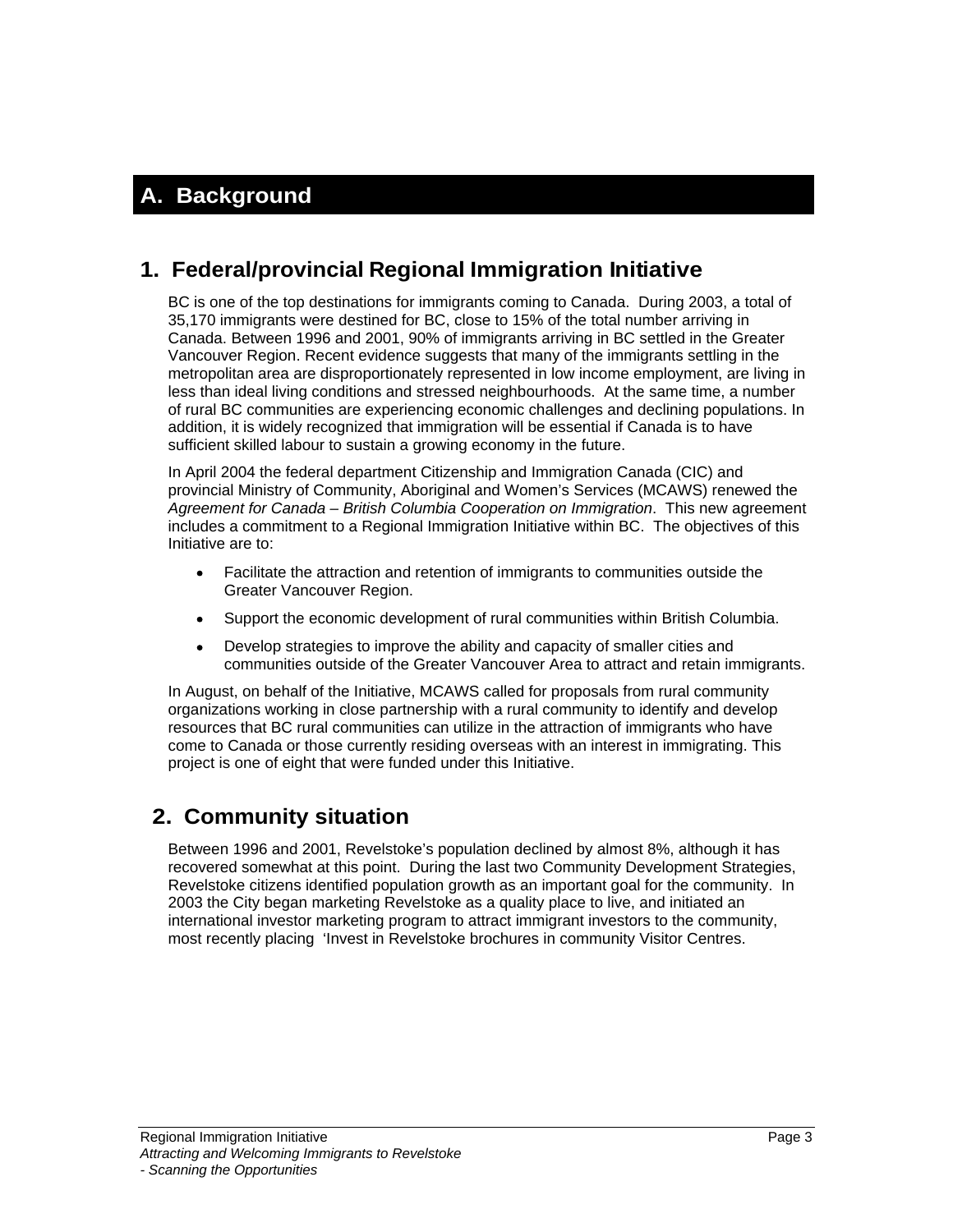Recent shortages in skilled tradespeople within the community, and throughout the province, delayed the indoor pool and community energy project construction, and increased costs. This situation isn't expected to change – a major employer, Downie Timber Ltd. /Selkirk Specialty Woods has shortages in several trade areas they have not been able to fill locally; the City predicts the loss of 50% of its skilled trades workers in the next 5 years, and the upcoming Mt. MacKenzie Resort development will demand even more skilled workers in the community, as well as unskilled workers – all beyond locally available workers. This project was undertaken to look at whether immigration can help us fill this gap and increase the community population, and what we need to do as a community to welcome new immigrants.

## **3. Project approach**

As required by the Regional Immigration Initiative, this project was lead by a private consultant, Mountain Labyrinths Inc. from Revelstoke, and carried out in partnership with the City of Revelstoke. Because the community has limited experience with immigration and immigrant settlement support, and chose to work with a local consultant although none of the local firms had this experience, the project was done in partnership with the Immigrant Services Society of BC who provided this expertise.

The project was developed and implemented using a model of a three pronged approach, as



attention to informing and engaging the community, to building capacity in the community to welcoming immigrants and to attracting new immigrants. While there is sometimes a desire for rapid results in terms of settled immigrants, leading to an emphasis on attracting immigrants immediately, if new immigrants arrive in a community before the community has embraced immigration as a community development priority, and community services have been sensitized to the needs of immigrants, these potential new residents may not be welcomed and may choose not to settle in the community. This project thus focused first on informing the community and assessing services before examining potential opportunities to attract new immigrants.

The following outlines the steps taken in the project: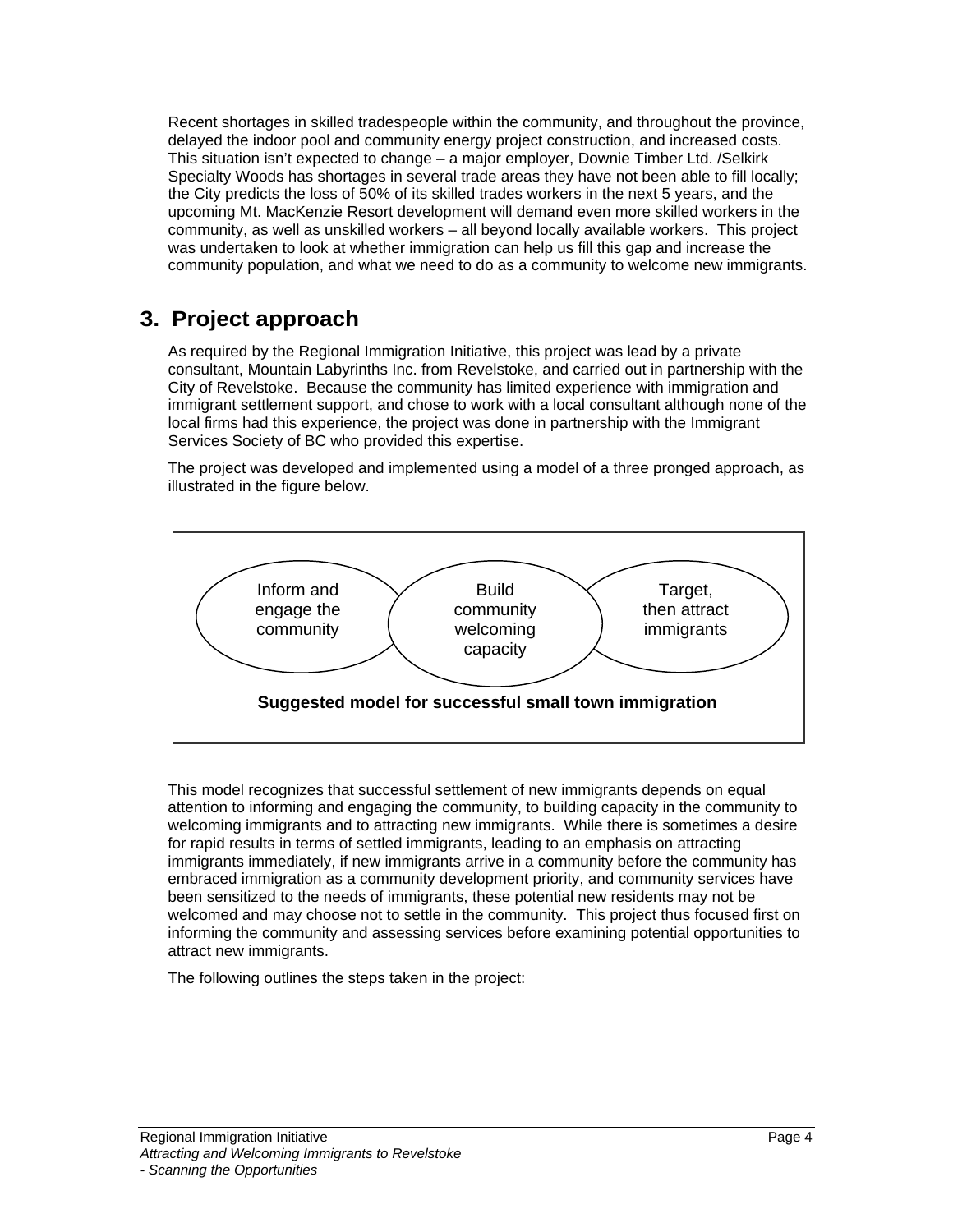**1. Public information and presentations**: In a small, culturally homogenous rural community such as Revelstoke, immigration can be a highly sensitive topic, with some citizens holding strong negative views towards new immigrants. In recognition of these potential sensitivities, early on the project strove to provide citizens with accurate information about immigration today, and about how immigration dovetailed with Revelstoke's community development priorities. This information was compiled in an information handout and a Powerpoint presentation that was made to 6 groups, with approximately 70 people in attendance.

**2. Community services assessment:** To evaluate community services through the lens of the needs of new immigrants, the researcher reviewed literature regarding immigrant settlement success to understand the challenges and issues facing new immigrants to Canada, with an emphasis on challenges in rural settings. From this literature, and advice from ISSBC, the characteristics of welcoming community were identified as the foundation for the community assessment. This research also identified a number of activities or conditions that occur in communities that welcome new immigrants.

The researcher then interviewed eight new immigrants and their families who reflected a number of nationalities, immigrant classes and family types. What attracted them to the community, the information they used to learn about Revelstoke, and their experience settling in Revelstoke were discussed, with an emphasis on identifying strengths and challenges or gaps in community information and services.

The activities and conditions in welcoming communities and the suggestions from new immigrants were compiled as a list of possible actions for Revelstoke to implement to 'improve our welcome mat'. The researcher gathered available information about the community to initially evaluate how Revelstoke fared as a welcoming community.

Twenty eight representatives of community service organizations then participated in four separate workshops focused on language and education, business and employment support, social activities and health and safety. During these workshops participants first reviewed the background information on immigration, followed by a general evaluation of the strengths, gaps and opportunities in each of the characteristics of a welcoming community, and ending with a review of the potential actions and opportunities. Two ISSBC staff members attended three of these workshops and provided valuable observations and suggestions. The researcher also conducted interviews with twelve key service providers who could not attend workshops. Several workshop participants were also interviewed to clarify comments or suggestions, or explore potential actions. The workshops were originally scheduled for two hours, however this time was inadequate - one workshop ran for three hours and the participants were still eagerly discussing topics as they ran out the door.

**3. Researching the potential to attract new immigrants**: The proposal for this project included a 'niche' marketing approach to attract new immigrants. Early in the project it became evident that this approach was not feasible or appropriate at this time. Alternate approaches focused on secondary immigration and building on connections with family and friends living in Revelstoke were then evaluated through literature review and personal interviews.

The resources and time allocated to this project only permitted a preliminary 'scratching of the surface' on this complex and far-reaching topic. Further work is needed to consolidate the initial findings of this project, and to fully research key actions that have been identified.

## **4. Introduction to immigration and immigrant services in BC**

The federal government is primarily responsible for immigration to Canada. Citizenship and Immigration Canada was established in 1994 to link immigration services with citizenship registration. The Department: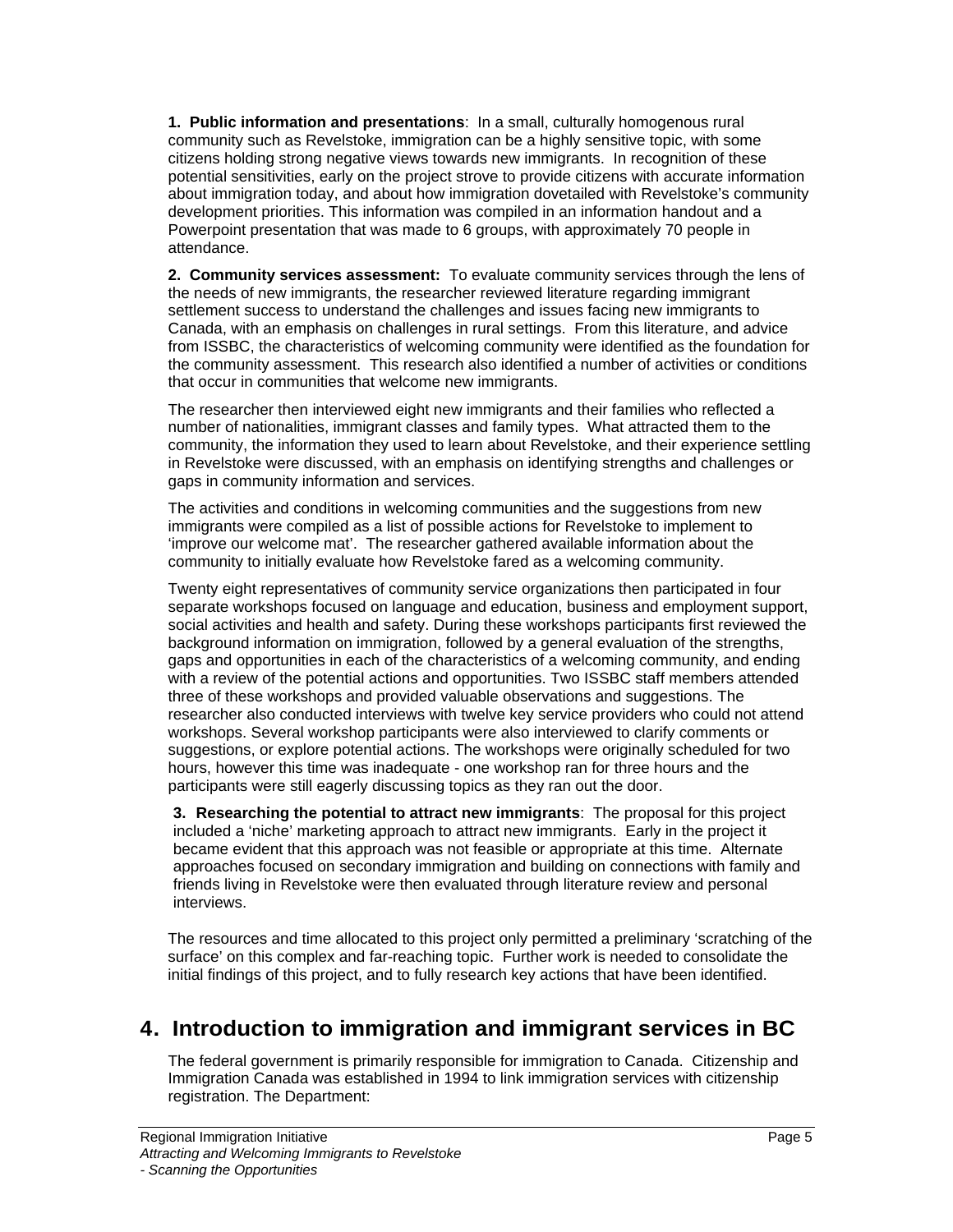- admits immigrants, foreign students, visitors and temporary workers who enhance Canada's social and economic growth;
- resettles, protects and provides a safe haven for refugees;  $\blacksquare$
- helps newcomers adapt to Canadian society and become Canadian citizens; and  $\blacksquare$
- manages access to Canada to protect the security and health of Canadians and the  $\blacksquare$ integrity of Canadian laws.

In 1998, and most recently in 2004, the federal and BC government signed an Agreement for Canada–British Columbia Cooperation on Immigration which defines the respective roles and responsibilities related to immigrants and temporary residents destined for British Columbia under the provisions of the Immigration and Refugee Protection Act. This agreement addresses both the immigration process and settlement and adjustment services.

In February 2005, the federal government announced new funding for immigrant settlement programs. Over the next five years, the federal government intends to allot an extra \$298 million for settlement programming. For more information on federal immigration programs go to <u>http://www.cic.gc.ca/english/index.html</u>.<sup>1</sup>

At the provincial level, in recent years immigration and immigrant services in the BC government were administered through the Ministry of Community, Aboriginal and Women's Services. Government reorganization after the May 2005 provincial election has resulted in a separation of these services. The Immigration Division is now within the Ministry of Economic Development, and Settlement and Multi-culturalism Branch has moved to the Ministry of the Attorney General.

Note: The following information was excerpted from the BC government website but may not reflect the current reorganization.

### **a) Immigration Division**

The Immigration Division is responsible for the management and implementation of the Canada/B.C. Agreement for Cooperation on Immigration. The division works to maximize the social and economic benefits of immigration to British Columbia by ensuring that the province's interests regarding immigration levels planning and legislation, as well as immigration policy changes are heard at the federal level. Responsibility for immigration is shared between the federal and provincial governments. Citizenship and Immigration Canada maintains overall authority for the selection and admission of immigrants to Canada. The Immigration Division coordinates all other provincial immigration matters. For more information go to<http://www.mcaws.gov.bc.ca/amip/prgs/id.htm>.

The Immigration Division is also responsible for the design and delivery of the following programs:

**BC Provincial Nominee Program** (BC PNP) -The British Columbia Provincial Nominee Program) allows British Columbia to select immigrants based on their ability to contribute to the BC economy. Under the Canada/BC Agreement the federal government is committed to fast-tracking applications from provincial nominees. The BC PNP became operational in 2001 and has expanded to include categories to attract various types of economic immigrants divided into two main streams: strategic occupations and business categories. Appendix 1 provides more information on these streams or go http:/[/www.mcaws.gov.bc/amip/pnp.so\\_index.htm](http://www.mcaws.gov.bc/amip/pnp.so_index.htm).

<sup>————————————————————&</sup>lt;br><sup>1</sup> A suggested resource on Canadian immigration is *You asked about….immigration and citizenship* available at: [www.cic.gc.ca/english/pub/you-asked/index.html](http://www.cic.gc.ca/english/pub/you-asked/index.html)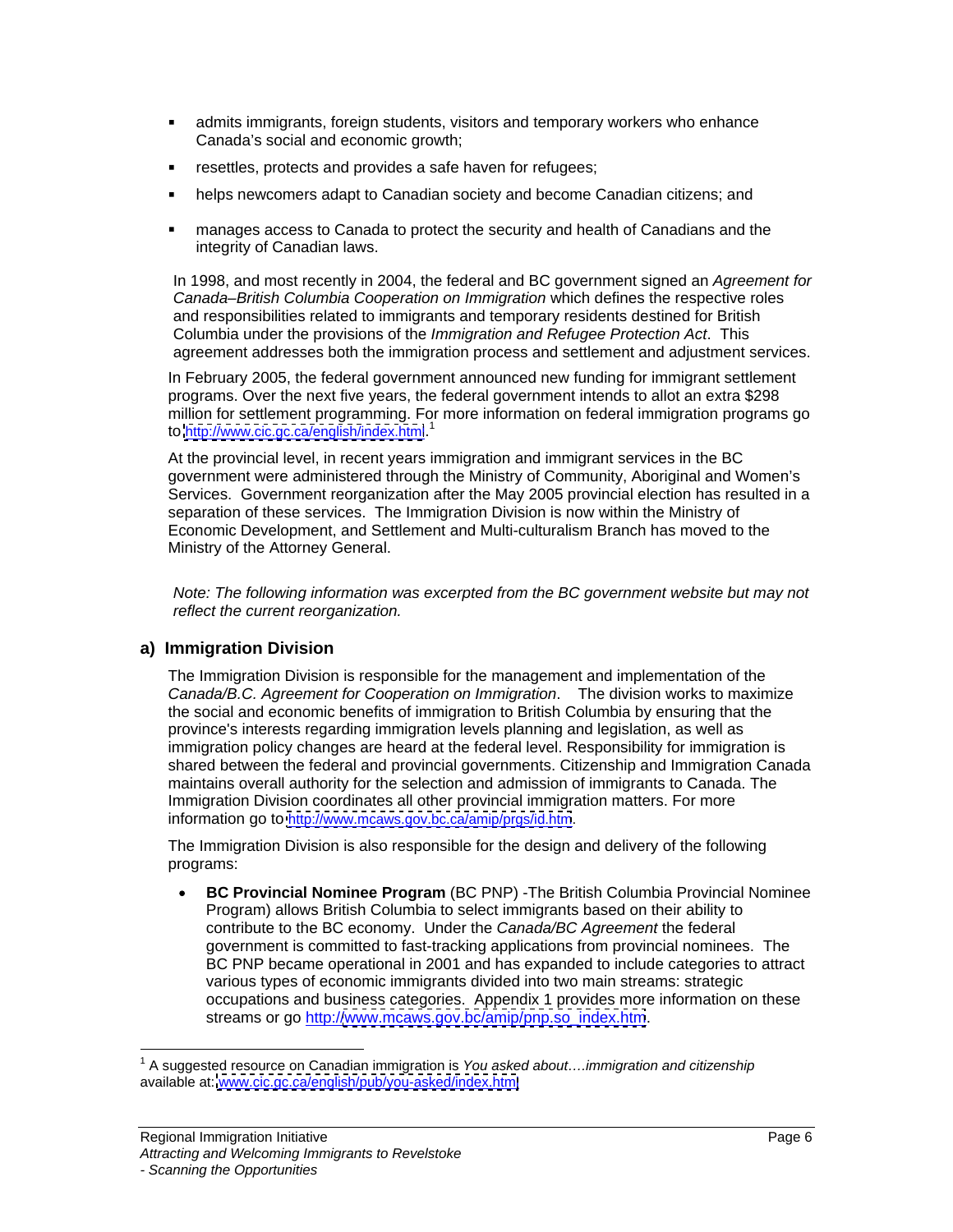**BC International Qualifications Program** (IQP) - To achieve the BC government's  $\bullet$ New Era goal of a strong and vibrant economy, the International Qualifications Program was designed as part of a BC human resource strategy to ensure the province has a skilled workforce to support British Columbia growth.

By providing leadership and support to employer's regulatory bodies, professional and trade associations, unions, post-secondary institutions, and community service agencies, the International Qualifications Program helps to fully utilize skilled immigrants in the BC labour market. For more information go to <http://www.mcaws.gov.bc.ca/amip/iqp/index.htm>.

**Business Immigration** – To view the website providing information under this program go to<http://www.businessimmigration.gov.bc.ca/index.htm>.

### **b) Settlement and Multiculturalism Branch**

This Branch, now of the Ministry of Attorney General, is responsible for funding and managing anti-racism, multiculturalism and immigrant/ refugee settlement programs. The Branch contracts with third-party service providers to deliver settlement and adaptation services for new immigrants, and works with communities on anti-racism and multiculturalism initiatives. Two key programs administered by the Branch are:

- **BC Settlement and Adaptation Program (BCSAP) -** The primary goal of the British  $\bullet$ Columbia Settlement and Adaptation Program (BCSAP) is to support the successful settlement and adaptation of new immigrants and refugees to British Columbia. The Settlement and Multiculturalism Branch oversees the planning, funding, implementation and management of BCSAP. Most funding for BCSAP is provided by the federal government under the terms of the Agreement for Canada - B.C. Cooperation on Immigration. The Branch contracts with third-party providers for the actual delivery of BCSAP services. See Appendix 2 for more information on the service streams funded by this program, or go to <http://www.mcaws.gov.bc.ca/amip/sam/bcsap.htm>.
- **B.C. Anti-racism and Multiculturalism Program (BCAMP)** The B.C. Anti-racism  $\bullet$ and Multiculturalism Program supports the development of strong, safe communities. The primary goal of BCAMP is the elimination of racism and other forms of hate activity. For more information go to <http://www.mcaws.gov.bc.ca/amip/sam/bcamp.htm>.

For more information on the Settlement and Multiculturalism Branch generally, go to <http://www.mcaws.gov.bc.ca/amip/sam/>.

The funds provided by the federal government under the Agreement are allocated by the province in part to the education ministries to provide ELSA training (funding is channeled through general revenue), and to the ministries responsible for immigration and immigrant settlement and adjustment.

In many larger communities immigrant support agencies have provided services for decades. (Go to the website of the Affiliation of Multicultural Societies and Service Organizations of BC (AMSSA) at [www.amssa.org](http://www.amssa.org) for a listing of most organizations.) In the past the provincial government entered into direct contracts with these organizations to deliver these services. Recently the Ministry changed the way it allocated funds for services, using landing data and other information sources to more closely match funding with immigration levels in geographic areas, and implemented a competitive tendering process to award contracts (see <http://www.mcaws.gov.bc.ca/amip/sam/bcsap.htm#funding>).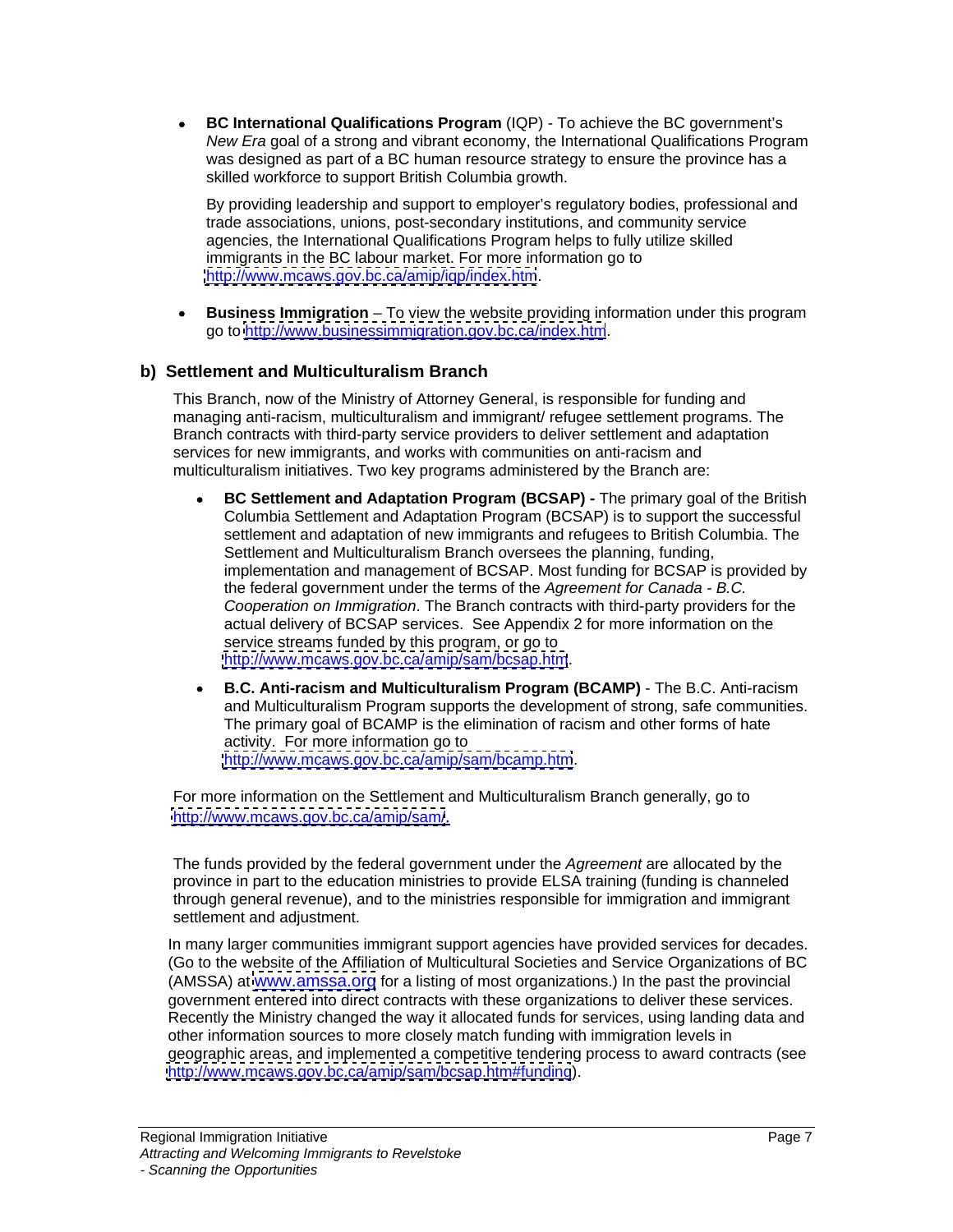In 2004, for the first time, the province conducted a province-wide client satisfaction and outcomes survey to measure the impact of BC Settlement and Adaptation Program (BCSAP) services. Summary findings are posted at [www.mcaws.gov.bc.ca/amip/sam/survey.htm](http://www.mcaws.gov.bc.ca/amip/sam/survey.htm).

## **B. Immigration to the Community**

## **1. Historical context**

As with Canada generally, Revelstoke has a long history of immigration and settlement, much of which is visible in the ethnic and cultural characteristics of the community today. The building of the Canadian Pacific Railway, which was one the original reasons for the creation of the city, brought people of many nationalities to Revelstoke. Ethnicities that remain visible today are the vibrant Italian community, many of whom are descendents of the men who built the stone structures that supported the rail tracks, and a small Chinese population. Both of these nationalities are particularly well reflected in the community's restaurant businesses.

With the railway came access to mountain adventure opportunities which beckoned to European and American immigrants. The attractions of the spectacular mountain scenery and outdoor experiences have continued to lure these nationalities to Revelstoke, with a recent upsurge in interest from new immigrants seeking improvement in their quality of life.

Immigrants from Eastern Europe, particularly from the Ukraine, homesteaded and farmed extensive areas south of the community for many years, beginning in the 1920's, until hydro dams obliterated these properties. These families remain visible in the community.

A play 'Red Lights and Dynamite' has been produced locally to record and celebrate this colourful history.

A small contingent of immigrant live-in caregivers from Asia and Europe have provided support to families and the elderly in the community.

More recently a network of families and individuals from Korea involved in accommodation and restaurant businesses have settled in Revelstoke, adding their foods to the local restaurant mix.

The following sections describe the number, country of origin, immigration class and economic success of recent immigrants. This information is important to keep in mind when considering appropriate immigrant services in the community, and when considering how to attract additional immigrants.

## **2. Number of immigrants**

As outlined in the background, the federal government sets annual immigration planning levels that define, among other things, a target number of immigrants to be landed in the country. This target has been between 220,000 and 245,000 for several years. Over the last decade, between 175,000 and 230,000 immigrants have landed in the country each year. Of this number, 15 to 20% or 34,000 to 50,000 immigrants have settled in BC every year, with less than 10% settling outside the Lower Mainland.

Based on the 2001 census it is estimated that there were a total of 740 individuals in Revelstoke who would identify themselves as immigrants. The figure below illustrates the date of arrival in Revelstoke for these immigrants. It is important to notice the significant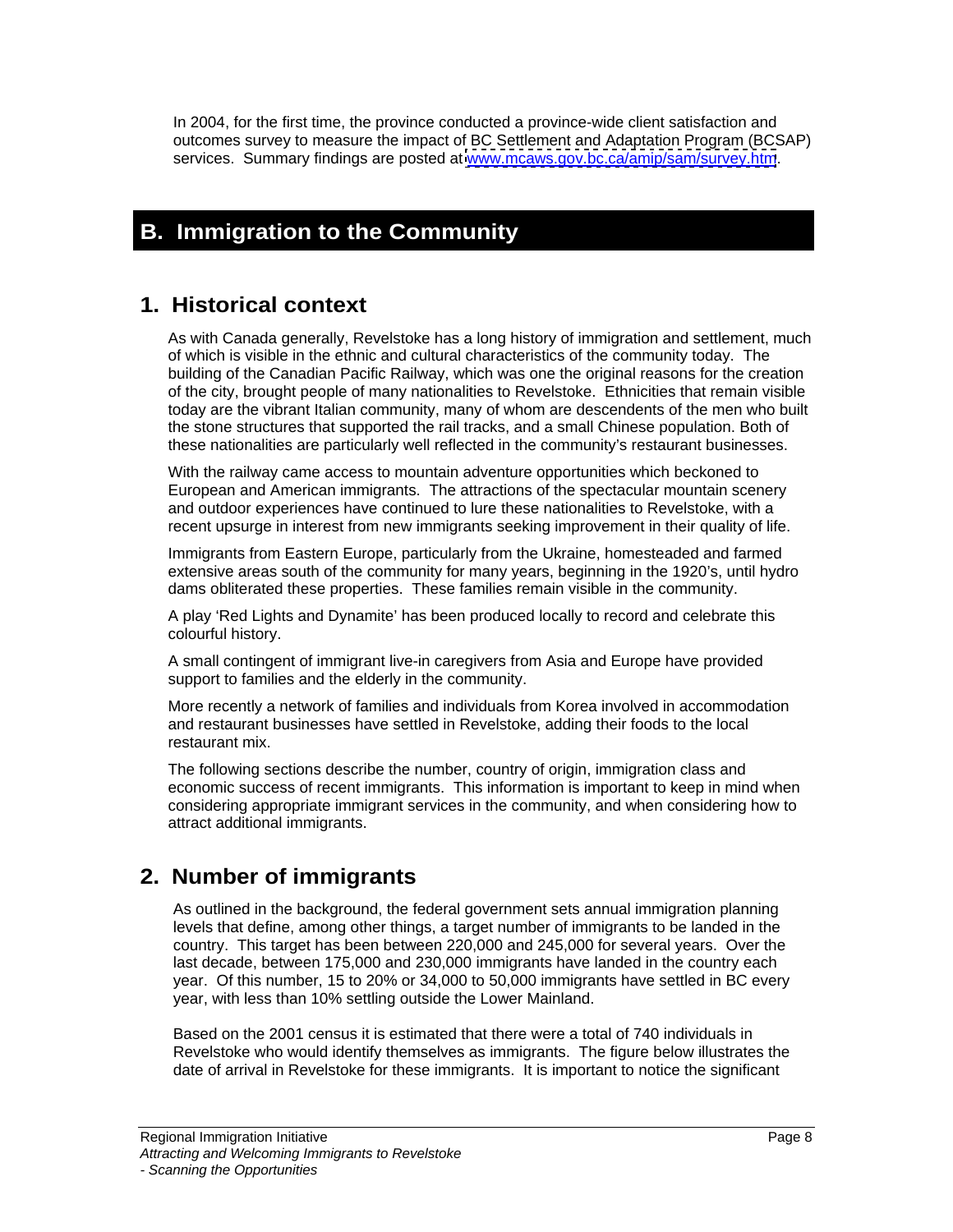increase between the 1996 and 2001 census years, during which it is estimated that 110 new immigrants arrived, averaging 22 per year.





Source: Profile of Immigrants in Revelstoke, 2001 (MCAWS)

This estimate is significantly higher than the number of immigrants who indicated their destination was Revelstoke when they 'landed' in Canada. As shown in the figure below between 1996 and 2004, each year between 4 and 19 new immigrants indicated they were destined for Revelstoke. It is important to note the variability in the number of immigrants each year, as this affects the need for immigrant services.





Source: Landing data via Richard Klassen, MCAWS (pers. comm.)

The difference between the number of immigrants who indicated they were destined for Revelstoke when they landed in the country (56 total and 11 average per year between 1996 and 2001), and the number based on the census (average 22 between 1996 and 2001) is very unusual (Richard Klassen, Research Officer, MCAWS, pers.com.). In most communities the number of immigrants is similar. In the case of Revelstoke, based on this information, it appears that up to twice as many immigrants may settle in the community as intended to when they landed in Canada. This is a positive indication that immigrants are actively choosing to settle in Revelstoke. In the past year MCAWS has allocated funds for immigrant services based on the landing data, as well as other information, so this difference should be raised to ensure the community is allocated an appropriate level of funding.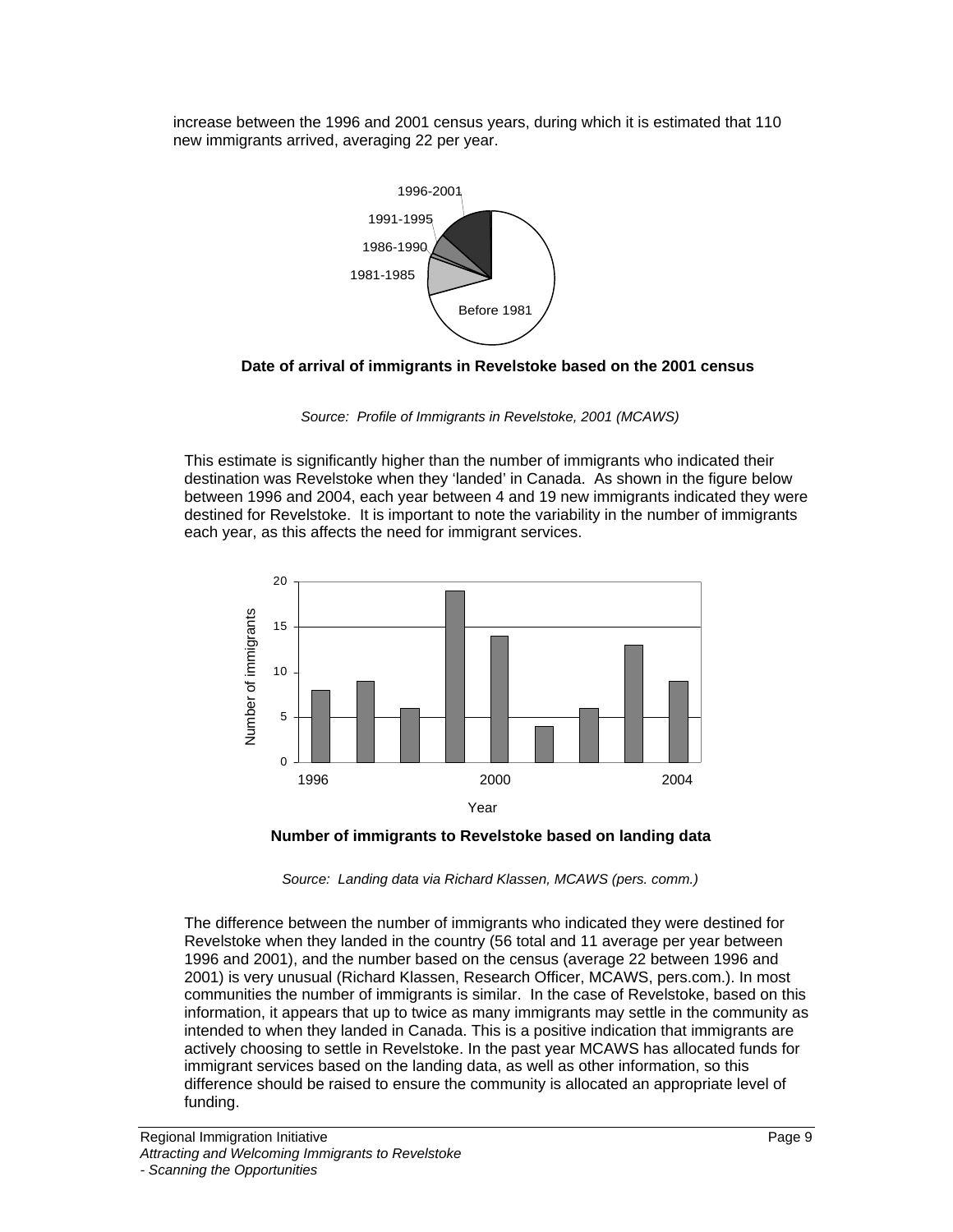## **3. Country of origin**

The figure below illustrates the country of origin for immigrants to Canada, BC and Revelstoke during 2003.



**Source countries for immigrants to Canada, BC and Revelstoke**

Source: For Canada and BC - BC Immigration by Area of Last Permanent Residence, March 2004 (BC Stats. For Revelstoke: Ministry of Community, Aboriginal and Women's Services

It is important to note that while fewer Asian immigrants settle in areas outside the Lower Mainland (41%) than within the metropolitan area (77%), significantly fewer settle in Revelstoke (18%) This represents an opportunity for Revelstoke.

## **4. Immigrant class**

Immigrants come to Canada under a number of defined immigrant classes. The federal government's annual immigration planning levels set targets for the number of immigrants in each class. The table below provides the 2005 targets for each class. Appendix 3 provides a description of each class.

| <b>Immigrant Class</b>        | 2005 target     | Approximate % |
|-------------------------------|-----------------|---------------|
| <b>Economic class</b>         | 132,500-148,000 | 60%           |
| Skilled workers               | 112,500-124,500 |               |
| <b>Business immigrants</b>    | 9,500-10,500    |               |
| Provincial nominees           | 8,000-10,000    |               |
| Live-in caregivers            | 2,500-3,000     |               |
| <b>Family class</b>           | 51,500-56,800   | 23%           |
| Spouse, partners & children   | 46,000-50,000   |               |
| Parents & grandparents        | 5,500-6,800     |               |
| Refugees and designated class | 36,000-40,200   | 17%           |
| <b>Total</b>                  | 220-245,000     |               |

### **2005 Canada Immigration Levels – Target Ranges**

Source: Infoline Report Issue 05-06 (BC Stats)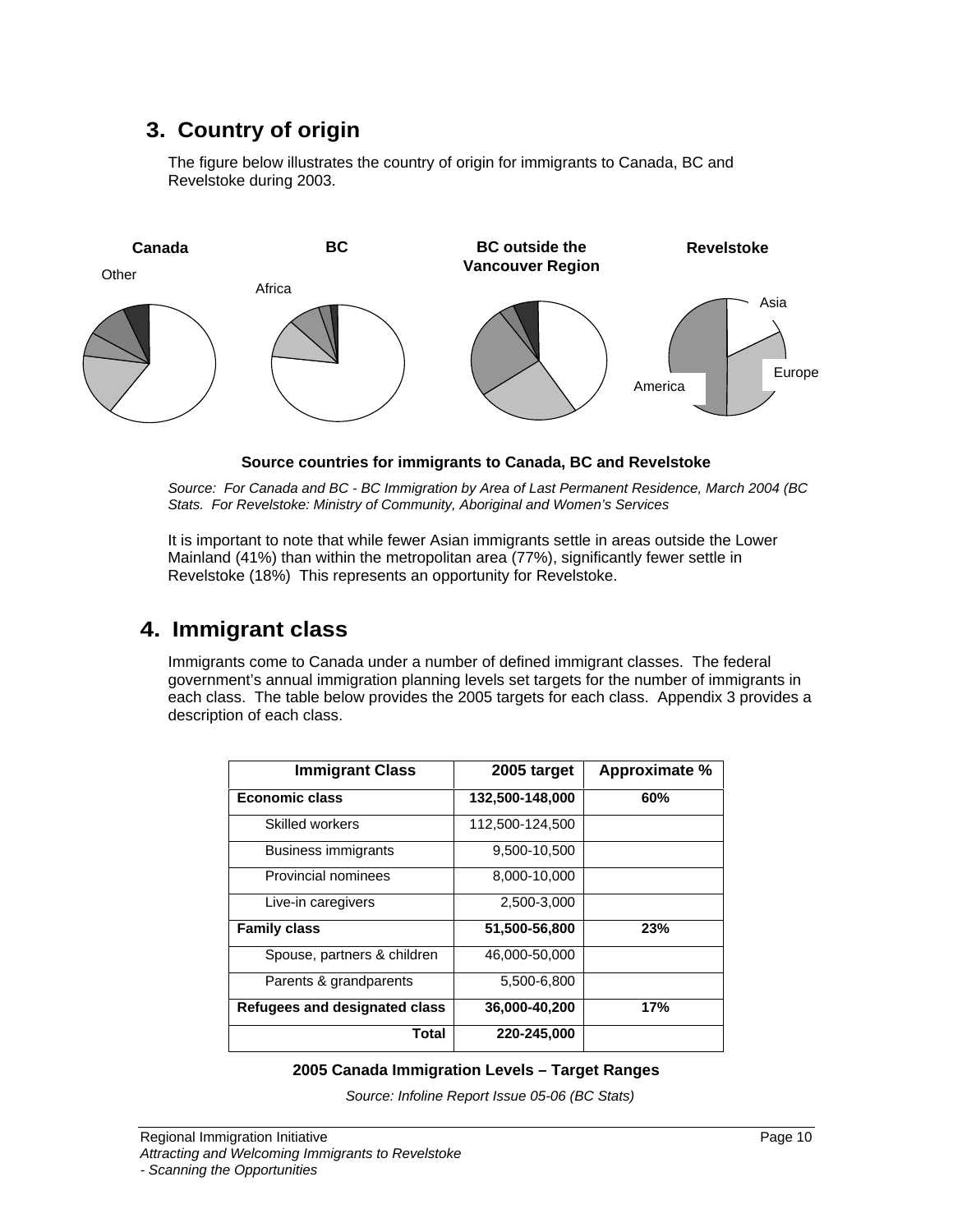The table below shows the proportion of immigrants in each class for Canada, BC and Revelstoke for 1999 to 2003. The number of business immigrants coming to Revelstoke is more than double the number arriving in BC, and four times the number coming to Canada. Conversely, Revelstoke has attracted far fewer skilled workers.

| <b>Class</b>                                                                                         | <b>Canada</b> | <b>BC</b> | <b>Revelstoke</b> |
|------------------------------------------------------------------------------------------------------|---------------|-----------|-------------------|
| Economic                                                                                             | 51%           | 52%       | 39%               |
| Family                                                                                               | 30%           | 33%       | 29%               |
| <b>Business</b>                                                                                      | 5%            | 10%       | 22%               |
| Protected persons<br>the contract of the contract of the contract of the contract of the contract of | 12%           | 6%        | 4%                |

#### **Percentage of immigrants in each immigration class** (1999)

Sources: For Canada and BC - Immigration landings by Class Aug. 2000 (BC Stats. For Revelstoke - Ministry of Community, Aboriginal and Women's Services

### **5. Economic success**

It has been documented<sup>2</sup> that a portion of Canadians believe immigrants can be an economic burden, particularly if this is coupled with the perception that most immigrants are refugees. This is not the case in Revelstoke. The table below shows that immigrants in Revelstoke are participating in the labour force at almost the same rate as other Revelstoke citizens, with lower unemployment, and comparable income levels.

|                          | Revelstoke                                                                               | Revelstoke     |
|--------------------------|------------------------------------------------------------------------------------------|----------------|
| Characteristic           | total<br>the contract of the contract of the contract of the contract of the contract of | immigrants     |
| Labour force             | 270/                                                                                     | 60-65%         |
| participation            | $\mathsf{v}$ , $\mathsf{v}$                                                              |                |
| Unemployment             |                                                                                          | - 70/<br>3-770 |
| Median employment income |                                                                                          |                |
| Men                      | \$31,000                                                                                 | \$28,500       |
| Women                    | \$15,000                                                                                 | \$18,000       |

### **Economic conditions of immigrants in Revelstoke**

Sources: Profile of Immigrants in Revelstoke 2001 (MCAWS) and Revelstoke Community Facts, May 2004 (BC Stats)

Immigrants are employed in a range of occupations, with the main employment for men being equipment operators/labourers (19%), retail, food, and accommodation managers (15%) and chefs/cooks (13%). Women are employed in sales and service (21%), retail, food, accommodation managers (15%) and childcare and home support (12%).

<sup>2</sup> Increasing Western Canadian Immigration. May 2004. Canada West Foundation Report #31. Available at [www.cwf.ca](http://www.cwf.ca).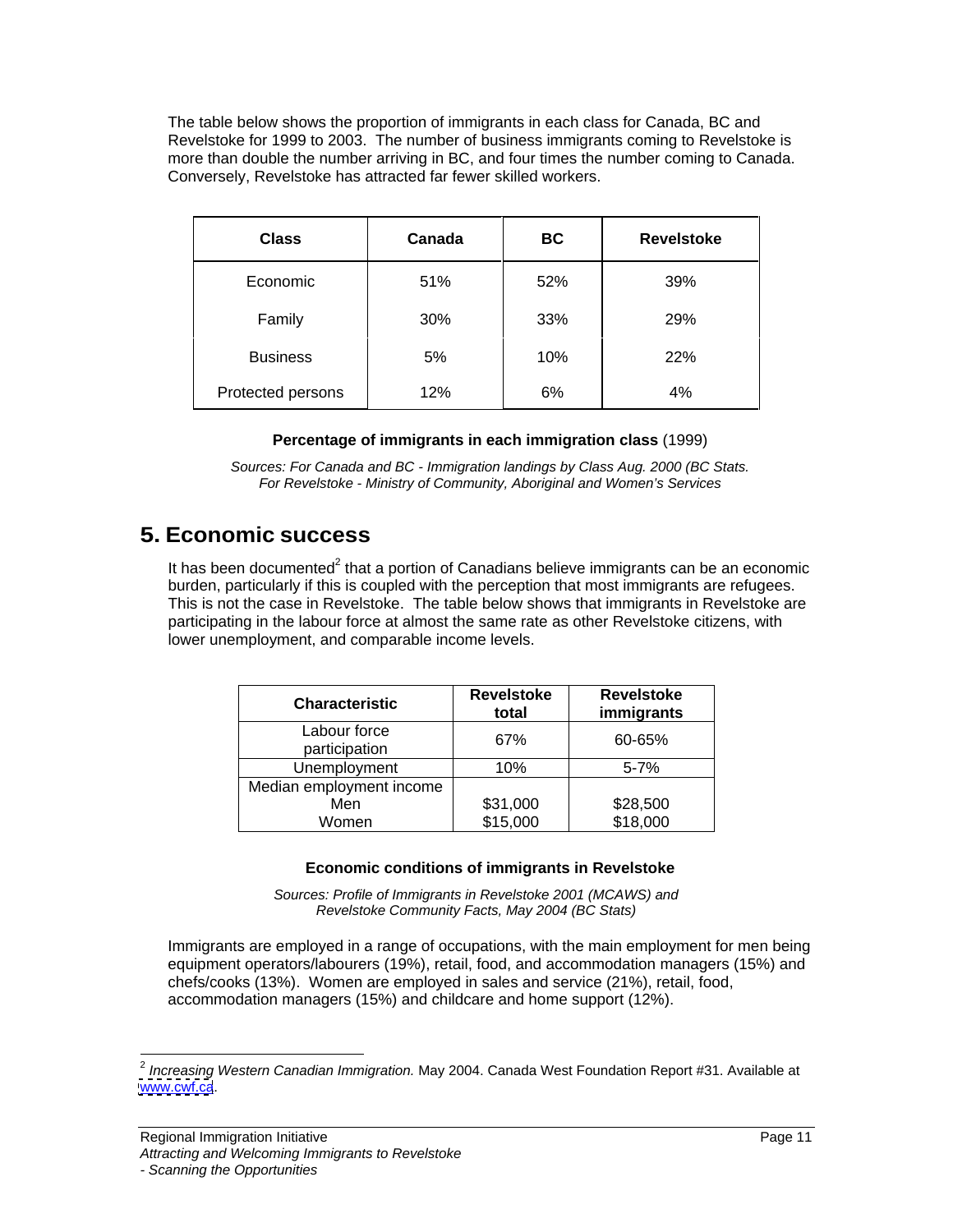See Appendix 4 for more information on the characteristics of immigrants in Revelstoke.

## **C. Immigration as a Community Development Priority**

This section examines community development plans and current conditions to identify what roles international immigration might play to achieve community objectives.<br>As a reference point, the Canada West Foundation identifies the following potential benefits from

rural immigration<sup>3</sup>:  $\sim$ the contract of the contract of the contract of the contract of the contract of the contract of the contract o

- Filling skilled worker shortages beyond local capacity
- Creating jobs for Canadians through entrepreneurial and investor business immigration
- Expanded trade markets through person-to-person contact
- Enhanced business innovation
- Humanitarian benefits

### **1. Community objectives**

In the last two Community Economic Development Strategies<sup>4</sup>, the community has identified population growth as an important goal for Revelstoke. In 2001, local residents indicated they would like to see the population in the area grow to 12-14,000. The current population is around 8,500. While there in an expectation that the population will increase as the Mount MacKenzie Resort project moves forward, community leaders and City staff have recognized that we need to be more pro-active in encouraging people to live in Revelstoke.

The City implemented an international investor marketing project in 2003. Community promotional materials, including the web-based information, have been translated into six different languages, promotional information has been distributed through Canadian Trade Commissions in several countries and the Mayor has visited Korea and Japan to promote Revelstoke as a place to invest. There has been reasonable success with these initiatives (A. Mason, City Director of Community Economic Development, pers. comm.).

A recent report by BC Stats<sup>5</sup> projects that the population in BC will increase by 37% by 2031, with 61% of this increase through international immigration, 36% through inter-provincial migration and 3% through natural increase. In Revelstoke, a population increase of 15% is projected, to 9,960. If 61% of this increase is to be achieved through international immigration, 35 new immigrants would have come to Revelstoke annually – a 50% increase compared to recent years. In light of this information, immigration should continue to be a key priority for the community.

<sup>3</sup> Increasing Western Canadian Immigration. May 2004. Canada West Foundation Report #31. Available at [www.cwf.ca](http://www.cwf.ca). extensive control of the control of the control of the control of the control of the control of the control of the control of the control of the control of the control of the control of the control of the contr

<sup>&</sup>lt;sup>4</sup> 2001 Revelstoke and Area Community Development Action Plan available at [www.cityofrevelstoke.com](http://www.cityofrevelstoke.com)

<sup>5</sup> PEOPLE 30, May 2005. Summary available in Infoline Report Issue 05-24 at <http://www.bcstats.gov.bc.ca/releases/info2005/in0524.pdf>. To access data for Revelstoke go to [www.bcstats.gov.bc.ca/data/pop/pop/dynamic/PopulationStatistics/Query](http://www.bcstats.gov.bc.ca/data/pop/pop/dynamic/PopulationStatistics/Query)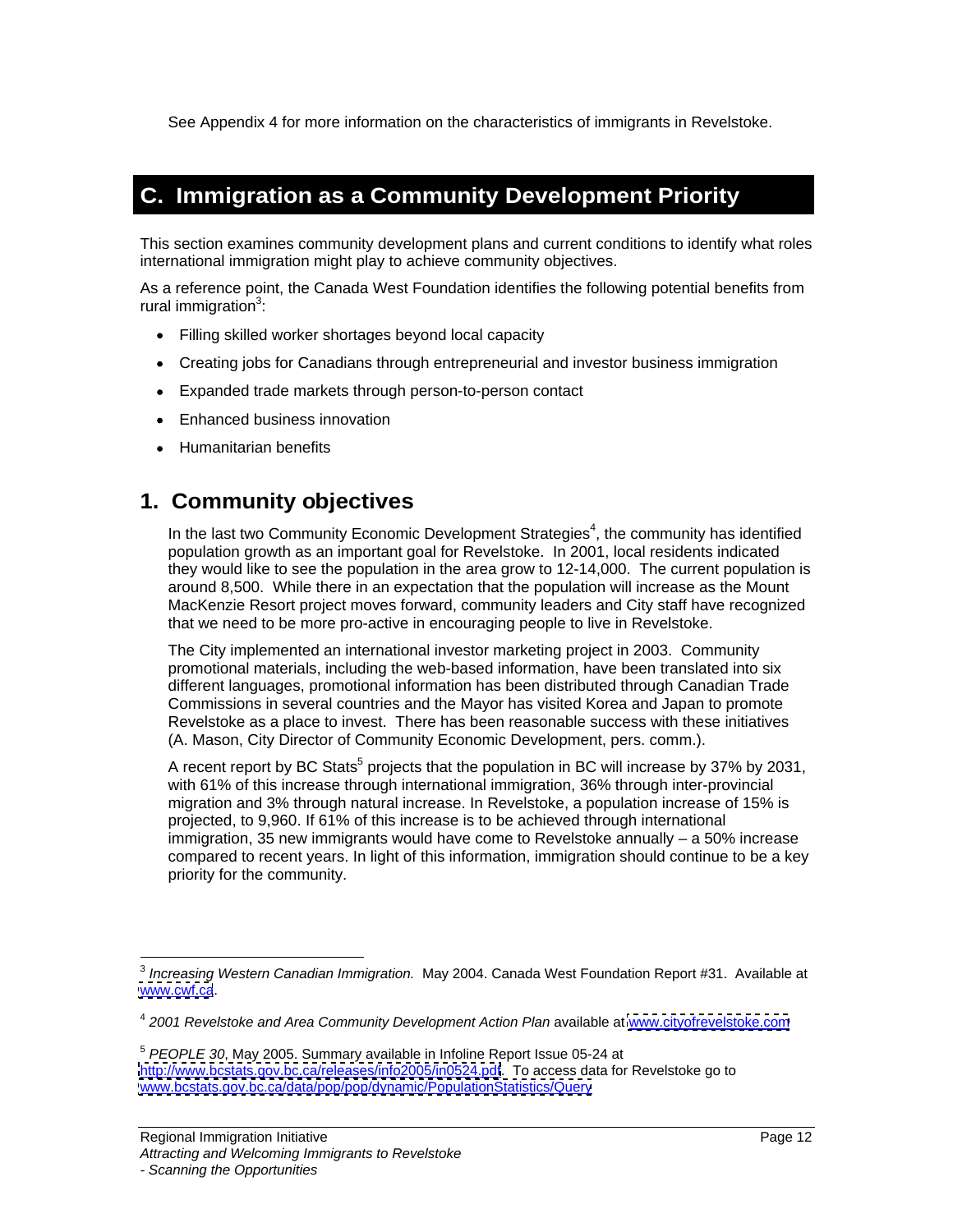## **2. Skilled worker shortages**

In addition to the desire and projections to increase the community population, immigration is a possible antidote to the growing shortages in skilled workers. Shortages are predicted provincially, nationally and globally $^6$ , and have been seen in the community in delays in the construction of two large community projects – our aquatic centre and community energy project. In addition, the City of Revelstoke predicts that up to 50% of their Public Works employees will retire over the next 5-10 years.

The City has already initiated a labour market study to identify employment opportunities that will be available in Revelstoke over the next decade. When this information is compiled, the City plans to work with the School District and local education agencies to prepare local people for these jobs. It is expected that it will also be necessary to attract qualified workers from other countries to fill gaps that cannot be filled by local people. In this way, new residents will contribute to the community by filling positions that will be difficult, if not impossible, to fill from the local population.

## **3. Many benefits**

Based on the above information it is evident that, in the short-term, immigration has the potential to support Revelstoke's community development strategies by:

- $\bullet$ continuing to create jobs through entrepreneur and investor immigrants,
- expanding trade linkages,
- enhancing business innovation, and  $\bullet$
- $\bullet$ increasing the population.

When the labour market study is completed and skilled worker shortages that cannot be filled locally are identified, immigration is likely to be a key source of skilled workers.

Over the long-term, immigration brings the general benefit of building the diversity of our community, which is important as we learn to work and live as citizens of a global economy.

## **D. Experiences of New Immigrants**

A small sample of eight new international immigrants to Revelstoke were interviewed to identify what attracted them to the community and to understand their experience with the immigration process as well as to identify the community services they have used during their settlement period, which services are adequate, and where gaps in services exist. Interviewees were selected across a range of nationalities, immigrant classes and family types. This section of the report summarizes their responses.

## **1. Sources of information about Revelstoke**

The primary source of information for all immigrants was the community website, highlighting the importance of the accuracy and completeness of this site. Interviewees commented that it was one of the best sites they visited during their research.

<sup>6</sup> See CLOSING THE SKILLS GAP, BC Chamber of Commerce. April 2002. at [http://bcchamber.org/criticalskills/skills\\_gap.html](http://bcchamber.org/criticalskills/skills_gap.html) and The Urban Futures Institute website at [www.urbanfutures.com](http://www.urbanfutures.com).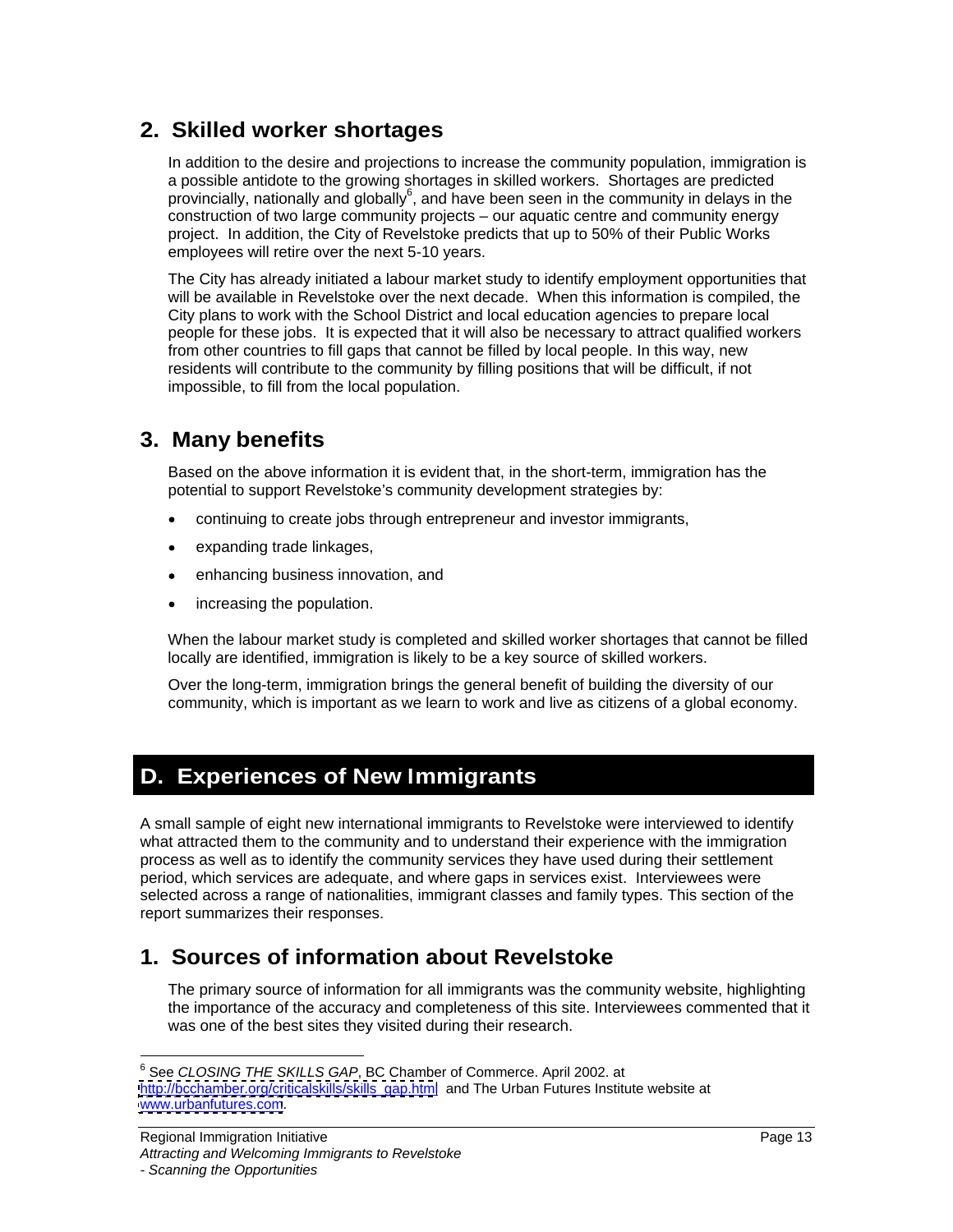Most of the entrepreneurial and skilled worker immigrants had completed North American wide research before selecting Revelstoke as the place to settle. They often visited the community and were impressed by the setting and the people. While in Revelstoke, they found the people they talked with very helpful - 'much better than other communities'.<br>Several particularly mentioned Alan Mason, the City Director of Community Economic Development as 'tremendously supportive', as well as hotel/motel owners, the Mayor, the Chamber of Commerce, realtors, the Credit Union and local bank managers and the staff of the Revelstoke English Language School. One immigrant family benefited greatly from a business seminar that provided information about BC lead by Rob Schultz as part of the Canadian High Commission Immigration Fair in England.

## **2. Attraction to Revelstoke**

Several factors attracted immigrants to Revelstoke:

- **Economic** The strong, diverse economy with the existing tourism sector and tourism focus of community plans were important to those planning tourism businesses. The supportive and encouraging business community was mentioned frequently. The community's location between Calgary and Vancouver was highlighted, as well as affordable business real estate prices.
- **Social** The friendly, kind, welcoming people of the community generally and the supportive community leaders and staff were mentioned by all immigrants who chose Revelstoke. The lifestyle, and particularly the opportunity for outdoor recreation were very important, as was affordable housing (which has changed recently) and English language fluency. The relative safety of the community was very important for families with children. The contract of the contract of the contract of the contract of the contract of the contract of the contract of the contract of the contract of the contract of the contract of the contract of the contract of
- **Environmental** The 'spectacular' natural setting drew almost all immigrants, with many mentioning the fresh air and clean water.

There were a few surprises for these new immigrants – the unexpectedly high cost of food was emphasized by both families and food-based businesses, the cost of setting up a business, particularly without any credit rating was noted, and the lack of the use of French, and schooling in French, in a bi-lingual country was mentioned.

## **3. Immigration process**

For most immigrants, their introduction to Canada through the federally administered immigration application and review process was not at all positive. With the exception of the 'overwhelming' support provided by their Provincial Nominee Program contacts and community leaders and staff, immigrants found the process to be slow, uncertain and unfriendly. Intense 'lobbying' by community leaders and the MLA is perceived to have made the difference in the success of one application.<br>Opportunities that were mentioned to improve the immigration system are listed in Appendix

5. The one suggestion that relates to this project is that the community identify a small but broad-based business group to review business proposals from immigrants and provide strong endorsement to the Provincial Nominee Program or CIC for immigrants whose proposals fit community plans.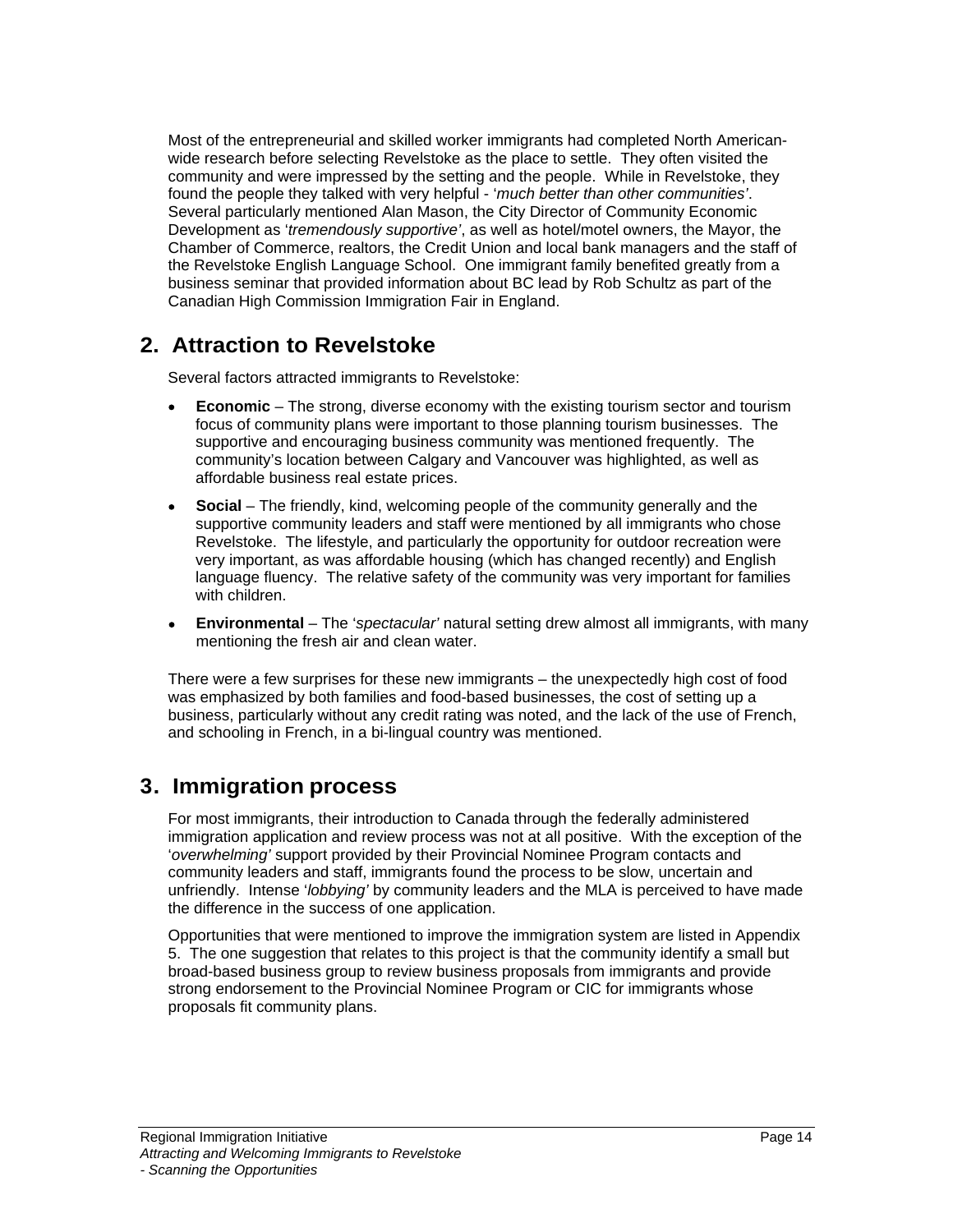## **4. Adjusting and settling in Revelstoke**

Settling into life in Revelstoke was generally a very positive experience for the interviewed immigrants. Most business owners quickly became members of the Chamber of Commerce and benefited from contacts made through the Chamber. However, these families were generally aware of the community business support services, but not social services. The English as a Second Language for Adults (ESLA) program at Okanagan College and the English Language School (ELS) are the primary source of information for immigrants for whom English is a second language. Immigrants who connected with the ESLA program were fully informed of social services in the community, and generally found them adequate, but were not informed about business and employment support services. All mentioned their desire for a directory of community information.

The interviewees identified the following opportunities to support the settlement of new immigrants in Revelstoke:

- directory of community services on the community website and in print,  $\bullet$
- $\bullet$ identified point of contact for community information,
- improved information about the health care system and medical coverage,  $\bullet$
- expanded ESLA training, including a broader range of hours,  $\bullet$
- expanded fee-for-service English language training,
- Canadian business training/coaching,  $\bullet$
- information about 'living with wildlife',  $\bullet$
- access to multi-lingual resources through the library,
- Chinese language (perhaps multi-lingual) TV station,  $\bullet$
- meeting of local employers and new immigrants to discuss worker gaps and identify  $\bullet$ possible matches with family/friends of immigrants,
- increased international advertising of Revelstoke linked to National Parks,  $\bullet$
- French immersion schooling,
- organized community welcoming of new residents/immigrants,  $\bullet$
- access to drivers license test in non-English languages, and  $\bullet$
- child playgrounds within walking distance of all homes (mentioned relative to Columbia  $\bullet$ Park). The contract of the contract of the contract of the contract of the contract of the contract of the contract of the contract of the contract of the contract of the contract of the contract of the contract of the con

These opportunities were included in the community services assessment and discussed with service providers.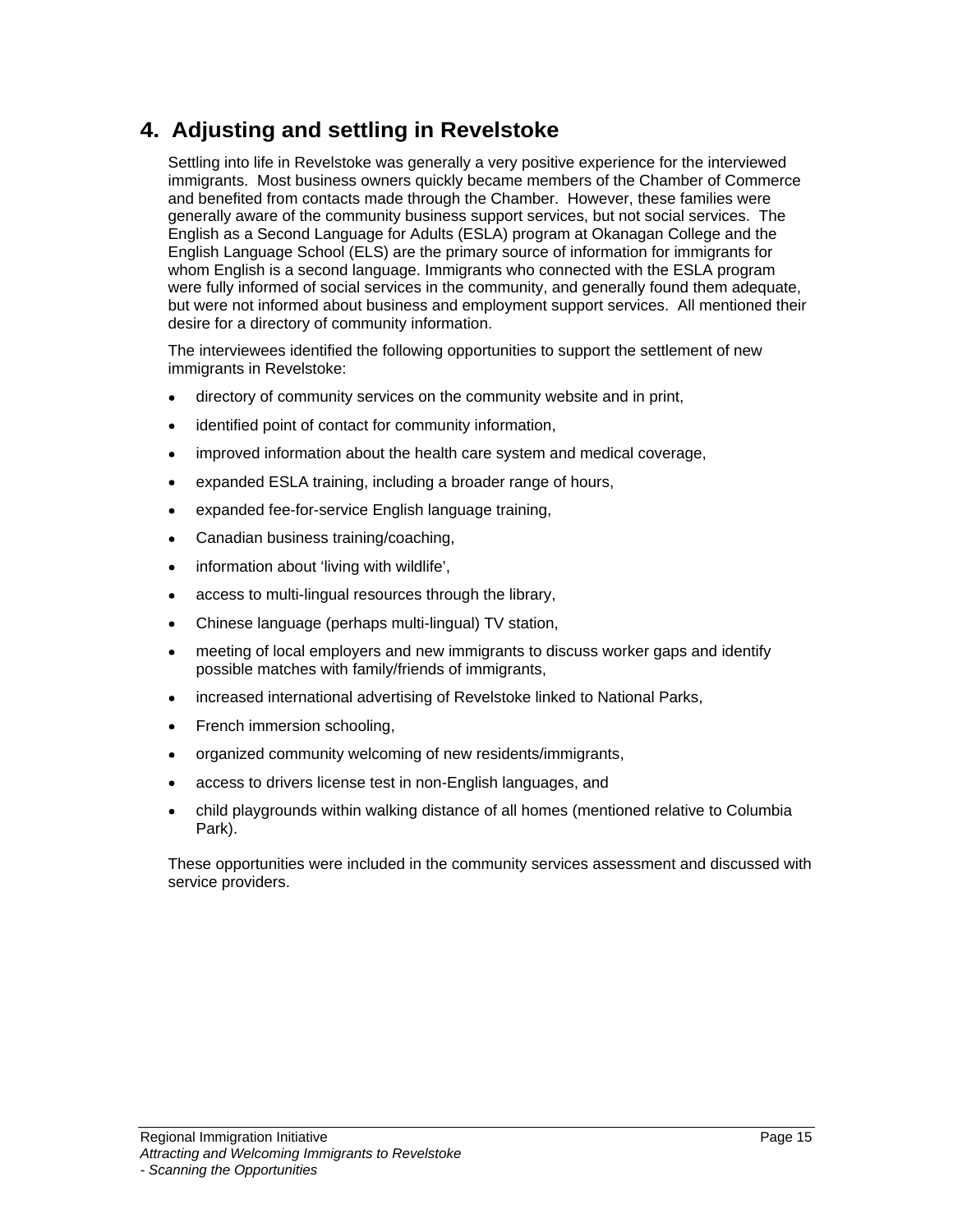## **E. Supporting New Immigrants**

## **1. Characteristics of a welcoming community**

A review of the immigration adjustment and settlement literature provided the following listing of characteristics of a welcoming community:

- Accessible information about community services and facilities  $\bullet$
- Respects and builds diversity  $\bullet$
- Employment opportunities  $\bullet$
- $\bullet$ Accessible range of education
- $\bullet$ Healthy and safe
- Open leisure-time activities
- Faith and spirituality acknowledged

While all of these characteristics are important, the support of family and friends and employment are repeatedly highlighted as being key to settlement success<sup>7</sup>. This is critical to remember when thinking about how to attract and support new immigrants in a small town like Revelstoke.

#### **Information about settling in BC and Canada**

BC Newcomer's Guide - [www.mcaws.gov.bc.ca/amip/sam/ncguide03.htm](http://www.mcaws.gov.bc.ca/amip/sam/ncguide03.htm)

Moving to BC Basic Checklist - [www.mcaws.gov.bc.ca/amip/popt/movingtobc.htm](http://www.mcaws.gov.bc.ca/amip/popt/movingtobc.htm)

Canada Newcomer's guide - [www.cic.gc.ca/english/newcomer/guide/index.html](http://www.cic.gc.ca/english/newcomer/guide/index.html)

Welcome to Canada - what you should know [www.cic.gc.ca/english/newcomer/welcome/index.html](http://www.cic.gc.ca/english/newcomer/welcome/index.html)

### **2. Community services assessment**

Considering Revelstoke's community services through the lens of immigrant support, services were combined into the following categories:

- Language and education
- Business and employment support
- Health and safety
- $\bullet$ Social support

<sup>————————————————————&</sup>lt;br><sup>7</sup> See *Longitudinal Survey of Immigrants to Canada*. Sept. 2004. Statistics Canada (go to [www.statscan.ca/Daily/English/030903/d030904a.htm](http://www.statscan.ca/Daily/English/030903/d030904a.htm)) and Increasing Western Canadian Immigration. May 2004. Canada West Foundation Report #31 (go to [www.cwf.ca](http://www.cwf.ca)).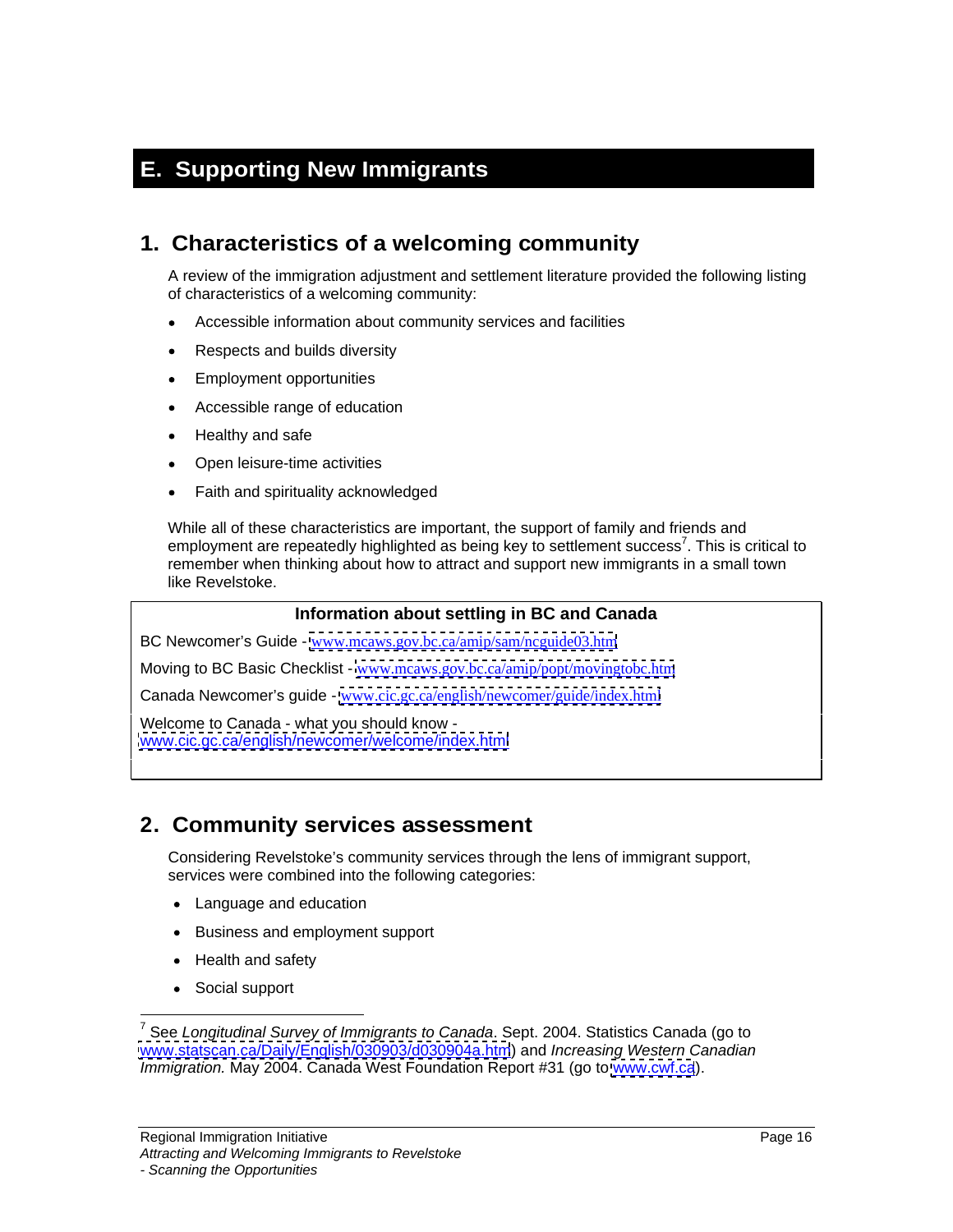Overlap between categories is inevitable (i.e. child care was addressed in the language and education category although is also important to business and employment), however these seemed the most logical categories for this assessment.

A total of 28 representatives of community organizations or businesses attended the workshops focused on one of the above categories. An additional 12 individuals were interviewed. Several workshop participants were also interviewed to clarify comments and suggestions made at the workshop, and to explore opportunities for action.

For each category the following analysis was completed:

- a listing of existing services;
- an overview assessment of strengths, challenges and gaps; and  $\bullet$
- a listing of possible actions to improve services, including both actions suggested during  $\bullet$ the workshops and interviews, and those from other sources, identifying highest priority actions and which community organizations or individuals indicated an interest in contributing to this action, or a willingness to take leadership.

The complete community assessment is included in Appendix 6. This section of the report contains the overview assessment of strengths and gaps and lists the highest priority actions that were identified by the workshop participants and interviewees. Community organizations that have offered to take leadership on action items are listed. For some actions, possible community leaders are suggested (in brackets).

The priority actions from this assessment and the remainder of the project are summarized in Section G.

## **a) Easily accessible information**

#### **Overview assessment**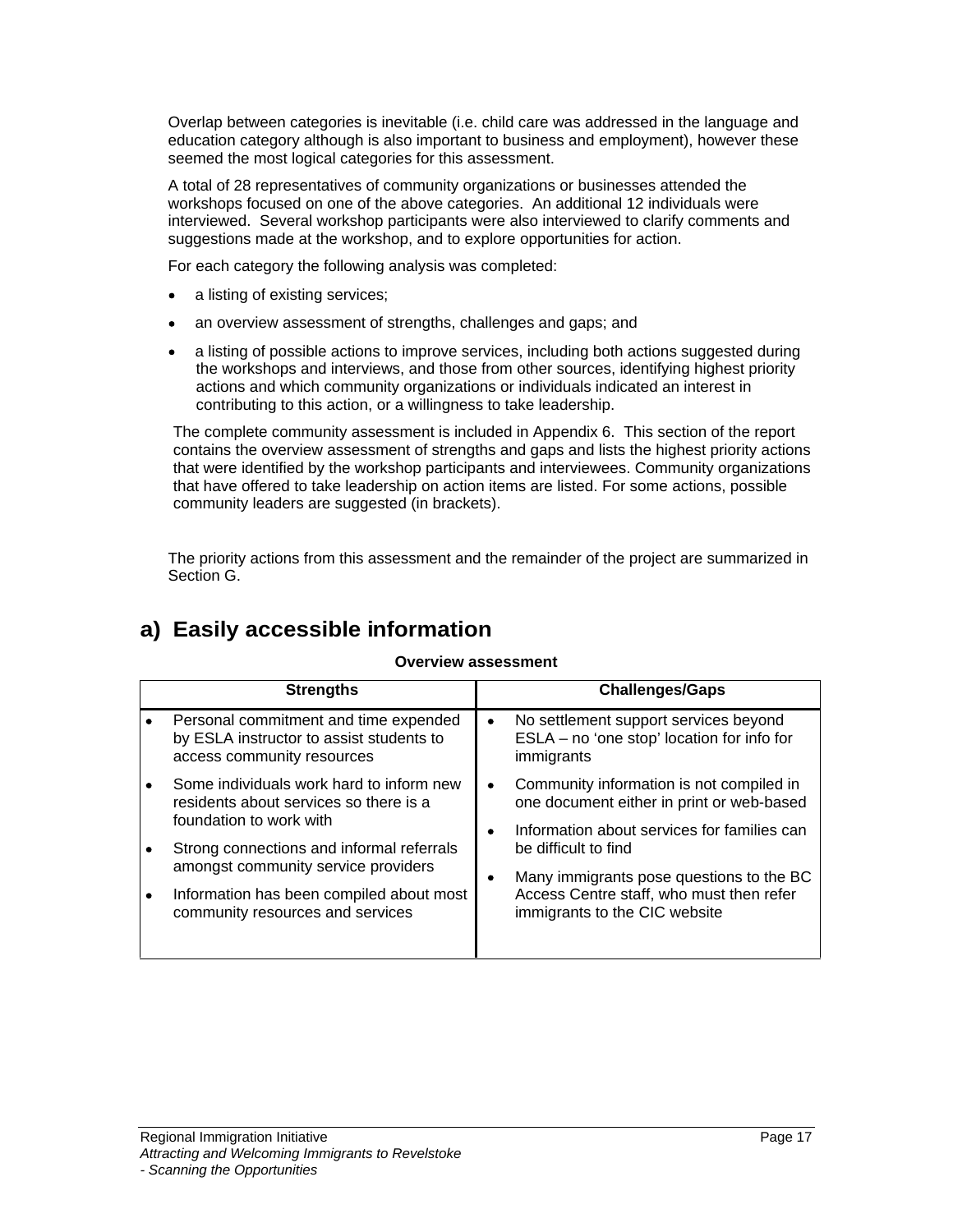### **Recommended actions**

Note: Interpretation/translation support is included in section b) Language and education

#### **1. 'Welcome to Revelstoke' directory of community resources**

Community Leader - Undefined

While it is recognized that there are many listings, brochures, pamphlets and websites describing different categories of community resources, and that the City website is exceptional for a community our size, there is not a single directory containing this information, or easily linking this information. This compilation would be valuable not only for immigrants, but also for all new residents. A separate section welcoming new immigrants and addressing topics of interest to them such as medical insurance coverage, English language training and CIC contacts would be appropriate.

Apparently this need has been discussed frequently, but no action has been taken. Given the upcoming resort development and the focus on immigration, the timing may at last be right. However, no one came forward to lead this project.

Gaps in available information that were identified and would need to be filled include:

- shopping, banking financial/legal and insurance services,
- health care service information (see Section e) Health and safety),  $\bullet$
- living in the wilderness (see Section e) Health and safety), and  $\bullet$
- public school enrollment information (see section c) Language and education).

This directory should be available in print and web-based. Information about the web directory, and print copies when needed, should be distributed at major points of contact for new residents including:

- at City Hall with business licenses and property tax information,
- at the BC Access Services Centre/Government Agent (many new residents require drivers licenses),
- through the Welcome Wagon, and  $\bullet$
- via real estate agents.

#### **2. 'Mentoring', HOST or Community Bridging coordinated volunteer program**

Community leader – Okanagan College

The purpose of this program would be to train volunteers to assist new immigrants to settle in the community and then to carefully match them with new immigrants. The federal government calls this service a HOST program while the provincial government program is called Community Bridging Services (Stream 2) and is described as follows

> Community Bridging Services match immigrant and refugee newcomers (individuals [youth and adult] or families) with volunteers from the host society so that they can better understand Canadian life and culture, develop friendships and a sense of connectedness, and learn to access services in the community. The host volunteers will also benefit from these friendships and learn more about immigrants and immigration.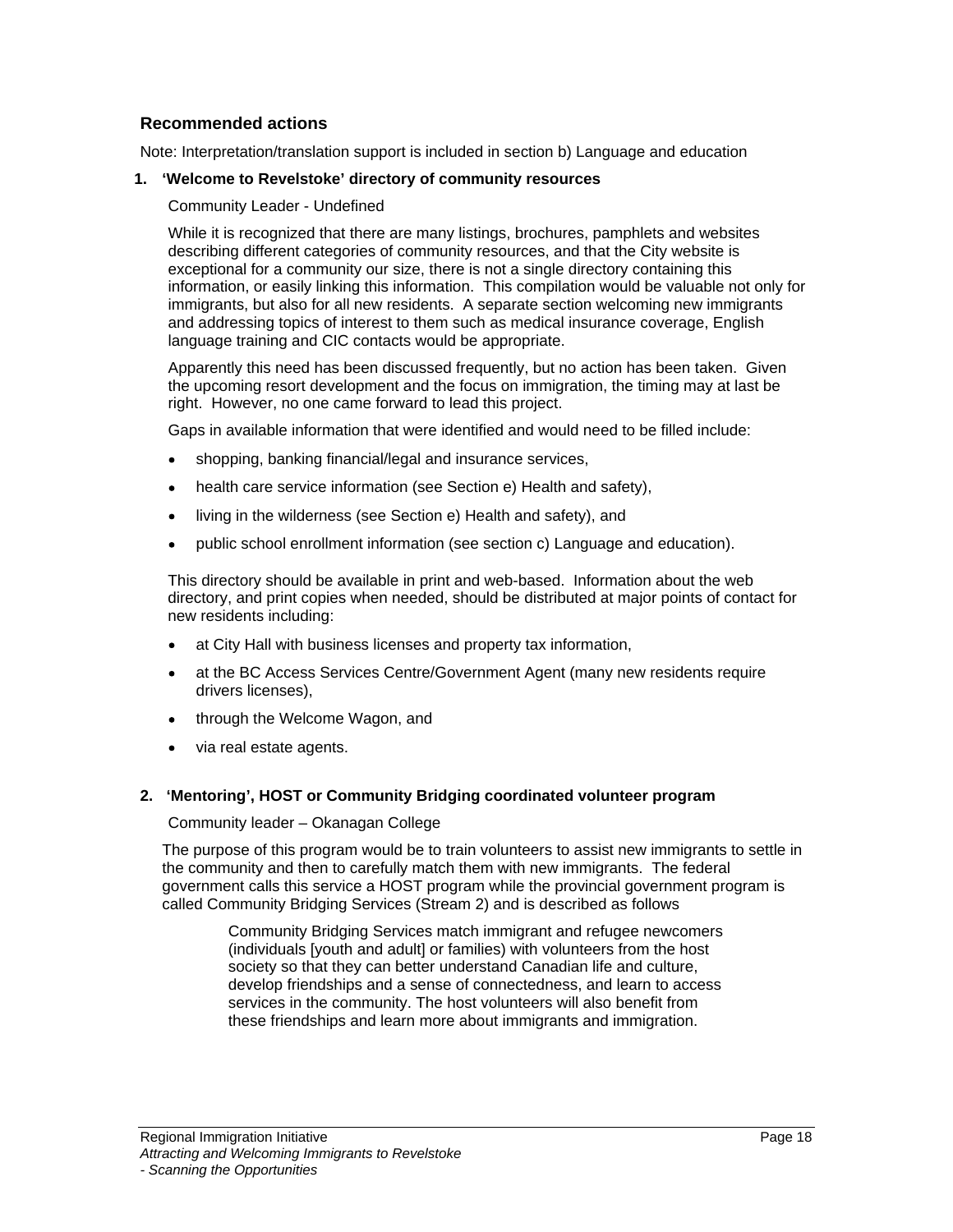It is important to note that both youth and adults can be involved in this program – adult volunteers are referred to as 'Hosts' by service providers while youth are called 'Buddies'. Buddy programs are operated through the school system.

Funding is provided by the provincial government for a coordinator to assess newcomers and assess and train host volunteers, to identify matches and to support these matches, including addressing any issues that arise.

This type of program is strongly recommended by ISSBC staff. A key benefit of this program is encouraging broad community involvement in immigrant support, leading to wider understanding of immigration and settlement needs, and sharing of cultural knowledge.

Currently the ELSA trainer essentially acts as a volunteer HOST independently, for her students and others. To be successful however, this program requires funded staff to implement the program. During the project many people expressed a willingness to volunteer for this program.

With the exception of the Kelowna Immigrant Services Society, none of the interior immigrant services organizations currently offers this type of support. Liabilities related to screening volunteers were identified as a concern by one. The Kelowna program is running successfully with the objective of assessing 80 newcomers and 60 host volunteers to create 56 one-to-one matches and 27 group matches and providing services related to these matches with one fulltime equivalent worker between January 2005 and June 2006. The Immigrant and Multi- Cultural Services Society of Prince George has successfully implemented a Buddy program recently. The contract of the contract of the contract of the contract of the contract of the contract of the contract of the contract of the contract of the contract of the contract of the contract of the contract of the

### **Information Sources for HOST/Community Bridging Programs**

**Background information:**

Federal HOST program handbook: [www.cic.gc.ca/english/newcomer/host-1e.html#host2](http://www.cic.gc.ca/english/newcomer/host-1e.html#host2)

Provincial government Settlement and Multiculturalism Program website: Settlement and Multiculturalism Branch - [www.mcaws.gov.bc.ca/amip/sam/index.htm](http://www.mcaws.gov.bc.ca/amip/sam/index.htm)

#### **Provincial government contacts**:

Alison Dudley, Manager of Stakeholder Relations, Settlement and Multicultural Programs 604 775-0470 alison.dudley@gov.bc.ca

Bill Walters, Director, Settlement and Multicultural Programs 604 775-0290 Bill.Walters@gov.bc.ca

#### **Mentors:**

Patricia Woroch, ISSBC 604 684-2561 pmworoch@issbc.org

Doreen Rosvold and Bill Downie, Multicultural Society of Kelowna Telephone: 250 763-8058 Doreen@kcr.ca bdownie@kcr.ca

Balgit Sethi, Immigrant and Multi-Cultural Services Society of Prince George Telephone: 250 562-2900

#### **Suggested reading:**

Community Bridging Programs Research Project, 2003. Available at: amssa@amssa.org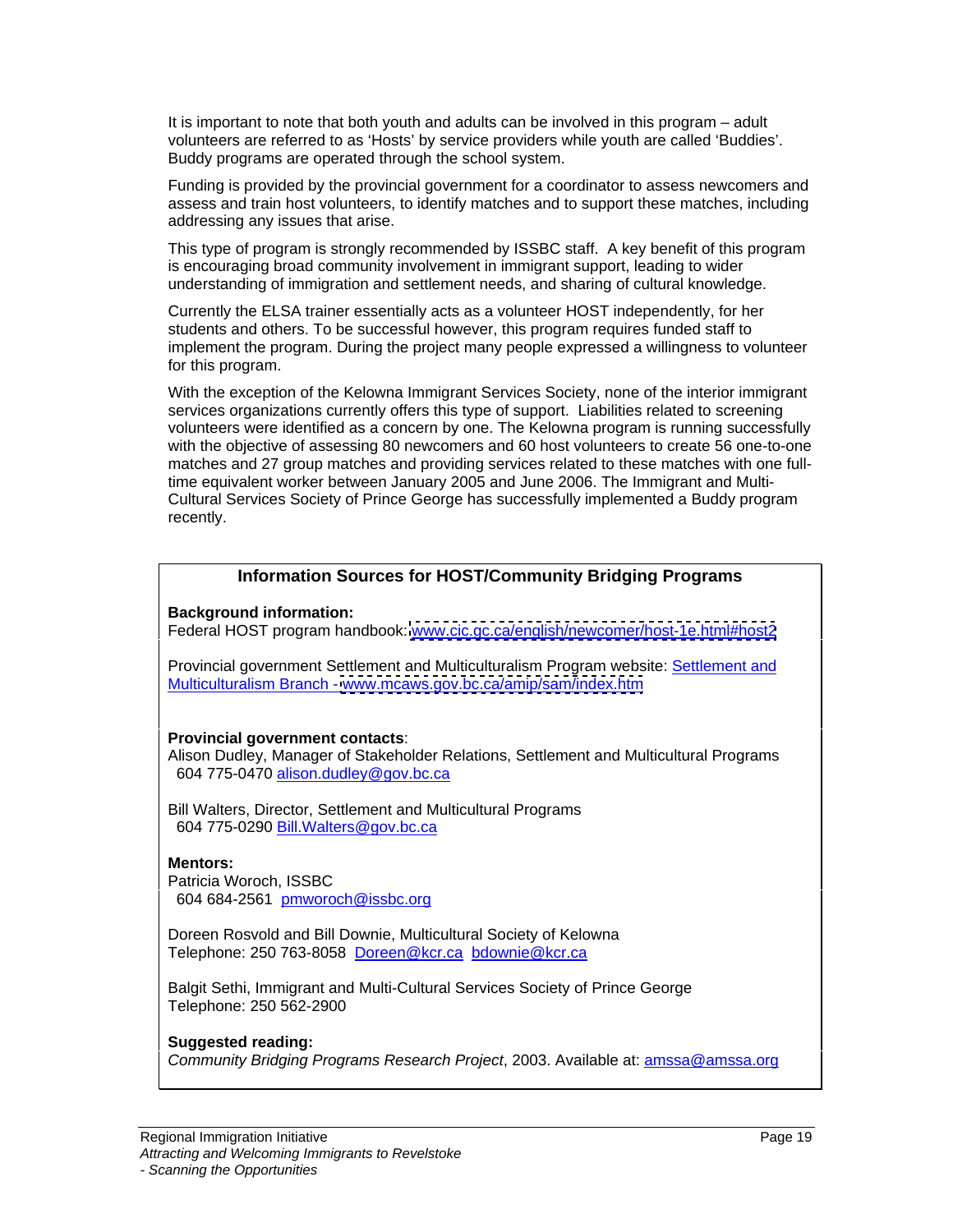Okanagan College has expressed a keen interest in taking community leadership on this project in collaboration with their ELSA training program. It is suggested that given the high proportion of business class immigrants to Revelstoke, that this program include a significant business mentoring element, which should be developed and implemented in cooperation with Revelstoke Community Futures Development Corporation (CFDC), the City Director of Community Economic Development and the Chamber of Commerce. The program should also link with neighbouring immigrant services organizations and ISSBC to access resources<br>and expertise that would be beyond the scope possible in a small community like Revelstoke. This individual should also play a role in the community by providing information on immigration and facilitating action on identified needs.

Provincial government funding for Community Bridging Services is currently allocated in contracts with service agencies that end in June 2006, however additional funds may become available. It is recommended that Okanagan College send a letter of interest to the provincial government outlining a pilot program and anticipated funding required. Provincial funding could potentially be matched with community resources such as the Economic Opportunity Fund, the Columbia Basin Trust Local Initiatives funding or the Credit Union granting program. Heritage Canada funding targeted at projects that provide education to reduce prejudice was also suggested (Note: it was not possible to research this source).

During the assessment the need for a community 'hub' for settlement related information and knowledge about services was identified, and this was described as a designated settlement worker by some. While the ELSA trainer at Okanagan College is currently the defacto 'hub', providing this level of service is well beyond the mandate and resources of the ELSA program. The provincial government funds this level of service in larger communities.<br>Research with provincial government contacts and BC immigrant services organizations indicate a caseload 'in the hundreds', and as high as 400 are needed to justify funding for a settlement worker, depending on the types of services provided, and the number of contacts with clients. It is expected that if Okanagan College is successful in implementing a Mentoring/HOST/ Community Bridging program partnered with ELSA trainig, this will provide adequate services for the current and a small increase in immigrant numbers. However, if immigration increases significantly, the need for more formal settlement services should be assessed.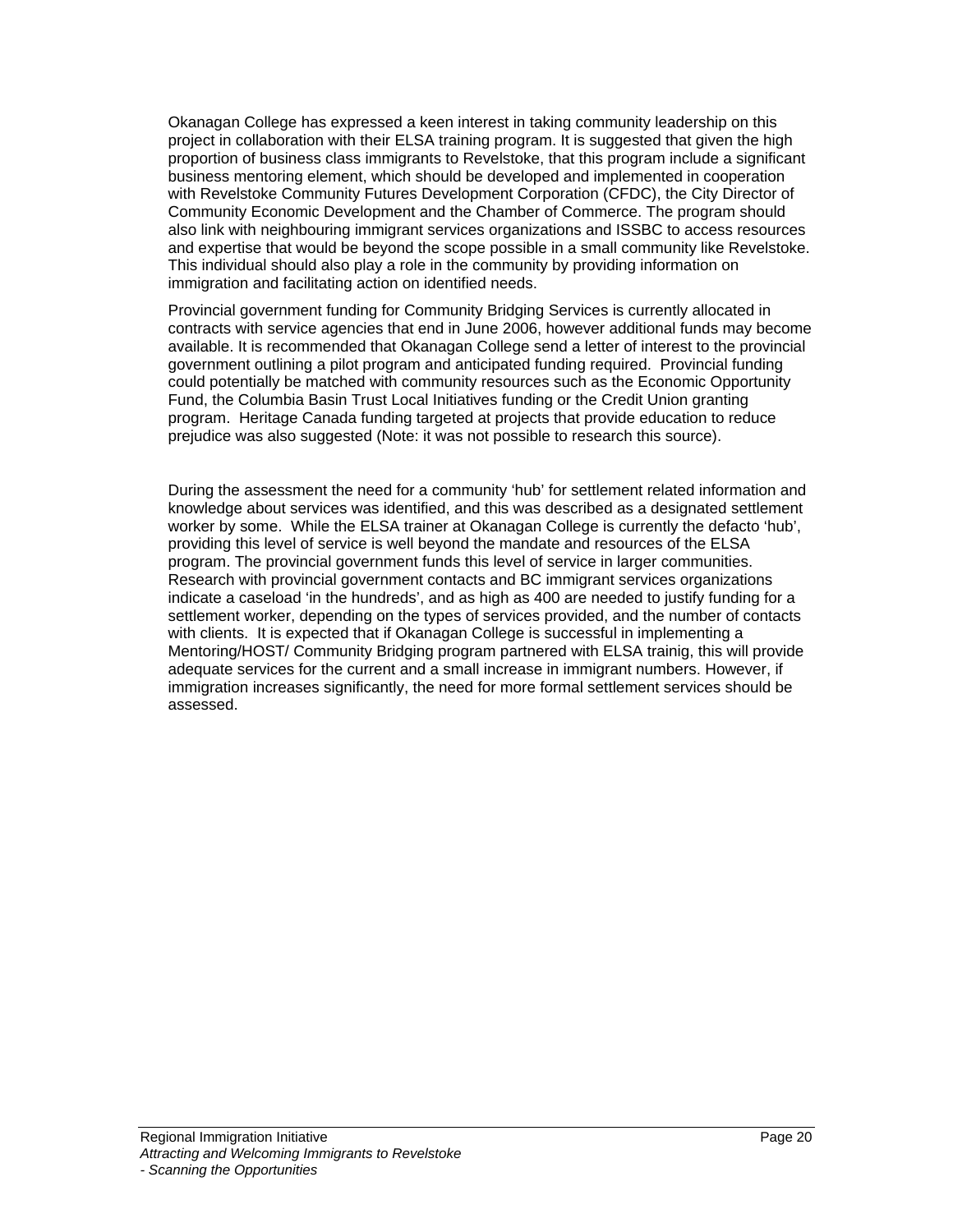## **b) Supporting diversity**

#### **Overview assessment**

| <b>Strengths</b>                                                                                                                  | <b>Challenges/Gaps</b>                                                                                                    |
|-----------------------------------------------------------------------------------------------------------------------------------|---------------------------------------------------------------------------------------------------------------------------|
| Community is generally open and friendly<br>to newcomers, welcoming people 'with                                                  | Community size creates challenges to<br>provide diversity of activities and services                                      |
| open arms'                                                                                                                        | • No multi-cultural organization or services                                                                              |
| In ECE programs and schools some<br>teachers celebrate ethnic holidays                                                            | (there was an active Society until the mid-<br>1980s)                                                                     |
| Youth go on international trips frequently                                                                                        | Very homogenous population with limited                                                                                   |
| Active participation in the Rotary<br>exchange program, with youth travelling to $\vert$<br>international destinations, and youth | number of people from visible minorities;<br>very uni-dimensional community; not really<br>diverse                        |
| coming to the community<br>Open to World Youth groups and others<br>bringing visitors to the community; visitors                  | Lack of diversity within the community<br>creates difficulties in developing open<br>perspectives                         |
| report welcoming, positive experience<br>City has Personnel-Human Rights Policy                                                   | Race/cultural issues exist that need to be<br>addressed                                                                   |
| to assure a work environment free of                                                                                              | • No anti-racism program                                                                                                  |
| discrimination                                                                                                                    | Limited ethnic food choices in town                                                                                       |
|                                                                                                                                   | Language and cultural differences                                                                                         |
|                                                                                                                                   | Lots of good intentions, but limited actions<br>beyond self-interest                                                      |
|                                                                                                                                   | Potential for growing racism if/when<br>number of immigrants increases as some<br>people will view immigrants as a threat |

### **Recommended actions**

The highest priority recommended action for supporting diversity is the implementation of a coordinated volunteer mentoring/HOST/Community Bridging program. This action is discussed in Section a) Accessible information, above.

#### **1. Community multi-cultural event and public welcoming of newcomers**

Community leader – (City Parks and Recreation Department)

In several focus groups and interviews the need for a visible, well-organized, and well advertised community-wide celebration of community cultures and diversity was identified as a high priority. While there is interest in a separate multi-cultural event, it is recognized that this is a big undertaking. Consequently it is suggested that the City expand the Canada Day celebrations, which already include multi-cultural dimensions with the bocce tournament and Scottish dancers. Suggested additions include: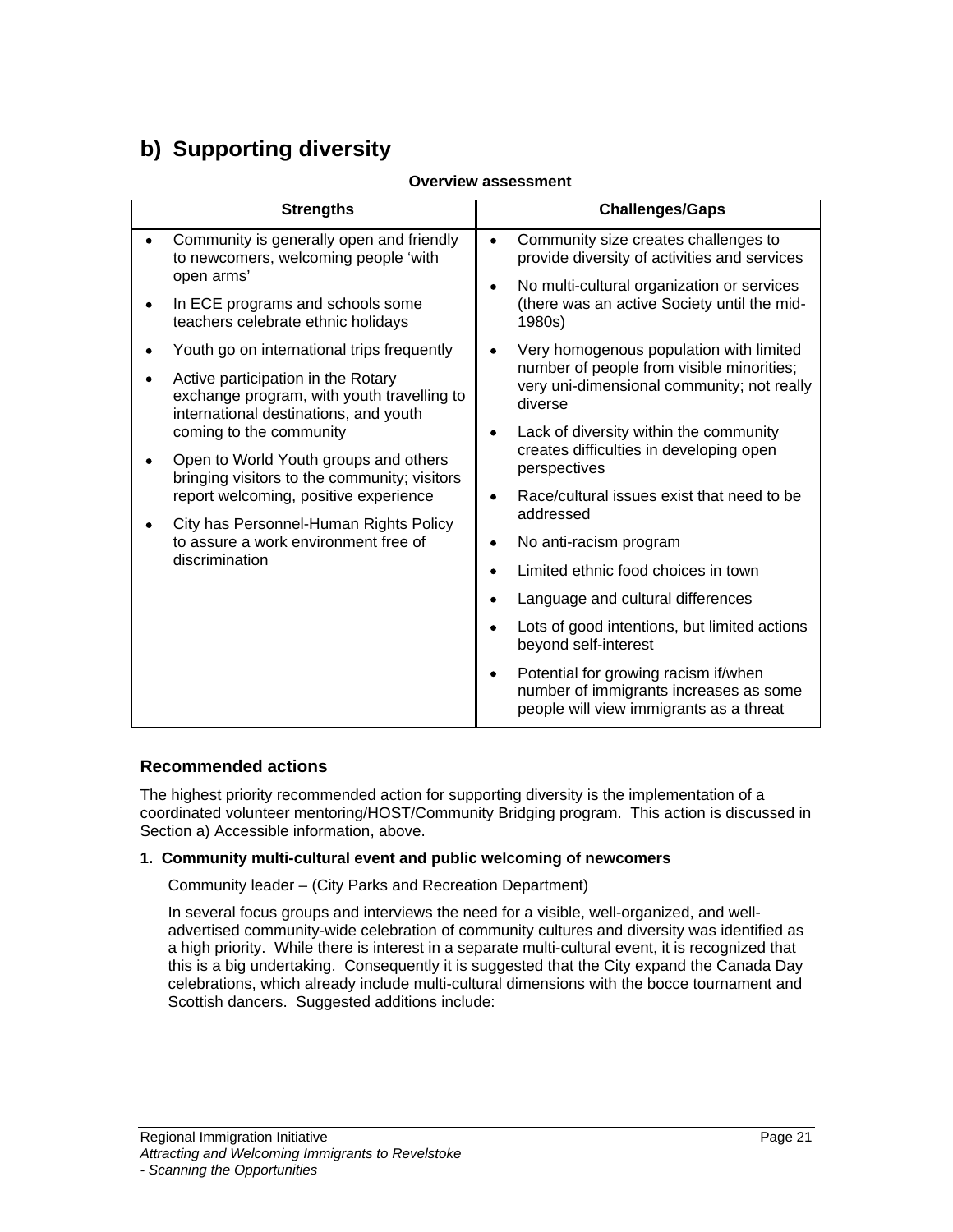- invitations to newcomers to attend the event, with public recognition newcomers and a formal welcoming from City and other community leaders,
- floats depicting various nationalities in the parade,
- food fair with ethnic food offerings,
- expanded demonstrations of ethnic dances and sports, including demonstrations, and  $\bullet$
- $\bullet$ displays of cultural items including art, handicrafts, clothing, etc..

The need for new citizens to travel to Vernon to attend a citizenship ceremony was raised as a concern, with the suggestion that this ceremony be repatriated to Revelstoke and timed to link with Canada Day.

#### **2. Further consideration needed**

This topic is very sensitive and due to time limitations was not fully discussed during the focus groups and interviews. It is recommended that further consideration be given to this topic, with the assistance of ISSBC staff or staff from neighbouring immigrant services organizations. Possible additional actions include:

- community-wide recognition of Anti-Racism Day (March 21),  $\bullet$
- posting of anti-racism posters in key community locations (Community Centre, City Hall,  $\bullet$  . schools), and
- expanded partnering of school classes with classes from culturally different countries. $\bullet$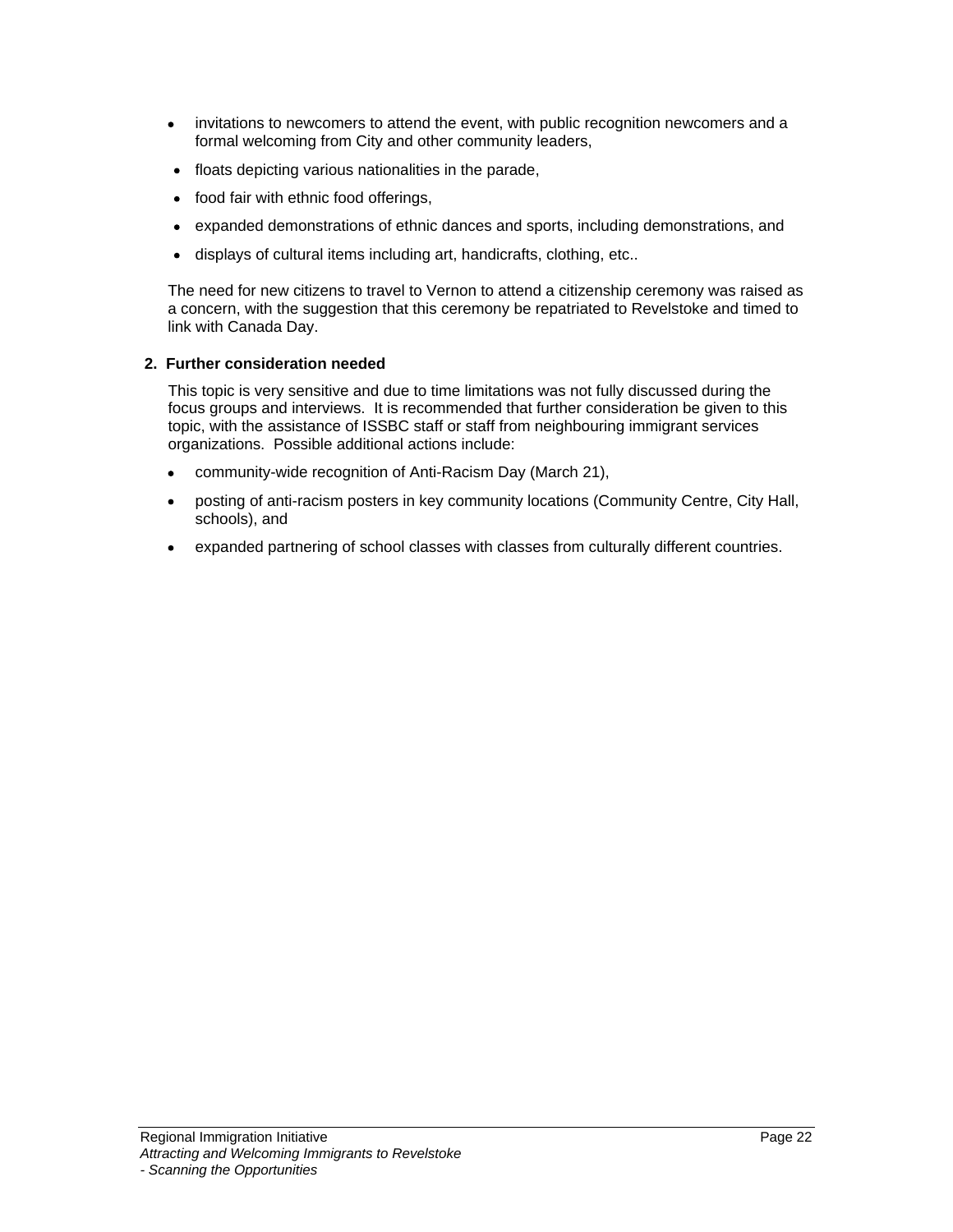## **c) Language and Education Services**

### **Overview assessment**

| <b>Strengths</b>                                                                                                              | <b>Challenges/Gaps</b>                                                                                                                                                |
|-------------------------------------------------------------------------------------------------------------------------------|-----------------------------------------------------------------------------------------------------------------------------------------------------------------------|
| ELSA program (though limited - see<br>challenges/gaps)                                                                        | Small community population with small<br>immigrant numbers makes it difficult to<br>offer adequate language services                                                  |
| English as a Second Language committee<br>initiated by the Early Childhood<br>Development Committee to encourages<br>linkages | <b>ELSA program provides basic English</b><br>training 6.5 hours/week, with no night-time<br>classes and is currently funded as a pilot                               |
| <b>Community Literacy Plan</b>                                                                                                | only until December, 2005                                                                                                                                             |
| Literacy volunteer tutoring program                                                                                           | No ESL fee-for-services or work/job<br>specific training available                                                                                                    |
| Learning Centre to supports all adult<br>learners in their education plans,<br>particularly on-line education                 | Lack of ESL specialty staff in the school<br>district to plan and deliver programs                                                                                    |
| Pre-school and elementary 'show and tell'<br>activities bring other cultures into the<br>classrooms                           | Small number of school-aged children<br>(currently 8) of different ages who require<br>ESL training attend several schools<br>making it difficult to deliver services |
| ECES has an excellent multi-cultural kit<br>accessible to childcare providers                                                 | Lack of funding for services for pre-school<br>ESL                                                                                                                    |
| ECES has multilingual resources for<br>childcare development, and dual language                                               | No programs for immigrant elders                                                                                                                                      |
| children's books<br>ECES program provides good referral and                                                                   | • No organized interpretation/translation<br>services within the community and it is                                                                                  |
| support services to address language<br>issues early in a child's education                                                   | costly to access services from outside the<br>community due to travel time                                                                                            |
| Strong linkages and referrals amongst<br>community providers to assist ESL clients<br>to access language support              | Sometimes perceptions that one program<br>is taking on services that should be<br>delivered by another program                                                        |
| Local BC Access Centre has the BC<br>drivers license exams in a few languages,<br>and are getting more                        | General perception that small centres<br>have few educational offerings after high<br>school                                                                          |
| Kamloops Immigrant Services has a<br>contract with the provincial government to<br>provide interpretation for WCB, MCFD and   | Trades or university level training available<br>via distance learning only                                                                                           |
| Human Resource providers when needed                                                                                          |                                                                                                                                                                       |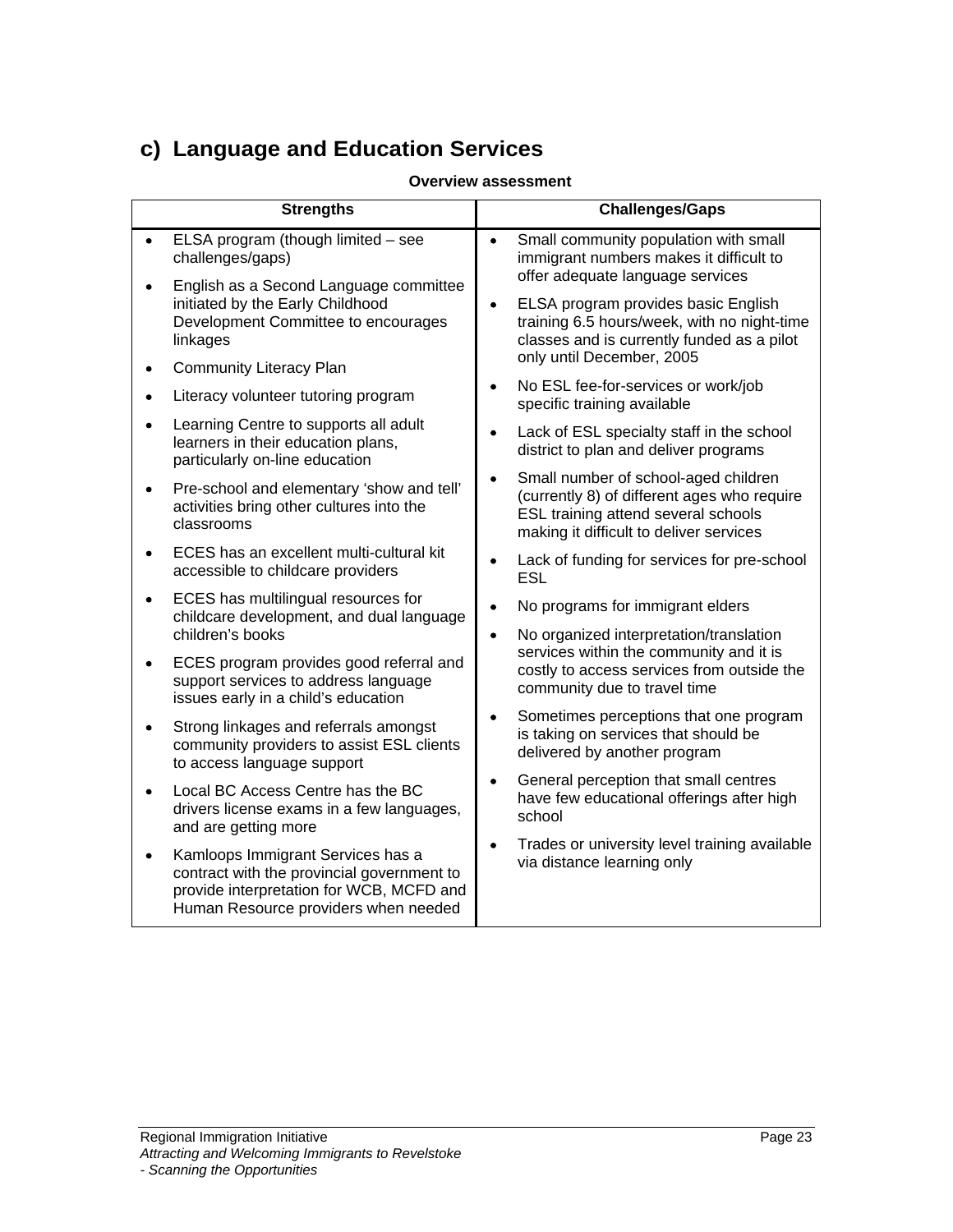### **Recommended actions**

#### **1. 'Language bank'**

Community leader: (Interior Health Authority (IHA))

A 'language bank' of volunteer interpreters and translators was the overwhelming priority during the workshop with language and education providers. In addition, access to interpreters was identified as important to emergency first responders, the medical profession and hospital staff as they are called upon to treat many individuals injured in accidents on the TransCanada Highway for whom English is a second language, or who do not speak English. There was also interest in this action from Victim Services, BC Access Services Centre and other service providers.

The Interior Health Authority maintains a listing of Revelstoke citizens who are available to volunteer to provide this kind of help in medical situations. This may be the logical foundation for a more broadly accessible 'language bank' for the community. Further research is required to explore this idea.

ISSBC staff strongly recommend that volunteers be provided appropriate training about confidentiality and other matters during interpretation and translation. They are willing to assist the community to provide this training locally.

It should be noted that the Kamloops Immigrant Services Society has a contract with WCB, the Ministry of Children and Family Development and the Ministry of Employment and Income Assistance to provide interpretation and translation services when needed. The contact for this service is: Peter Schwirtz, Executive Director 250 372-0855

#### **2. Expanded public ESLA training with linkages to all community services**

#### Community leader: Okanagan College

In 2004-2005 Okanagan College was contracted with the provincial government to provide ELSA programming for 9 hours/week. Between nine and twelve immigrants attended this training. This year, as a pilot project, the College is contracted to offer 6.5 hours of ELSA programming per week (3 hours of classroom instruction and 3.5 hours of supported individual learning in the Learning Centre), until December 2005. The provincial government has based this level of service on the landing data and other information sources. The classroom hours are decided by the students, and are currently during the day. A couple of the immigrants who were interviewed indicated they would attend if the classes were at night, or if child minding was provided.

Given the community interest in expanded immigration, and the possibility of increasing Asian immigration through linkages with SUCCESS, a Lower Mainland immigration support organization (see Section F), ELSA will continue to be a need in the community, and this need is likely to expand.

When negotiating future ELSA services Okanagan College should ensure provincial agencies are aware of the relationship between the landing data and the census results (census results indicate twice the number of immigrants as the landing data), the need for 35 immigrants to settle in Revelstoke annually to meet the population increases projected by BC Stats, and the community priority placed on immigration to meet community objectives.

At the same time, the expectation for funding must be realistic as, to date, the great majority of immigrants have been of European and American nationality, and have not generally needed extensive ELSA training.

During the interviews with an immigrant business owner who had accessed the ELSA program, it became evident that he was not aware of the business support services in the community. While the program is providing an excellent service in informing students about social services in the community, more could be done to inform them about business and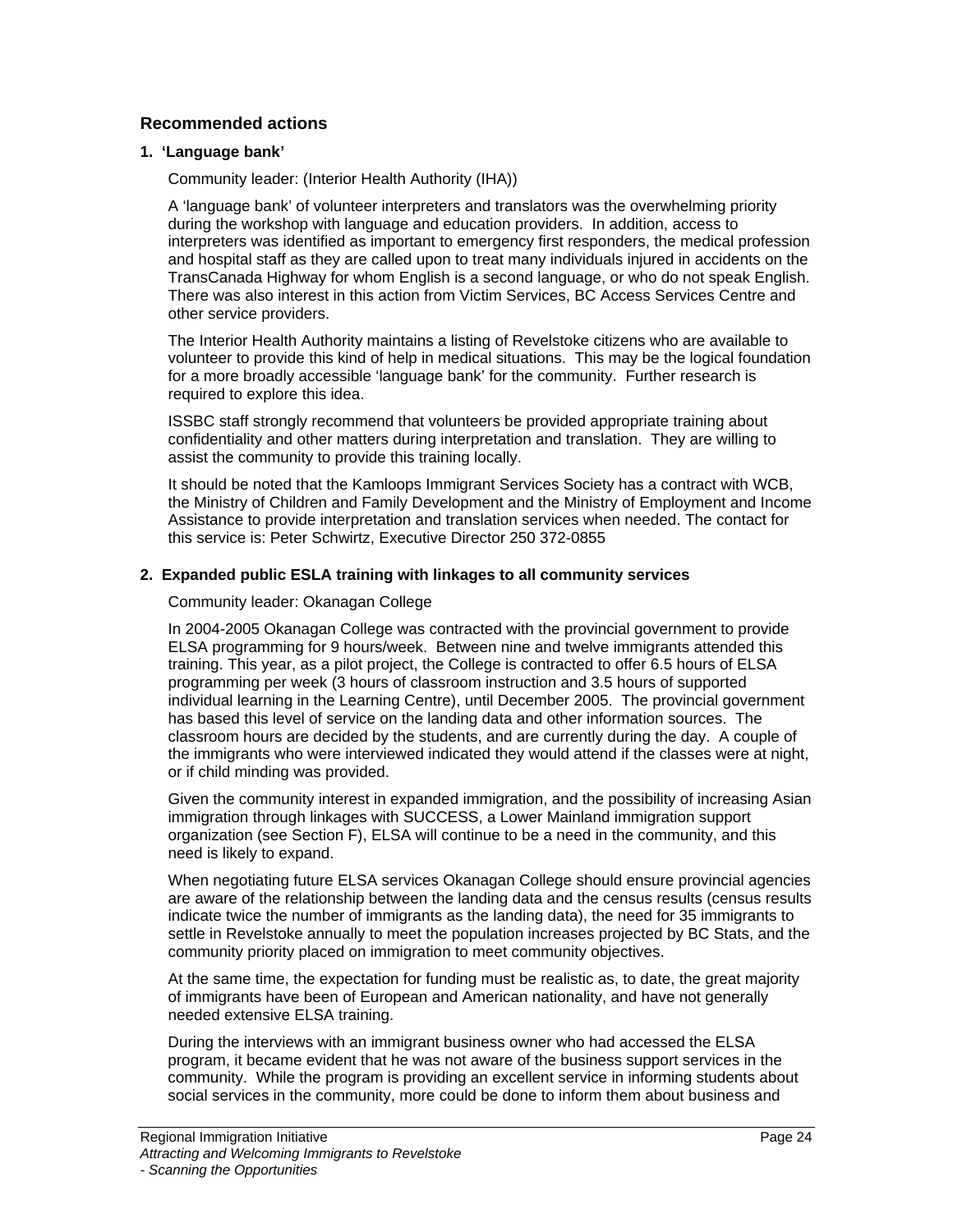employment services. The ELSA instructor, the City Director of Community Development and the Manager of CFDC have agreed to work together on this. It was also suggested that the ELSA trainer should provide information to students about cultural events and activities.

It has been suggested that the volunteer tutors from the Community Literacy Program might supplement, or even replace the ELSA program. While there are likely opportunities for volunteers to provide supplementary ELSA support, volunteers are unlikely to be able to address the language training needs of all immigrants, and retaining a funded person to address immigrant settlement issues in the community generally is important. Finding the right balance in the community between funded and volunteer actions in ELSA and the 'mentoring'/HOST/ Community Bridging program will be important.

#### **3. Continued support for young children and their families for whom English is a second language**

Community Leader: Early Childhood Education Committee

Community service providers have worked closely together to produce a Literacy Now Strategy<sup>8</sup>. This strategy states: example of the strategy states:

'Work needs to be done to improve ESL services for young children and their families. Currently these children do not receive support before reaching school, creating a situation where children do not have as

many opportunities to prepare for school entry.' Service providers are already closely linked and conduct informal referrals for families needing ESL supports. The Early Childhood Development Committee has established a group including all service providers to coordinate services for ESL preschoolers to improve school readiness. The Committee is already working with ISSBC to offer ELS training to child caregivers in the community. Further actions requiring community support may come from this group.

### **4. Information about public school enrollment procedures**

Community leader: School District

Information about public school enrollment procedures is available in print and is being added to the District website. Over time it may be necessary to translate this information into other languages. The contract of the contract of the contract of the contract of the contract of the contract of the contract of the contract of the contract of the contract of the contract of the contract of the contract of the

#### **5. Improved access to multi-lingual materials at the library**

Community leader: Okanagan Regional Library/Friends of the Library

Several of the immigrants who were interviewed indicated a desire to access more materials from the public library in their first language, in these cases Chinese, and often for elderly family members. Possibilities include expanding the holdings of the local library through private or community efforts and increasing use of the inter-library loan process.

<sup>&</sup>lt;sup>8</sup> Revelstoke Community Literacy Plan. June 2005.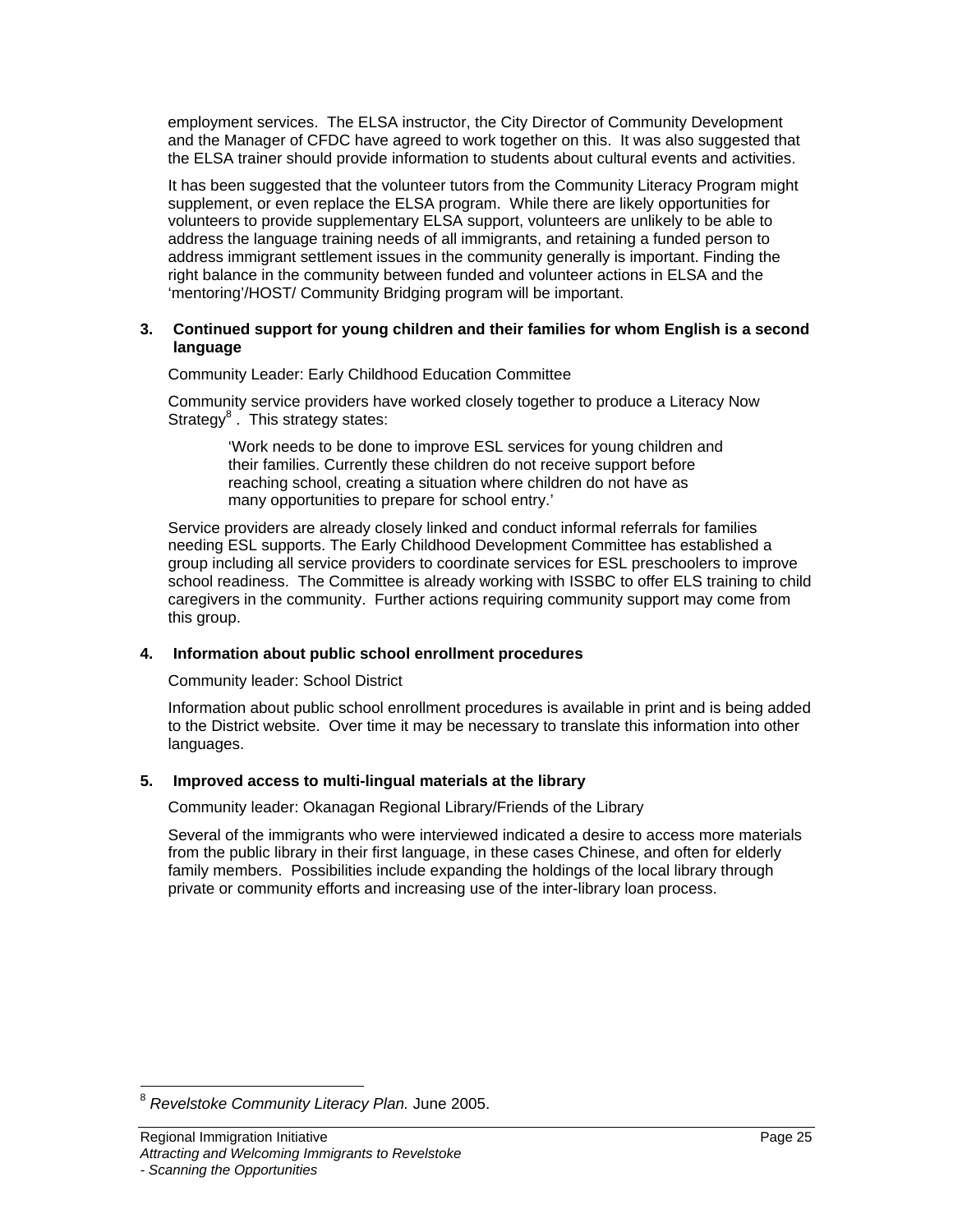#### **6. Local fee-for-service ESL training**

Community leaders: Okanagan College and Revelstoke English Language School

While Okanagan College offers limited public ELSA training, and the English Language School provides English language training for international students, there are no advertised private or public fee-for-services sources of English language training in the community. This service is available, but it is not advertised, or broadly known about. This was identified as a gap during the interviews with immigrants. In particular, English training for business use was wanted.

Okanagan College and the English Language School have identified it as a priority to explore actions to fill this gap.

The participants of the language and education focus group were particularly adamant about the need for a designated settlement worker if immigration is pursued as a community priority. As discussed in section a) above, it may be possible that the partnering of ELSA training with a coordinated volunteer 'mentoring'/HOST/Community Bridging program will be adequate. Ongoing monitoring will be needed to assess whether additional settlement support is needed.

## **d) Business and Employment Support Services**

#### **Overview assessment**

| <b>Strengths</b>                                                                                                                                                                                                                                                                                                                                                  | <b>Challenges/Gaps</b>                                                                                                                                                                                                                                                                                                         |
|-------------------------------------------------------------------------------------------------------------------------------------------------------------------------------------------------------------------------------------------------------------------------------------------------------------------------------------------------------------------|--------------------------------------------------------------------------------------------------------------------------------------------------------------------------------------------------------------------------------------------------------------------------------------------------------------------------------|
| • Wide selection of friendly, and<br>knowledgeable business and employment<br>support centralized and coordinated in the<br>Business Information Centre, with the<br>Employment Centre across the street<br>• High paying jobs available and general<br>need for workers in some industries<br>• Affordable real estate<br>• High speed internet available making | • Availability of the City Community<br>Development Director to provide<br>immigration information and advocacy is<br>not broadly known<br>• Awareness and advertising of available<br>positions<br>• Not a wide selection of employment and<br>income opportunities, due mainly to<br>community size and industrial diversity |
| global business efficient                                                                                                                                                                                                                                                                                                                                         | • Limited opportunities for women                                                                                                                                                                                                                                                                                              |
| • Credit Union doesn't use credit rating as a<br>loaning criteria<br>• Location on the Trans-Canada Highway<br>and CPR line                                                                                                                                                                                                                                       | Limited English language training,<br>including no night-time classes, and no<br>support for immigrants to learn job specific<br>English                                                                                                                                                                                       |
| • Though unorganized, there is a network of<br>citizens who are multi-lingual                                                                                                                                                                                                                                                                                     | • No way to link employers with potential<br>immigrant workers                                                                                                                                                                                                                                                                 |
| • An informal 'export club' exists via the City<br>Director of Economic Development                                                                                                                                                                                                                                                                               | Isolated location/transportation costs<br>• Credential recognition, particularly when<br>located far from organizations adjudicating<br>credentials                                                                                                                                                                            |
|                                                                                                                                                                                                                                                                                                                                                                   | • Traditional banks place heavy weight on a<br>loan applicant's credit rating, which<br>immigrants don't have                                                                                                                                                                                                                  |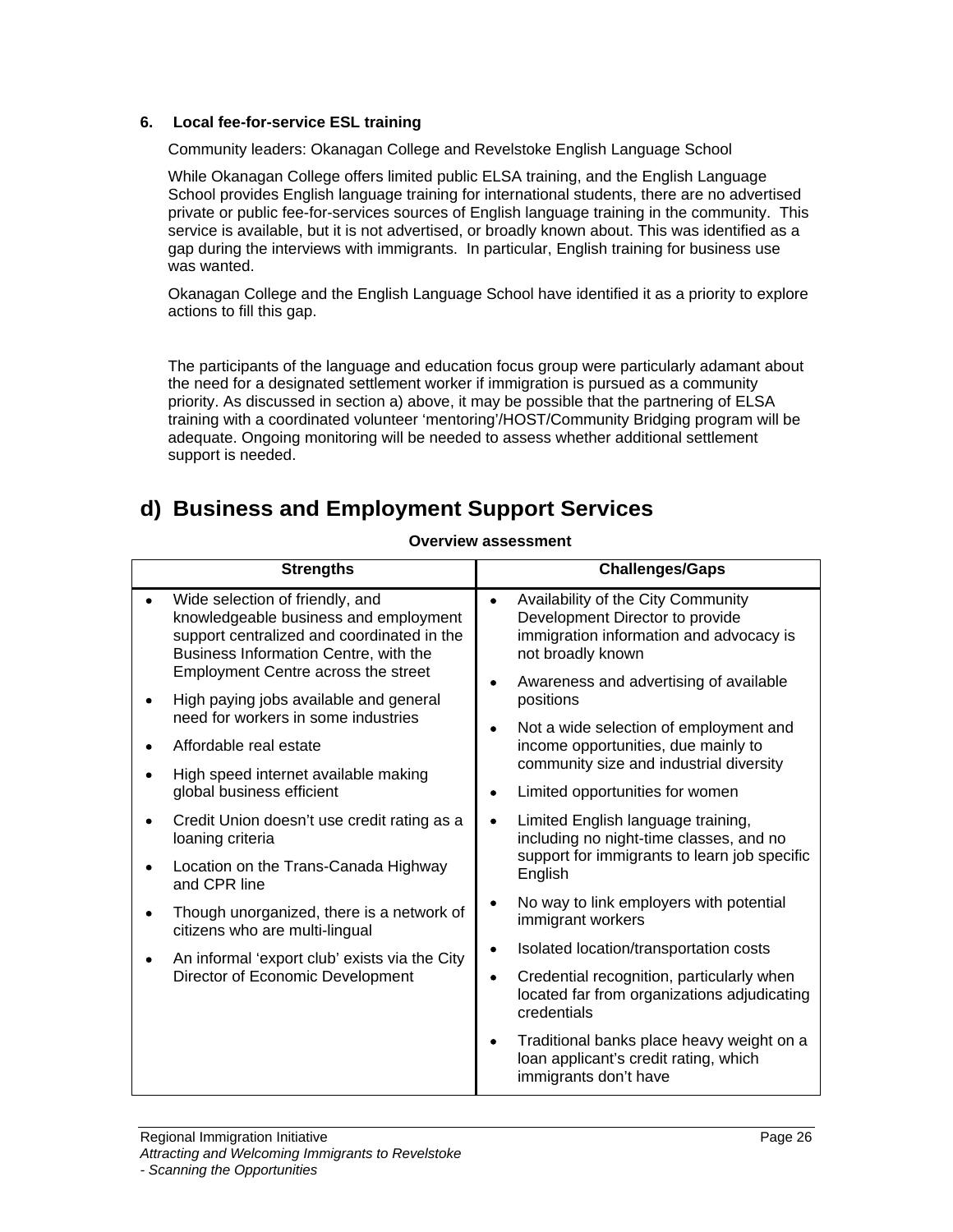#### **Recommended actions**

#### **1. Publicize and expand immigration advocacy**

Community leadership: City

The City Director of Community Economic Development and the Mayor were widely praised by several of the immigrants who were interviewed for the advocacy and support they provided during the immigration process – without this support, at least one immigrant was certain he and his family would not have been accepted.

Given the nature of the immigration process, continuing this type of advocacy is essential. However, the availability and willingness of City officials to advocate on behalf of immigration applicants is not broadly know. One business service provider told of two recent applicants who had been turned down and who, in his view, would have been ideal citizens and businesses owners or investors for Revelstoke. In addition, several individuals approached the researcher during the project seeking information to assist interested family and friends to immigrate. Publicity regarding the recommendations from this project might be accompanied by statements about the City's willingness to provide advocacy in appropriate situations to better inform citizens of this activity.

During the interviews with immigrants, it was suggested that a community business group be available to review the business plans of Regional Business applicants to the Provincial Nominee Program. If the plans are consistent with community objectives, then this group and the City could actively endorse this application to the PNP and CIC if needed. CFDC and the City already provide this type of support, when appropriate. Again, broader publicity about this service may be needed.

It will also likely be necessary to follow up on this project with ongoing information to employers and the community to continue to raise awareness of potential role for immigration in achieving community objectives.

Over time, if skilled tradespeople are attracted to the community, it may be necessary for the City Director of Community Economic Development to also adopt a 'credentialing advocate' role to assist new immigrants through credential review processes.

### **2. Business license/service information link**

Community leadership: City and CFDC

To ensure new immigrant business owners and investors in the community are rapidly aware of the wide range of business advisory services that are available, it was suggested that a brochure describing these services be provided by the City with new City business licenses. Immigrants who were interviewed were interested in accessing Canadian business training or coaching, which can likely be accessed through the existing business services.

### **3. Labour market study**

Community leadership: City and CFDC

The City does not currently have an up-to-date labour market study describing the current labour force and identifying worker shortages into the future. This makes it difficult to provide employment imformation to new immigrants, and business information to entrepreneurs and investors. A significant factor in the local employment scene will be the Mount MacKenzie Resort development but unfortunately none of the planning documents include an examination of labour market needs. This project and the resort development has prompted the City and CFDC to initiate a study.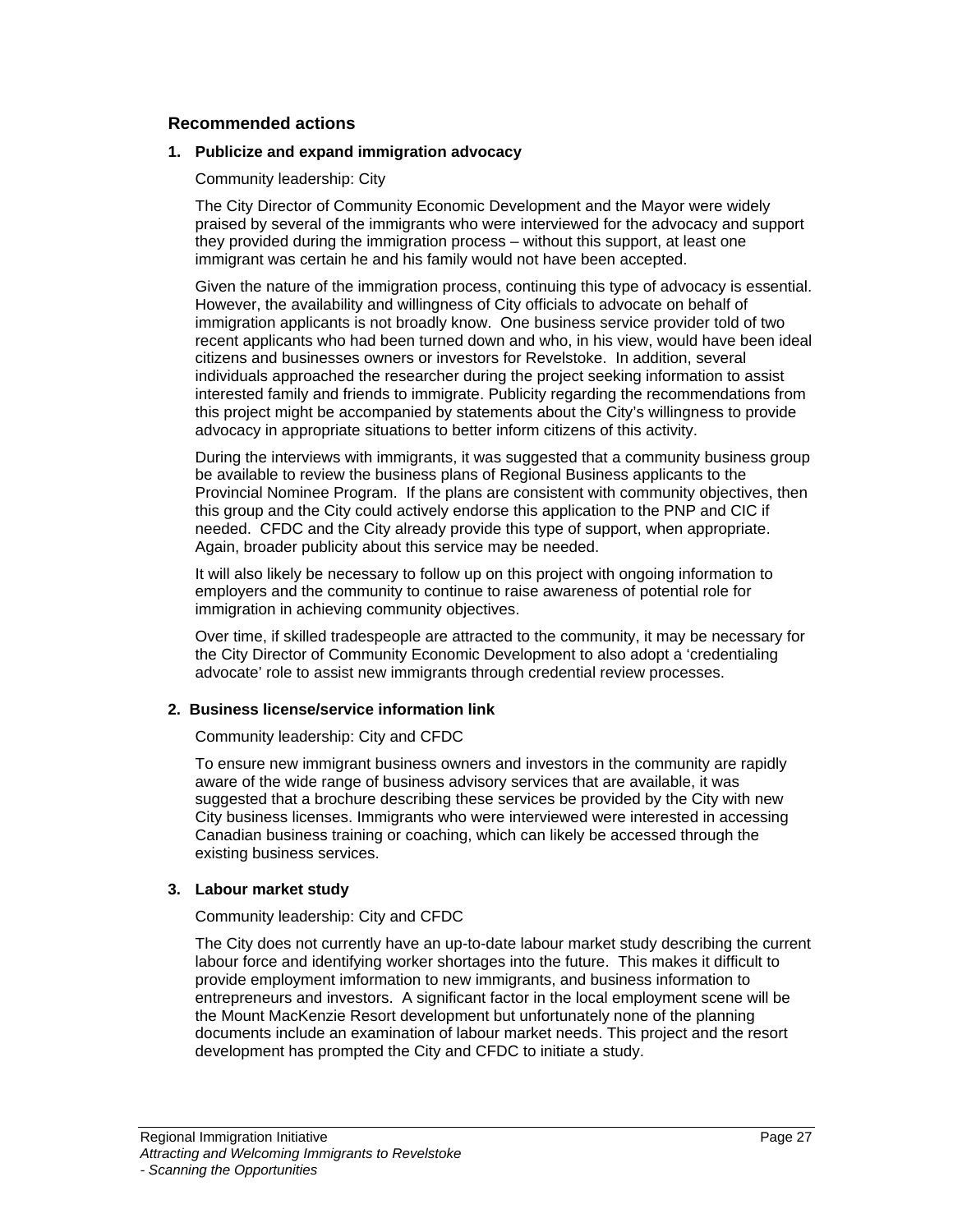### **4. Information forum**

Community leadership: City

As this action is directly related to attracting new immigrants, it is discussed in Section F.

## **e) Health and Safety Services**

### **Overview assessment**

|                        | <b>Strengths</b>                                                                      | <b>Challenges/Gaps</b>                                                                                                              |
|------------------------|---------------------------------------------------------------------------------------|-------------------------------------------------------------------------------------------------------------------------------------|
| attracting new doctors | Significant number of doctors for<br>population, and no difficulty to date            | Hospital is not in a central location,<br>making transportation an issue for some;<br>this is particularly a challenge now that the |
|                        | Sophisticated hospital for population                                                 | public health services have been moved to<br>the hospital                                                                           |
| professionals          | • Very good success attracting health                                                 | Limited multi-lingual health services and<br>patients from highway accidents                                                        |
|                        | Medical specialists are willing to come to<br>the community to provide services       | sometimes do not speak English<br>Lack of non-traditional health services                                                           |
|                        | Shorter waitlists than in larger centres                                              | and medical practitioners are not linked to<br>non-traditional health care practitioners                                            |
| lingual                | Provincial Nurse Hotline which is multi-                                              | Immigrants experiencing difficulties<br>creating bonds and friendships may                                                          |
| the City               | Affordable housing study underway by                                                  | develop mental health issues that may be<br>culturally difficult for them to discuss, and                                           |
| • Clean water and air  |                                                                                       | for English speaking counselors to assist                                                                                           |
|                        | Extremely safe, physically and politically,<br>particularly compared to large centres | Creating comfortable conditions for<br>immigrant women to access/purchase<br>feminine products                                      |
|                        | • Local RCMP and Victim Services staff<br>are multi-culturally aware                  | No 'culture shock' support mechanisms                                                                                               |
|                        | • Multi-lingual BC Crisis Line                                                        | Based on experiences in their own<br>cultures, immigrants do not always view                                                        |
| cultural advisors      | Local Ministry of Children and Family<br>Development office has access to multi-      | police as helpful                                                                                                                   |

### **Recommended actions**

Note: Translation and interpretation services are included in b) Language and education

### **1. Pamphlet and website describing health services in the community**

### Community leadership: (IHA)

Although the IHA provides information about its services across the region, both in pamphlet form and web-based, it is difficult to identify the services in Revelstoke from these materials, and all of the health related services in the community are not included. The directory compiled by Community Connections includes most community services, but does not focus on the health aspects. A complete compilation of health services is required by residents, immigrants and new residents. This information should be included in the community directory.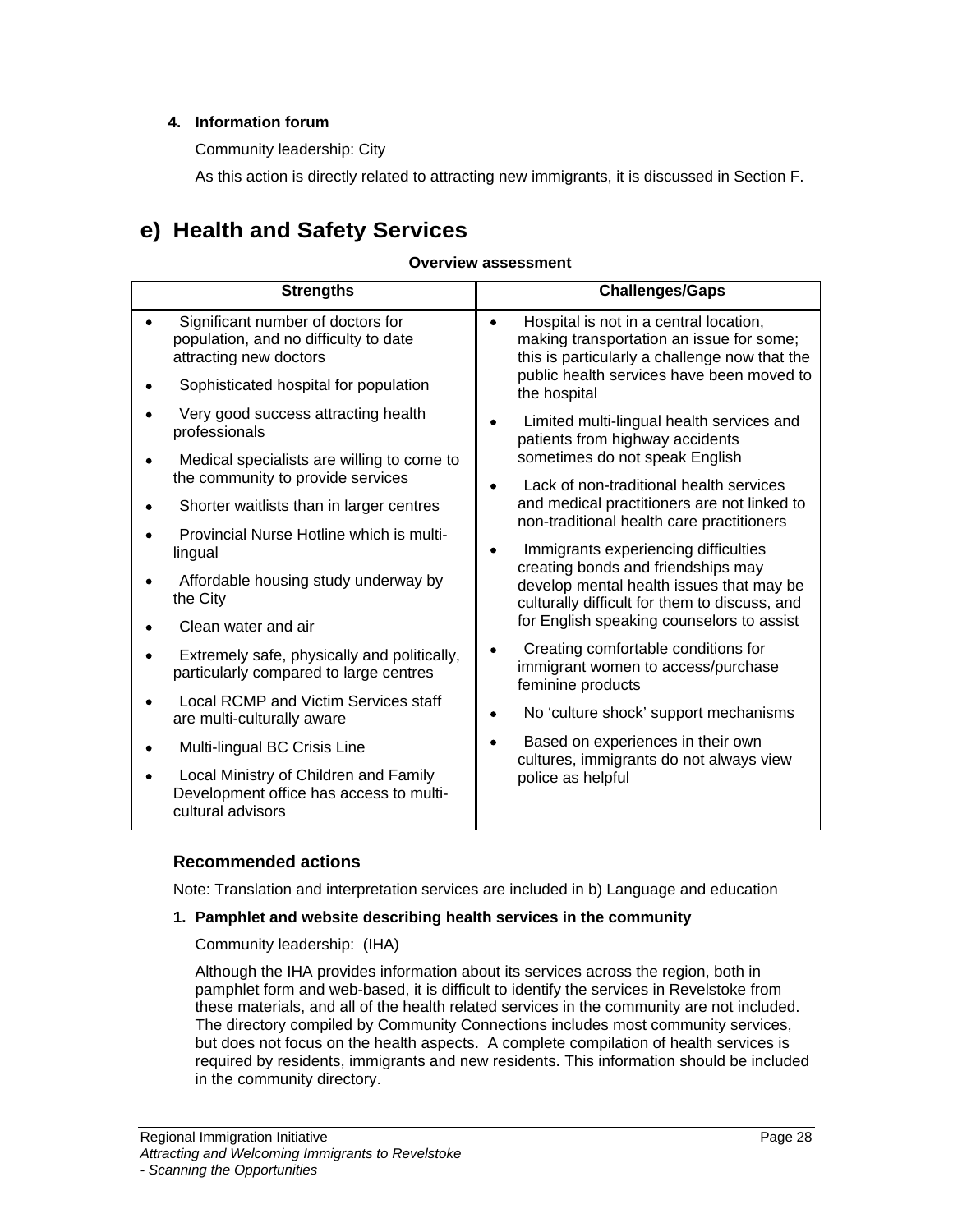### **2. Information about living in the wilderness**

Community leadership: (Bear Aware program; Parks Canada)

While the spectacular natural setting is a magnet for some immigrants, the potential safety risks of living with wild animals, and venturing into the mountains creates fear and the potential for accidents. Information pamphlets, home or business visits, workshops and information on the Community website are recommended to inform new immigrants and other new residents of the realities of living and recreating safely in natural settings with wild animals. This information should be included in the community directory

## **f) Social and Faith Opportunities**

| <b>Strengths</b>                                                                             | <b>Challenges/Gaps</b>                                                                                    |
|----------------------------------------------------------------------------------------------|-----------------------------------------------------------------------------------------------------------|
| • Many seasonal activities                                                                   | • Many citizens are not well-informed about                                                               |
| • Mecca for outdoor enthusiasts                                                              | leisure-time activities and clubs in the<br>community                                                     |
| • Community/Aquatic Centre and library<br>are welcoming and immigrants use these<br>services | • Sense that more groups involved in non-<br>physical activities, and activities for<br>adults are needed |
| • City Recreation Department involves<br>immigrant women in teaching cooking                 | • No transportation to National Parks                                                                     |
| classes                                                                                      | • Living in the 'wilderness' is frightening for                                                           |
| • Lots of low cost leisure activities                                                        | some new residents                                                                                        |
| • Community sponsored/subsidized                                                             | • Few multilingual resources in the library                                                               |
| participation in some activities (day<br>camps, soccer, pool)                                | • Few non-English kids books in the library                                                               |
| • Wide range of Christian faiths                                                             | • Cable television services do not include a<br>Chinese language station                                  |
| represented in the community                                                                 | • Non-working mothers are isolated at                                                                     |
| Churches provide a ready source of<br>volunteers to serves as hosts to promote               | home with young children                                                                                  |
| social connections                                                                           | • Limited public transportation makes<br>accessing activities difficult for some                          |
| Churches provide physical structure and<br>properties that could be used for spiritual       | • Other than cooking courses, no activities                                                               |
| activities of other faiths                                                                   | specifically designed to involve<br>immigrant women                                                       |
| • Buddhist chanting sessions held regularly                                                  | • Small population to support broad range                                                                 |
|                                                                                              | of faiths                                                                                                 |
|                                                                                              | • Lack of diversity in non-Christian and<br>non-organized religions or faith<br>communities               |

### **Overview assessment**

### **Recommended actions**

Establishing a coordinated volunteer 'mentoring/Host/Community Bridging program was identified as a priority under this topic. It is discussed in Section a) Accessible information.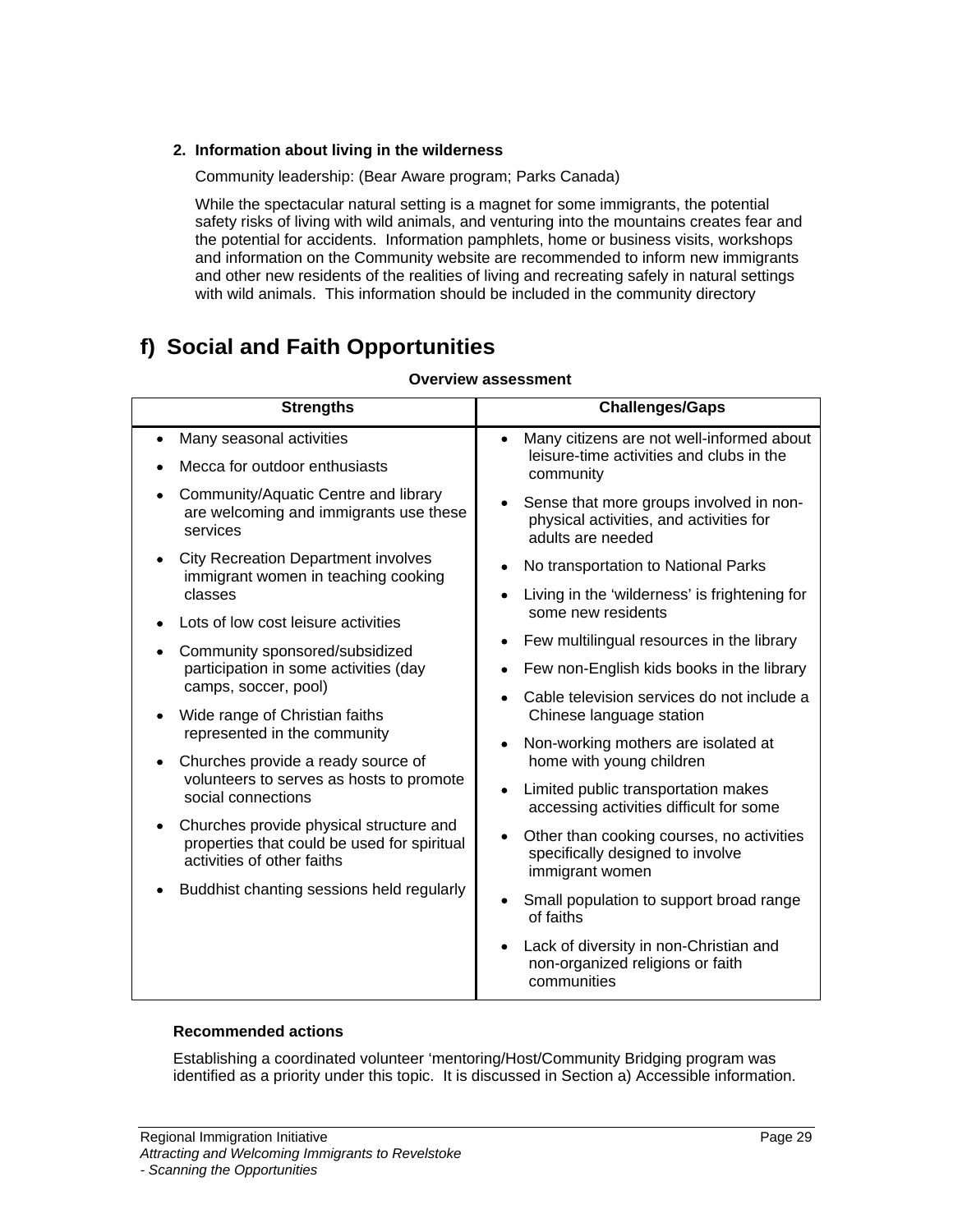### **1. Cultural art exchange**

#### Community leadership: Arts groups

Arts group representatives suggested they could invite new immigrants to share the arts of their culture through presentations and demonstrations.

#### **2. Parks/green space availability**

Community leadership: City and School District/Parent Advisory Committees

As in Canada, in many cultures, green spaces are important cultural and family activity areas. The current replacement of playground equipment in City parks and school grounds to meet safety requirements has resulted in at least one immigrant family being unable to access a playground within walking distance of their home. This will be remedied over time as new equipment is installed. It is recommended that the City strive to provide parks and green space within a reasonable walking distance of all households in the Community.

#### **3. Opportunities to 'sample' activities**

Community leadership: Event and activity conveners

Sponsored and free passes for children to participate in events and activities in the community is well known. Similar opportunities for adults are not as frequent. The recommended mentoring/HOST/Community Bridging program provides a venue for working with event and activity conveners to increase the opportunities for immigrants to attend community sports and cultural activities, and to sample activities they might be interested in.

#### **4. Women's drop-in/community kitchen**

Community leadership: Undefined

A small number of mothers with young children and other immigrant women are isolated in their homes with limited outside contact. For some this is culturally appropriate, and for others it leads to an unhappy settlement experience for them and their family. In other areas of the province, organizations have regular drop-in times for coffee, handicrafts, cooking, or other activities that interest these women. This could be an activity that develops from the coordinated volunteer 'mentoring'/HOST/Community Bridging program.

## **F. Strategies for Attracting Immigrants**

The third aspect of the 'three-pronged approach' is actively attracting new international immigrants to the community. In any community this element should not be aggressively pursued until the community is aware of the potential benefits of immigration, encouraging immigration is an element of the community's strategic plan, and adequate community services are in place to support adjustment and settlement. Attracting immigrants before these elements are in place creates the risk that new immigrants will experience an unfriendly, possibly even hostile community offering limited support, leading to unsuccessful settlement.

The findings of this project indicate Revelstoke is ready to actively attract new immigrants:

The presentations to community groups and media coverage and information bulletins about this project have raised awareness of the benefits of immigration amongst community members.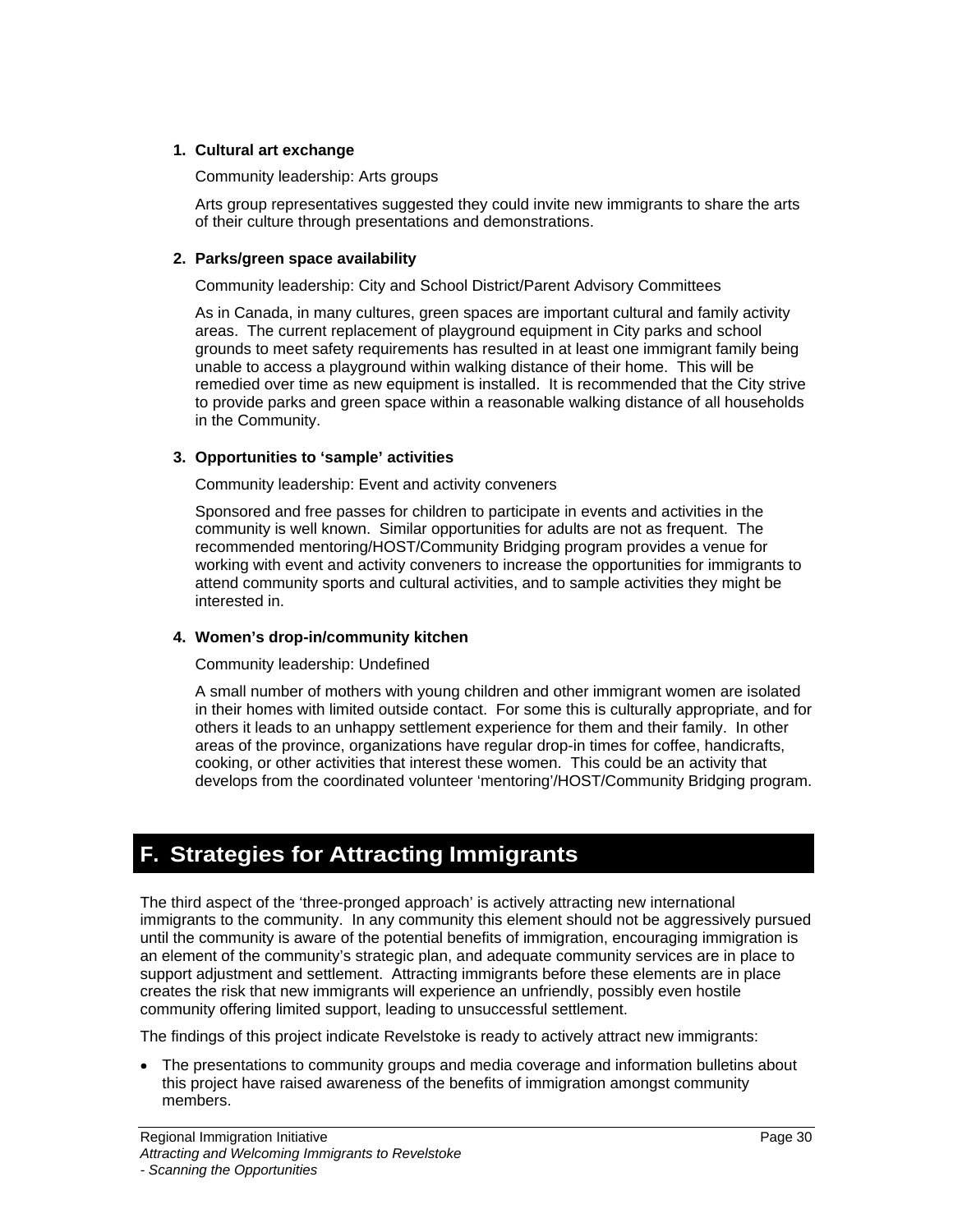- There has been broad participation in the project and general support for the expansion of immigration.
- As the Community Strategic Plan already calls for a population increase, immigration is consistent with community plans.

The sections below outline possible approaches to attract new immigrants.

## **1. International marketing**

The City already has experience marketing the community to immigrants through the international entrepreneurial and investor marketing that has been initiated. The multi-lingual information about the community is a good basis for broader marketing to others.

The original concept of this project was to identify key employment categories where worker shortages exist, or are projected to exist, and identify which countries immigrants with these skills are generally coming from, and market to those countries, with a special emphasis on the countries with climate and ethnic conditions similar to Revelstoke.

This approach has proven to be unworkable within this project for a number of reasons:

- A reliable study of labour market conditions in the community does not currently exist, and completing this type of evaluation was outside the scope of this project. In particular, there is no labour market information about the impending development and operation of the Mount MacKenzie Resort, which will have a significant impact on local employment needs. As mentioned above, the City has initiated a labour market study which will fill this gap. The contract of the contract of the contract of the contract of the contract of the contract of the contract of the contract of the contract of the contract of the contract of the contract of the contract of the
- A simplified study of employment gaps was attempted by contacting larger local employers. Downie Timber and Selkirk Specialty Woods, the only employer who was interested in pursuing immigration as a source of workers identified skilled trades as their primary worker gap. An initial examination of the National Occupation Codes for recent immigrants to BC and Alberta from 2000 to 2004 indicated only approximately 3,000 individuals of the 260,000 immigrants, or 1%,were in the category that included these trades and, given the range of occupations that are included, only a very small portion of this number would be skilled tradespeople. The complexity of identifying countries where trades training is compatible with BC standards further discouraged this approach
- The prevalence in the literature of the importance of family and friends in supporting  $\bullet$ adjustment and settlement of new immigrants suggested these aspects of the community should be the focus for attracting new immigrants, rather than the original premise of targeting countries. In addition, the original premise was discouraged by those familiar with immigrant settlement for this and other reasons.
- $\bullet$ The potentially high cost of targeted marketing, with highly uncertain returns was a final factor. The contract of the contract of the contract of the contract of the contract of the contract of the contract of the contract of the contract of the contract of the contract of the contract of the contract of the co

### **Opportunities**

### **1. Community marketing via the English Language School**

Community leadership: City Economic Development Department and English Language School **School** (1999) and the second second second second second second second second second second second second second second second second second second second second second second second second second second second se

There are opportunities to market the community internationally through Revelstoke's English Language School. The community characteristics and the 'Revelstoke experience' are already a significant focus of marketing to potential international students and their families. The new manager is very keen to act as an 'ambassador' for the community, marketing Revelstoke as a place to live, work and do business during the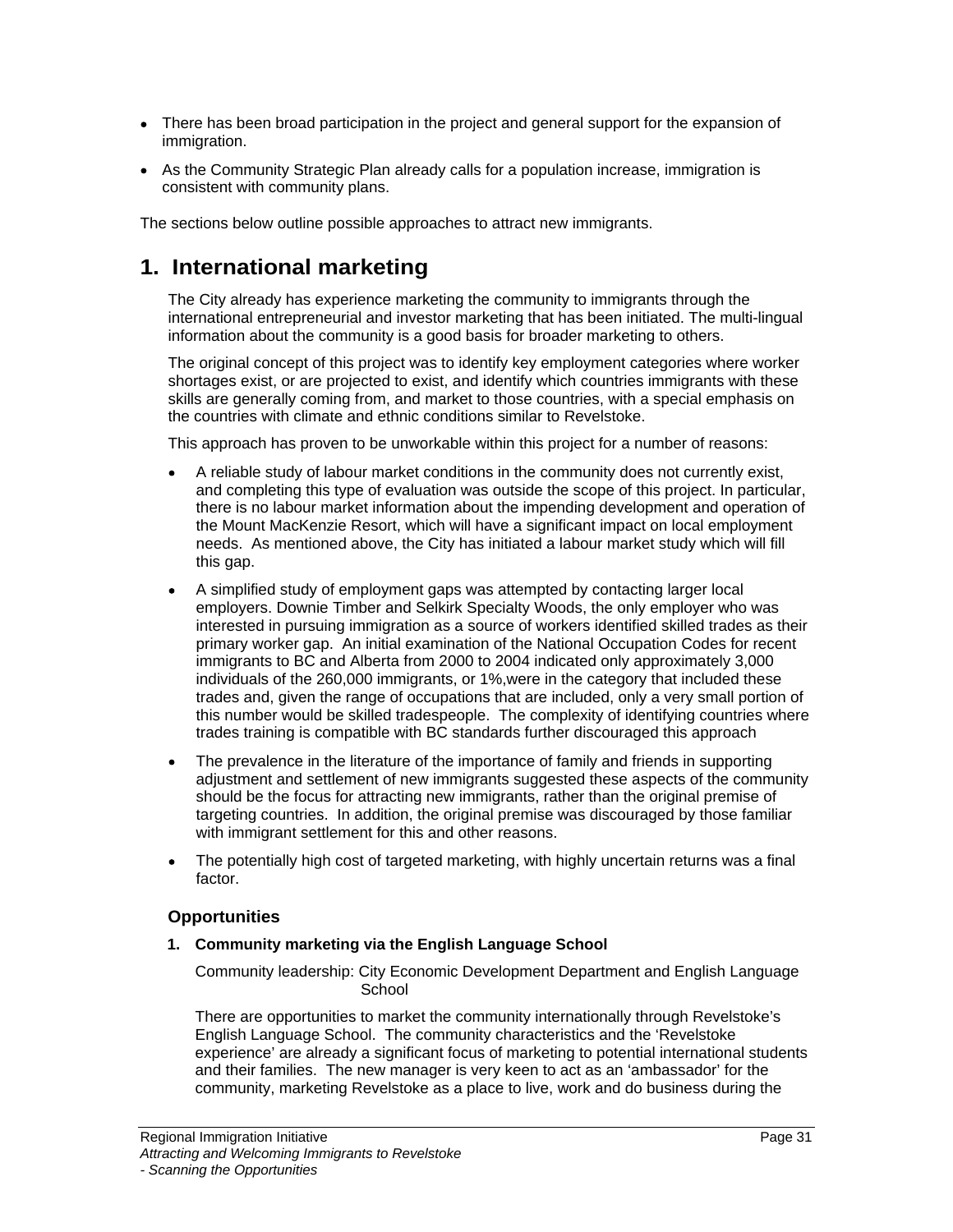overseas trips he annually makes to market the school. Any additional costs for community marketing efforts would need to be funded.

As well, the City could market the community to students of the ELS by providing presentations and information about employment and investment opportunities while students are at the School, and encouraging them to share this information with friends and family. When family members visit students in the community similar information could be provided.

## **2. Secondary immigration**

Many immigrants to Canada land in one location then settle in another. This 'secondary immigration' may be a significant opportunity for Revelstoke. By linking with immigrant services organizations in metropolitan and regional centres where immigrants tend to settle initially, Revelstoke may attract immigrants preferring a small town setting.

The potential to fill the shortages in skilled tradespeople identified by Downie Timber Ltd./Selkirk Specialty Woods through secondary migration was attempted with ISSBC and the Calgary Catholic Immigrant Services Society. Unfortunately ISSBC did not have immigrants with the required trades seeking employment, and the Calgary Society was not at liberty to facilitate this type of information exchange given the current 3% unemployment rate in the province, and the high demand for tradespeople by Alberta employers.

### **Opportunities**

#### **1. Job postings and website links**

Community leadership – Employment Centre (Okanagan College)

Although directly accessing tradespeople via ISSBC and the Calgary Society was not successful, both are eager to place job postings from employers in their employment services programs, and to link the electronic job board being developed by the Revelstoke Employment Centre with their web-based employment information. Arrangements were thus made with several other immigrant services organizations to link the local job board. Approaches to publicize the results of the labour market study, and investor opportunities through these organizations should also be discussed.

The personal contacts made with each organization are listed on the following page.

### **2. Linkage with SUCCESS** (UNITED CHINESE COMMUNITY ENRICHMENT SERVICES SOCIETY)

Community leadership – Revelstoke CFDC

SUCCESS is a Vancouver-based organization serving immigrants particularly from Asian countries of origin, a community from which immigration to Revelstoke is lower than to the remaining areas in BC outside the Lower Mainland. SUCCESS is very eager to assist Revelstoke with secondary migration. Carol Palladino from the Revelstoke Community Futures Development Corporation has established contact with the Business Development Manager for SUCCESS and a new immigrant is now settling in Revelstoke with intentions to be a linkage for SUCCESS in the community. For more information about SUCCESS go to [www.success](http://www.success).bc.ca.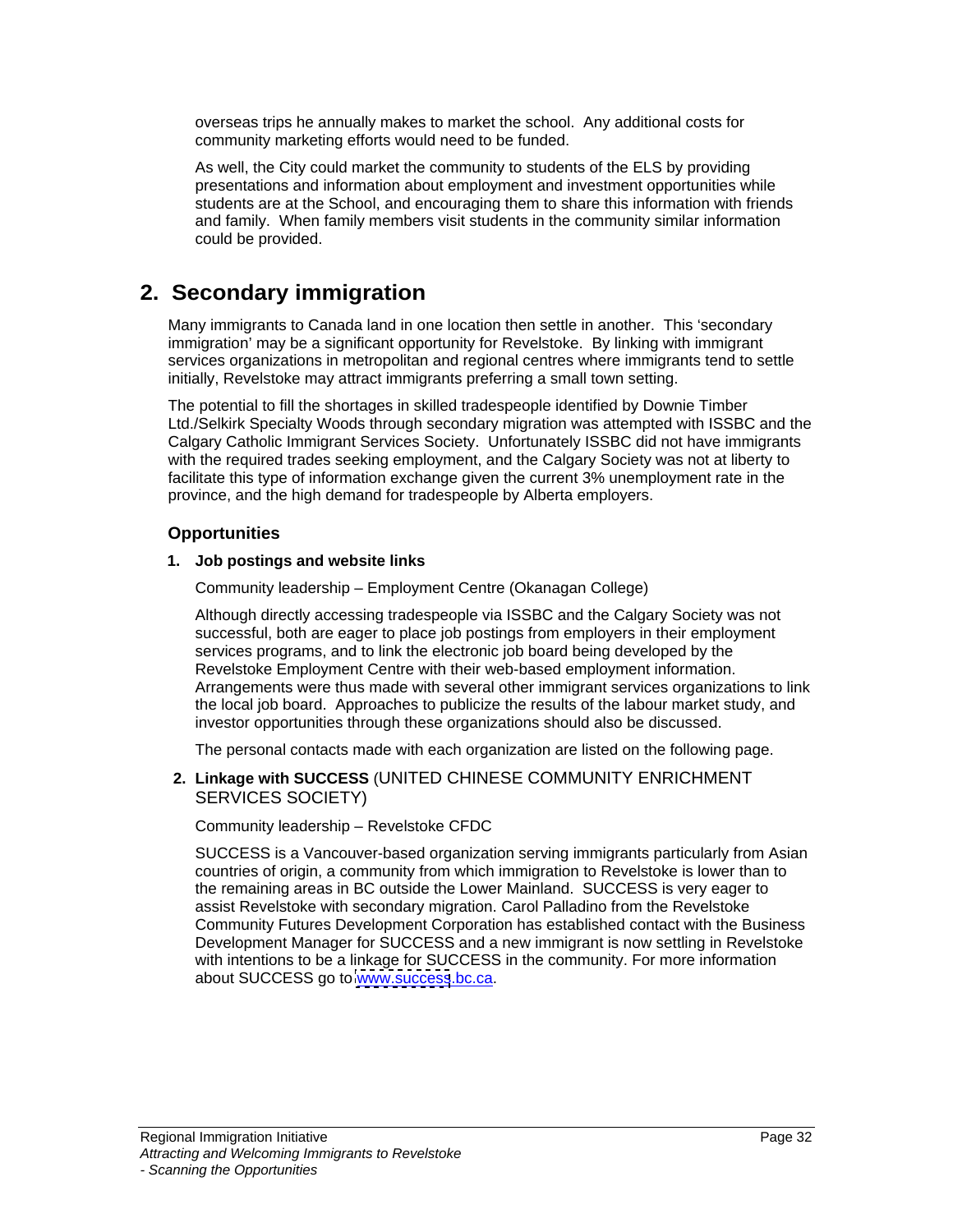## **Contacts for Posting Employment Information**

**ISSBC -** Patricia Woroch, Executive Director Telephone: 604 684-2561 pmworoch@issbc.org [www.issbc.ca](http://www.issbc.ca)

**SUCCESS –** Jennifer Ip, Employment Services Manager Telephone: 604 438-2100 jenniferip@success.bc.ca [www.success.bc.ca](http://www.success.bc.ca)

**MOSIAC – (**Personal contact was not made during the project with MOSIAC, an immigrant service organization in the Lower Mainland, however contact with this organization is recommended.) Telephone: 604 254-9626 mosiac@mosiacbc.com<br>[www.mosiacbc.com](http://www.mosiacbc.com)

**Calgary Catholic Immigration Services Society –** Fariborz Birjani, Executive Director Telephone: 403 262-2006 [www.ccis-calgary.ab.ca](http://www.ccis-calgary.ab.ca)

**Vernon District Immigrant Services Society** – Carol Wutzke, Executive Director Telephone: 250 542-4177 [www.futuresbc.com/cap/immigrantservices](http://www.futuresbc.com/cap/immigrantservices) Note: Serve Vernon and Kelowna area

**Kamloops Immigrant Services –** Peter Schwirtz, Executive Director Telephone: 250 372-0855 [www.kamloopsimmigrantservices.net](http://www.kamloopsimmigrantservices.net)

**Immigrant and Multi-Cultural Services Society of Prince George** - Balgit Sethi, Executive Director Telephone: 250 562-2900 imss@mag-net.com

More detailed contact information for these organization is available from the Affiliation of Multicultural Societies and Service Organizations of BC (AMSSA) at [www.amssa.org](http://www.amssa.org)

## **3. Linking with immigration consultants**

The certified members of the Canadian Association of Professional Immigration Consultants (CAPIC) assist immigrants through the immigration process, and then to adjust and settle in their new communities. Clients of these consultants can be either immigrants or employers, and in some cases local or provincial governments can be clients. These individuals have knowledge of immigration patterns, such as which countries have trades training programs that best prepare workers to become qualified tradespeople in BC. For more information go to [www.capic.ca](http://www.capic.ca).

### **Opportunities**

### **1. Community-based employment and investor information postings**

Community leadership –Employment Centre (Okanagan College)

As with the immigrant services organizations, CAPIC is willing to post a link to the Revelstoke Employment Centre job board when this website is established at no cost. Information about employment and investor opportunities, such as the results of the labour market study could also be posted and publicized. Individual job postings from employers could be posted for a fee.

#### **2. Immigration information presentations**

CAPIC members are available to provide community presentations about immigration and the role of professional consultants.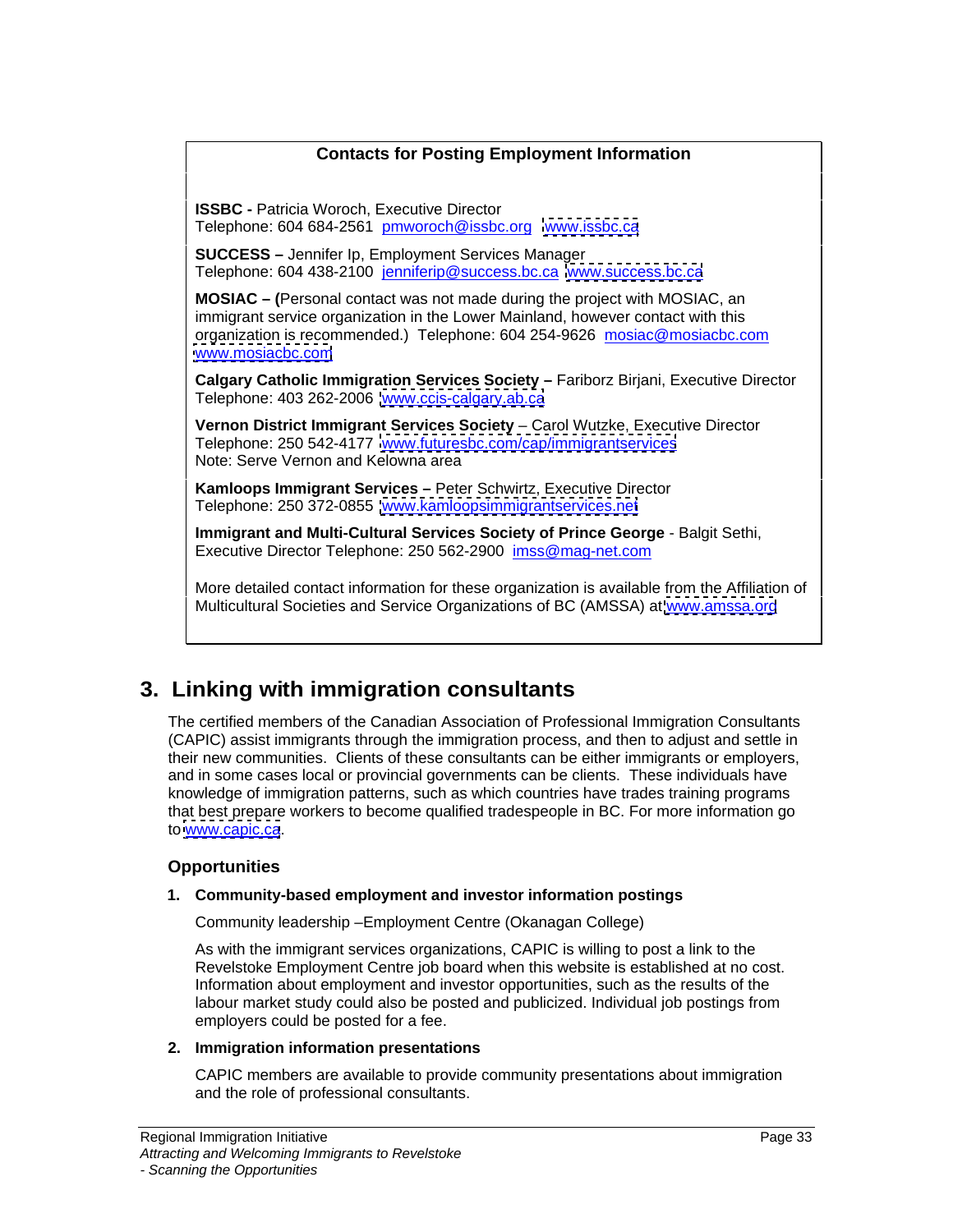The contact for the BC Chapter of the CAPIC is:

Praveen Sharvista, President 1-888-689-7333 arun@canam.ca

## **4. Connecting via family and friends**

As emphasized in the section on welcoming communities, any studies show that immigrants prefer to locate where a support network of family and/or friends exist, and their settlement success is higher when they have this support network. During this project, several citizens approached the author to discuss the possibility of interested family or friends immigrating to Revelstoke. Attracting new immigrants through family and friends who are Revelstoke citizens is strongly recommended.

### **Opportunities**

The City could encourage citizens to invite family and friends to immigrate to Revelstoke by:

- **1. Informing citizens –** Communicating the importance and benefits of immigration to meet community objectives and the availability of the City's Director of Community Development to provide support and advocacy for potential immigrants during the immigration process is necessary to maximize the potential for successful settlement in Revelstoke. More information on this opportunity is provided in Section G. 3. c) Business and employment services - recommended actions.
- **2. Publicize opportunities** When the labour market study is complete, the City should publicize the identified employment opportunities, including ongoing actions to support local citizens to fill these positions. It is suggested that the City consider hosting an informal public session with employers who could outline their specific needs and local education agencies who could discuss training opportunities. Invitations should be extended to the community, with a particular call to individuals who have connections in other countries, including new immigrants. This approach was suggested by one of the immigrants who were interviewed.

As investment opportunities become apparent, particularly at key stages in the development of the resort, these opportunities should be publicized. An annual forum hosted by the City with employers and local education providers may be most appropriate to keep citizens informed of opportunities.

## **5. Supporting efficient, targeted immigration**

While government agency staff and immigrant services providers are able to discern between the 'immigration' process and the 'adjustment and settlement' process which happens once immigrants arrive in Canada, immigrants do not easily distinguish between these phases.<br>Consequently, their initial experience of Canada, unless they immigrate through the Provincial Nominee Program, is the ponderous, impersonal federal immigration process. The Mayor of Revelstoke, who has advocated for several immigrants facing difficulties with their immigration application, bluntly described the process as 'atrocious', a service provider with experience with the system more fully described it as 'a massive bureaucracy that doesn't make any sense, and you can't communicate with it'. Several interviewees also indicated that immigrants frequently seem to be misinformed, particularly about the potential for employment and government supports.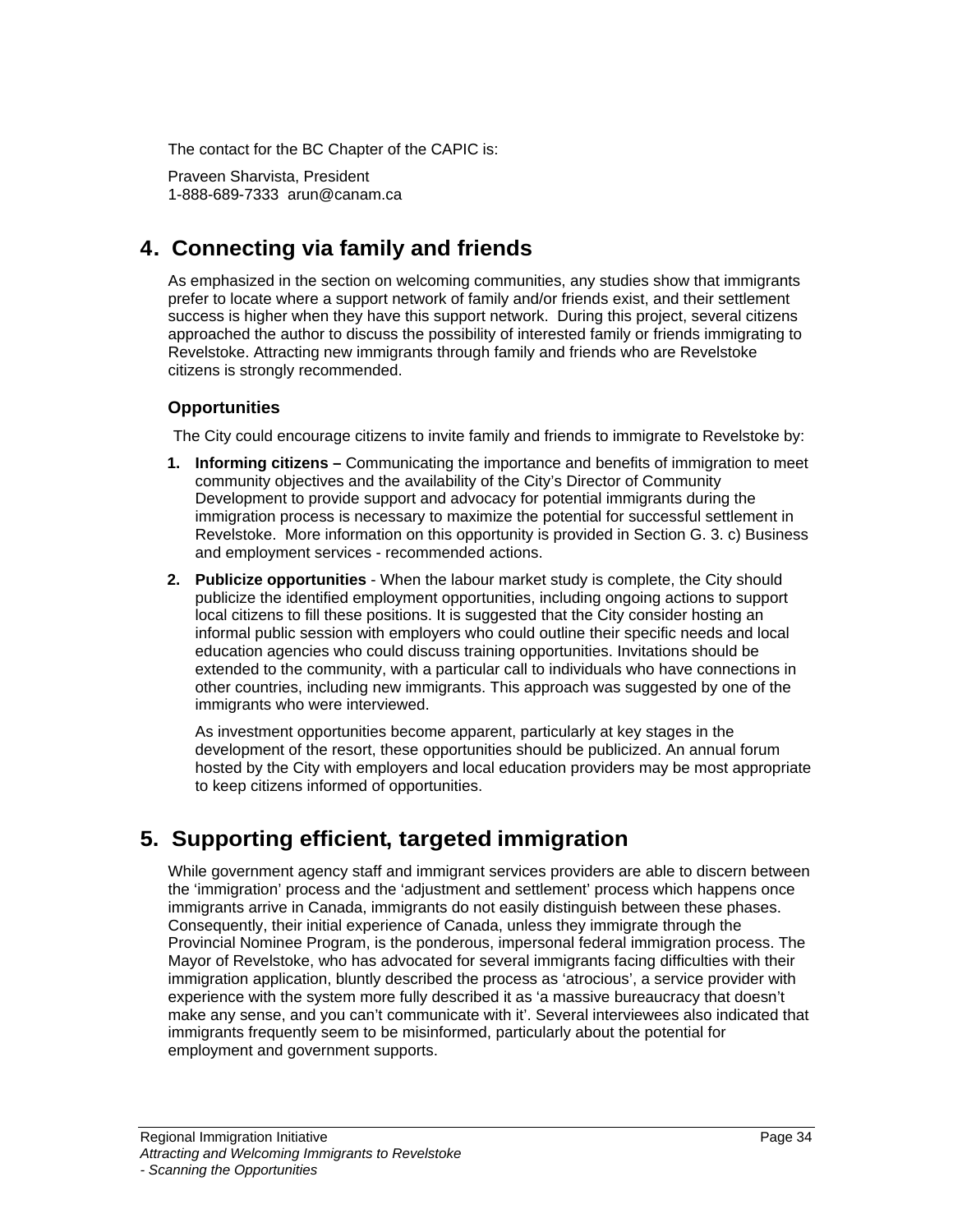In addition to the delays and impersonal nature of the process generally, the skilled worker process does not seem to be attracting and processing the skilled tradespeople needed in Revelstoke. Most skilled workers must be highly educated to meet the minimum points requirements of the system.

In contrast, the experiences of immigrants and City leaders and staff with the Provincial Nominee Program has been, without exception, very positive.

### **Opportunities**

#### **1. Advocate via the Union of BC Municipalities (UBCM)**

Community leadership: City Council

The City of Revelstoke could encourage the UBCM to lobby the federal government to:

- Streamline and improve communication within the immigration process, and
- Adjust the immigration system to increase the acceptance of skilled tradespeople.

Note: The transferability of employment qualifications for new immigrants, or 'credentialing' was not raised as an issue during this project so it was not researched. It is expected that this will become important in the recruitment of skilled workers. The BC government has implemented a new Labour Market Partnerships Branch within the Immigration Division. This branch has two programs, including the former International Qualifications Program and the new 'BC Skills Connect for Immigrants Program' which is aimed at improving the overall labour market integration of new immigrants. Program delivery was expected to begin by September 2005 through third-party contractors. For more information go to <http://www.mcaws.gov.bc.ca/amip/iqp/index.htm>.

## **G. Taking Action**

This section compiles the highest priority actions into the following categories:

- Continue existing activities
- $\bullet$ Improve our welcoming capacity
- Support and market employment and business opportunities  $\bullet$
- $\bullet$ Possibilities for the future

Community organizations that have offered to take leadership on action items are listed. For some actions, possible community leaders are suggested (in brackets).<br>Funding will be required for several of these initiatives. While community resources may be

available for some projects, particularly for those that benefit all Revelstoke citizens (such as the listing of health services in the community and the community directory), those that are directed at immigrant support, should be funded by the provincial government at a reasonable level that reflects the actual number of immigrants to the community, and the support required in a rural location. The contract of the contract of the contract of the contract of the contract of the contract of the contract of the contract of the contract of the contract of the contract of the contract of the contract of the

To maintain public awareness of immigration and the potential benefits to the community, it is recommended that these high priority actions be incorporated in the annual review of the community's development plan.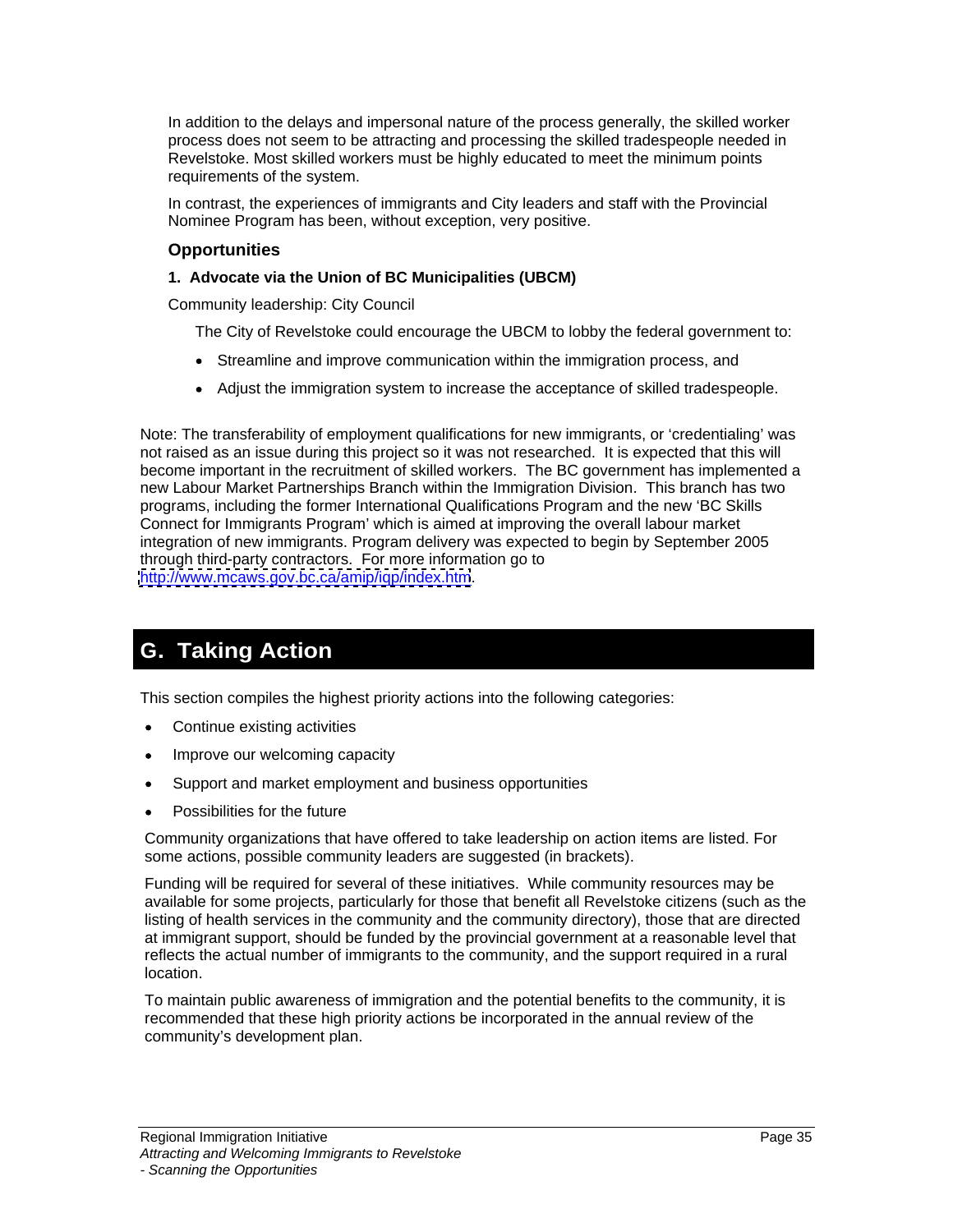## **1. Continue existing activities**

| <b>Action</b>                                                                                                   | Leadership                                           |
|-----------------------------------------------------------------------------------------------------------------|------------------------------------------------------|
| Improving our welcoming capacity                                                                                |                                                      |
| Continue employment and education services                                                                      | Okanagan College                                     |
| Continue support for young children and their families for whom<br>English is a second language                 | <b>Early Childhood</b><br><b>Education Committee</b> |
| Continue business support programs                                                                              | CFDC, City                                           |
| <b>Attracting immigrants</b>                                                                                    |                                                      |
| Continue and expand publicity about the benefits of immigration $\int$ City<br>and immigration advocacy support |                                                      |
| Complete the labour market study                                                                                | City and CFDC                                        |
| Maintain contact with ISSBC and build on the new link with<br><b>SUCCESS</b>                                    | City and CFDC                                        |
| Implement the results of the affordable housing strategy                                                        | City                                                 |

## **2. Improve our welcoming capacity**

| <b>Action</b>                                                                                                                                                                                                                                                                                                                                                              | Leadership                                               |
|----------------------------------------------------------------------------------------------------------------------------------------------------------------------------------------------------------------------------------------------------------------------------------------------------------------------------------------------------------------------------|----------------------------------------------------------|
| Create a broadly available 'language bank' of trained volunteer<br>interpreters and translators                                                                                                                                                                                                                                                                            | (HHA)                                                    |
| Expand the ELSA program with strengthened links to<br>community business support services                                                                                                                                                                                                                                                                                  | Okanagan College                                         |
| Implement a coordinated volunteer 'mentoring'/Host/Community   Okanagan College<br>Bridging program in partnership with ESLA training, with<br>business mentoring link. Related actions that could be assisted<br>by the program include:                                                                                                                                  |                                                          |
| expanding Canada Day celebration with a multi-cultural<br>food and activity theme, special invitations and welcoming<br>to new residents and immigrants and possibly a citizenship $\Box$ Department)<br>ceremony                                                                                                                                                          | (City Parks and<br>Recreation                            |
| • multi-cultural art exchange                                                                                                                                                                                                                                                                                                                                              | Arts groups                                              |
| expanded opportunities for immigrants to sample cultural<br>and sports activities                                                                                                                                                                                                                                                                                          | Conveners                                                |
| • Women's drop-in/community kitchen                                                                                                                                                                                                                                                                                                                                        |                                                          |
| • further examining ways to support diversity in our<br>community                                                                                                                                                                                                                                                                                                          |                                                          |
| 4. Create a directory of community services and facilities, available<br>in print and web-based, and distributed by key points of contact $\int$ College as part of the<br>for new residents and immigrants (special attention needed to<br>health services (IHA to lead), school enrollment (School District<br>to lead) and information about 'living in the wilderness' | City, or Okanagan<br>HOST/Community<br>Bridging program) |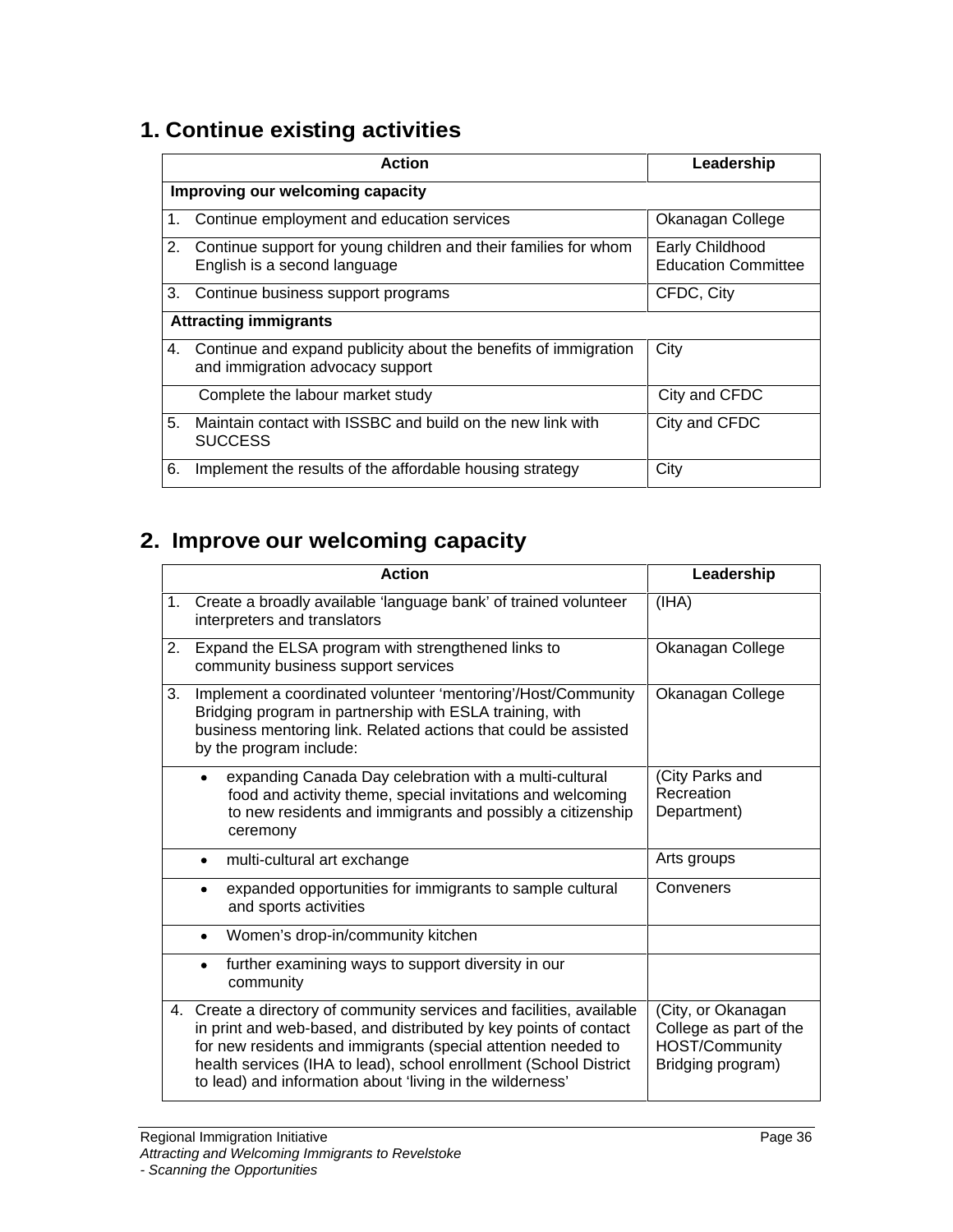## **3. Support and market business and employment opportunities to immigrants**

| <b>Action</b>                                                                                                                                                                                                                                                  | Leadership                                               |
|----------------------------------------------------------------------------------------------------------------------------------------------------------------------------------------------------------------------------------------------------------------|----------------------------------------------------------|
| Encourage the Union of BC Municipalities to advocate for:                                                                                                                                                                                                      | (City Council)                                           |
| • improvements to the federal immigration application<br>processing system                                                                                                                                                                                     |                                                          |
| • increased immigration of skilled tradespeople                                                                                                                                                                                                                |                                                          |
| Provide information about community business support services   City/CFDC<br>to new business license applicants                                                                                                                                                |                                                          |
| Link the upcoming community job board website to immigrant<br>services organizations in BC and Calgary and the Canadian<br>Association of Professional Immigration Consultants                                                                                 | <b>Employment Centre -</b><br><b>Okanagan College</b>    |
| Implement international marketing via the English Language<br>School Manager during international trips, and to students and<br>visiting family members                                                                                                        | <b>City Community</b><br>Economic<br>Development and ELS |
| Monitor the development of the new BC Skills Connect for<br>Immigrants Program                                                                                                                                                                                 | City Community<br>Economic<br>Development<br>Department  |
| Hold a community forum to present the labour market study<br>results and investment opportunities. Participants to include<br>local employers, local education agencies and citizens with links   Development<br>to other countries, including new immigrants. | City Community<br>Economic<br>  Department               |
| Publicize the labour market study results and investor<br>opportunities through immigrant services organizations and the<br>Canadian Association of Professional Immigration Consultants                                                                       | City Community<br>Economic<br>Development<br>Department  |

## **4. Possibilities for the future**

**a) Settlement worker -** There are concerns amongst service providers, particularly in the language and education sectors, that if the community is successful in attracting new immigrants, they will not be able to provide adequate services. This need should be reduced with the implementation of the HOST/Community Bridging program as recommended above. However, this may not be adequate and some form of settlement support worker may also be needed. This situation will need to be carefully monitored and innovative solutions sought if the need arises. Possibilities include combining ELSA training, HOST/Community Bridging coordination and settlement services in one part- or full-time position and/or linking with immigrant service organizations in neighbouring communities through a 1-800 number (Note: Kamloops Immigrant Services has such a number) or a roving support worker.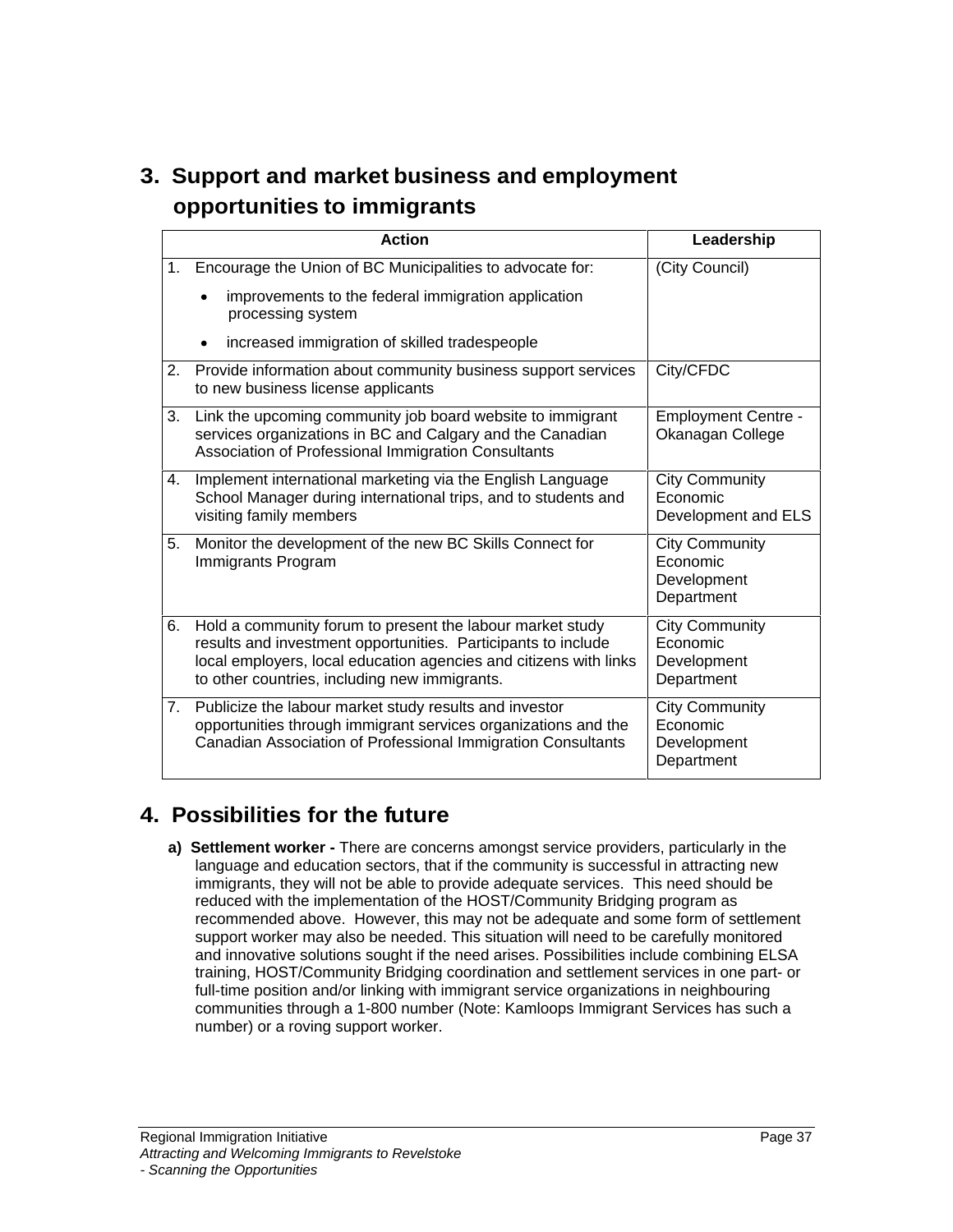- **b) Targeted international marketing –** While it was decided during this project that it wasn't realistic at this time to target marketing efforts in specific countries that match BC training and experience requirements for workers, particularly for skilled tradespeople, the potential of this approach should be revisited after the labour market study is completed, and the community has more experience with immigration through the recommended actions. The contract of the contract of the contract of the contract of the contract of the contract of the contract of the contract of the contract of the contract of the contract of the contract of the contract of the c
- **c) Multicultural event/re-establishing the multi-cultural society** Interest in establishing a stand-alone multicultural event celebrating the diversity of cultures in Revelstoke was expressed by many people during this project. However, no one offered to take leadership of this project, and several people indicated the time isn't right. The expanded Canada Day celebration was suggested as the alternative, which may be adequate. There was also interest expressed in re-establishing the multi-cultural society, with the caveat that the time may not be right.

### **Staying Informed**

Immigration and immigrant support is a complex topic where new information and programs become available frequently. The following information sources are suggested for anyone wanting to stay informed.

**BC Settlement and Multiculturalism Branch Update** – [http://www.mcaws.gov.bc.ca/amip/sam/Branch\\_Update\\_Spring\\_2005.pdf](http://www.mcaws.gov.bc.ca/amip/sam/Branch_Update_Spring_2005.pdf)

**Annual report to Parliament on Immigration** [www.cic.gc.ca/english/pub/immigration2004.html](http://www.cic.gc.ca/english/pub/immigration2004.html)

**Canada West Foundation reports** – [www.cwf.ca](http://www.cwf.ca)

**Metropolis/Vancouver Centre of Excellence reports** [www.riim.metropolis.net/frameset\\_e.html](http://www.riim.metropolis.net/frameset_e.html)

**Rural and Small Town Canada Analysis Bulletins** (Statistics Canada) [www.statcan.ca:8096/bsolc/english/bsolc?catno=21-006-X&CHROPG=1](http://www.statcan.ca:8096/bsolc/english/bsolc?catno=21-006-X&CHROPG=1)

## **5. An eager community**

Throughout this project the citizens of Revelstoke expressed a keen interest and willingness to accept, welcome and support new immigrants to the community. The eagerness of focus group participants to spend more time discussing and researching opportunities to improve our 'welcome mat'; the willingness of individual service providers to make time for interviews, to offer their resources and to take on leadership for key tasks; and impromptu inquiries from citizens about how they could assist family and friends to immigrate to Revelstoke all indicate a natural openness to immigration that is heartening in a community of this size with relatively homogeneous ethnicity. This isn't to suggest that everyone will welcome actions to expand

immigration, but rather that there are a good number of citizens who will. While international immigration is unlikely to become the primary contributor to the local population and economy, when partnered with initiatives to support local citizens to succeed as entrepreneurs, and to fill the impending worker shortages, it is a potent strategy to ensure Revelstoke is well positioned to achieve our community objectives.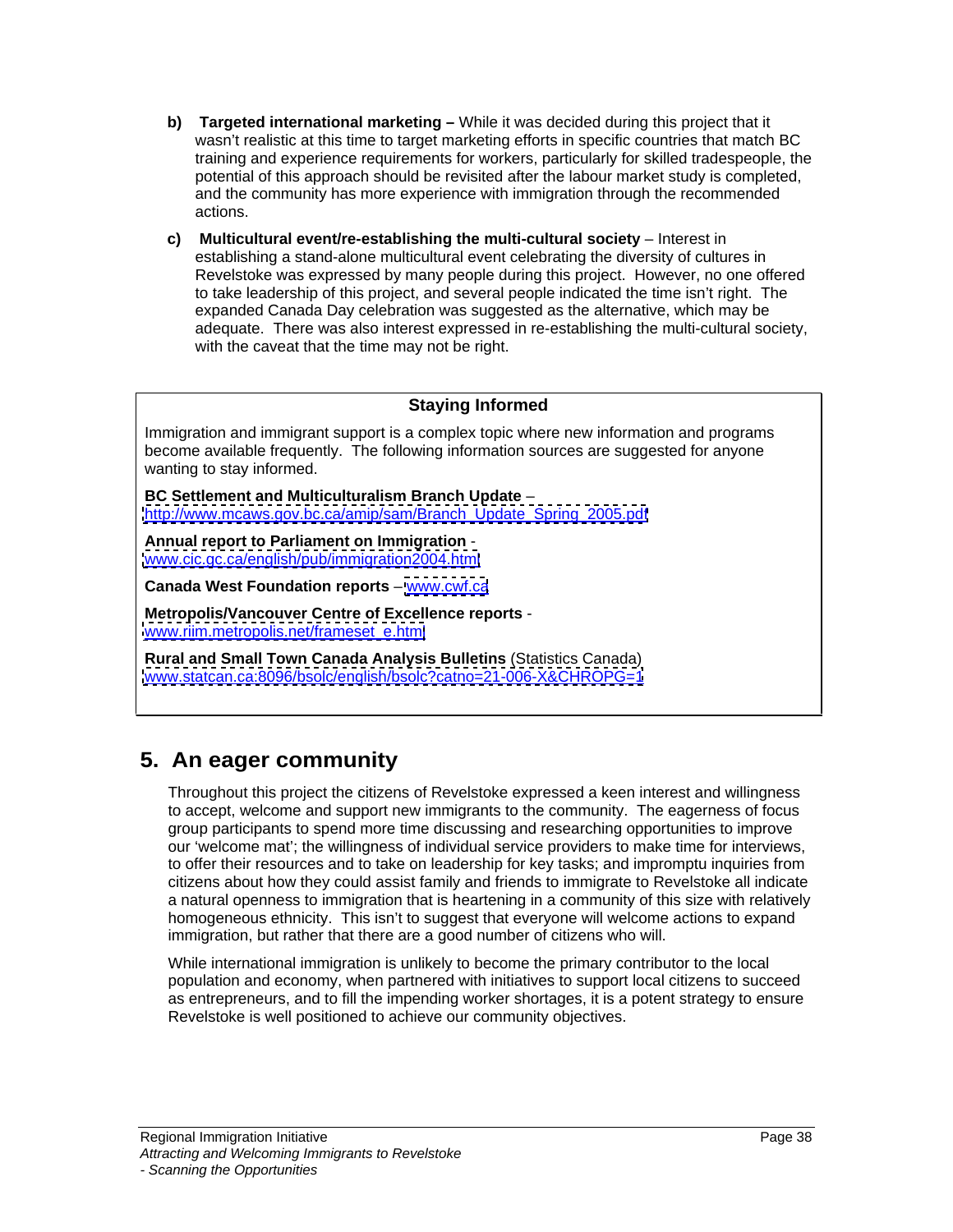## **Appendices**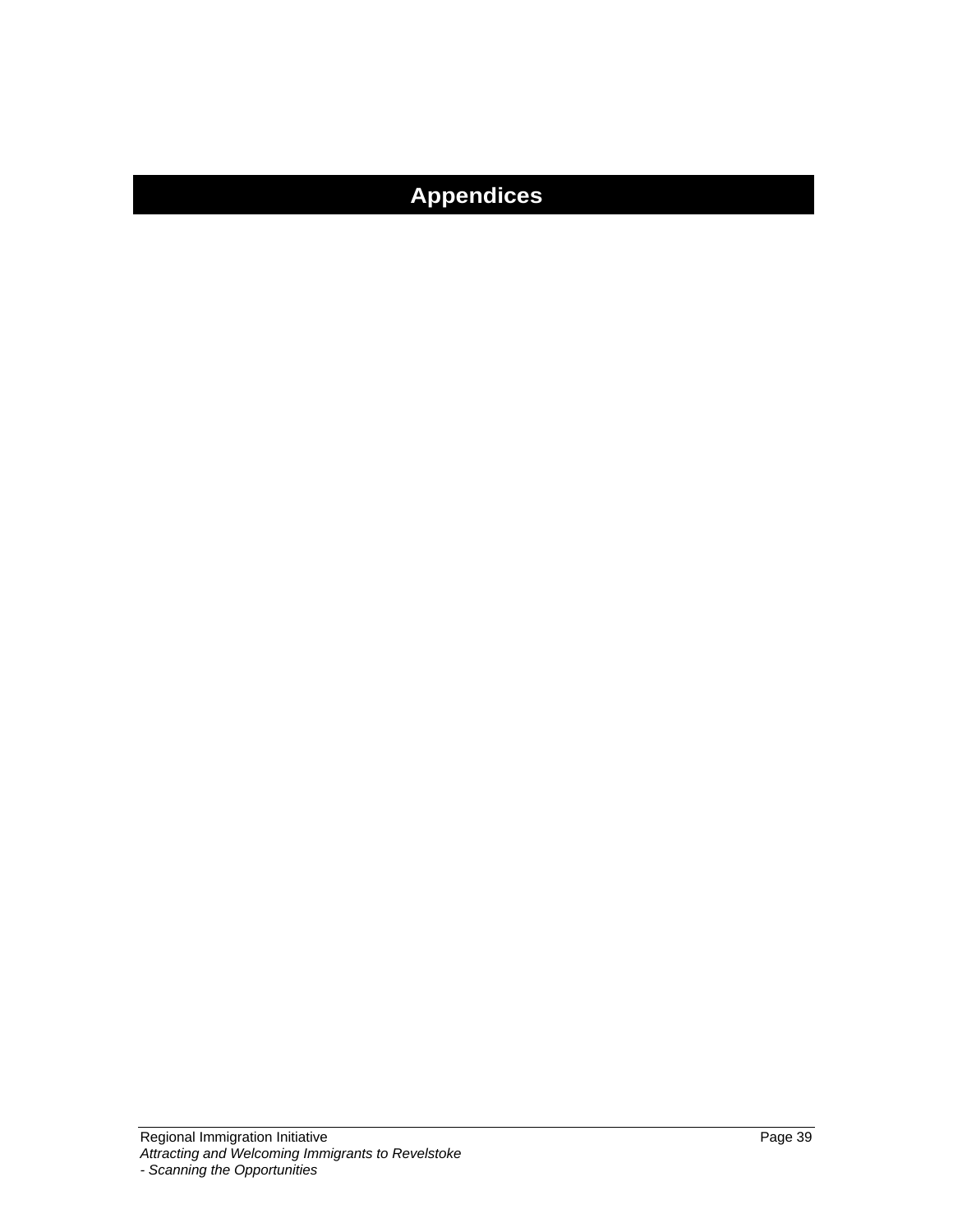## **Appendix 1 - BC Provincial Nominee Program Streams**

**This information was taken from the BC government website. For more detailed information go to** [http://www.mcaws.gov.bc.ca/amip/pnp/so\\_index.htm](http://www.mcaws.gov.bc.ca/amip/pnp/so_index.htm)**.**

### **A. Strategic Occupations**

The Strategic Occupations categories of the BC PNP allow British Columbia to select highly skilled immigrants to fill critical labour shortages in the province.

A person nominated under the program may apply for a permanent resident visa through Citizenship and Immigration Canada (CIC) under the provincial nominee category. As a provincial nominee, the applicant will receive faster processing of his or her application for permanent residence. Current strategic priorities are:

- skilled workers (for the most recent schedule go to [http://www.mcaws.gov.bc.ca/amip/pnp/pdf\\_files/BCPNP-Schedule.pdf](http://www.mcaws.gov.bc.ca/amip/pnp/pdf_files/BCPNP-Schedule.pdf)),
- health care professionals and
- international students.

### **B. Business Categories**

The Business Categories component of the BC Provincial Nominee Program was developed to provide British Columbia with a mechanism for increasing the economic benefits of immigration to the province. There are three separate business categories:

**Business Skills Category** - This category is intended to attract prospective applicants who have extensive resources and business experience, and who want to be actively involved in implementing a BC business undertaking that will make a significant contribution to the economy of the province.

Eligibility:

- Successful business experience  $\bullet$
- Minimum net worth: CAD\$ 2 million  $\bullet$
- $\bullet$ Minimum investment: CAD\$ 800,000
- $\bullet$ Applicant must have a minimum  $\frac{1}{3}$  equity
- Business plan  $\bullet$
- Business to create a minimum of 5 new jobs
- Applicant to have an active management role.  $\bullet$
- **Regional Business Category –** This category is intended to assist people from outside  $\bullet$ Canada, with proven skills and financial resources, to rapidly implement plans for business establishment or expansion contributing to the regional development of British Columbia.

Eligibility:

- $\bullet$ Project must be located outside the Greater Vancouver Area\*
- Minimum net worth: CAD\$ 600,000  $\bullet$
- Minimum investment: CAD\$ 300,000  $\bullet$ excluding real estate component
- Applicant must have a minimum 50% equity  $\bullet$
- Business must create a minimum of 2 new jobs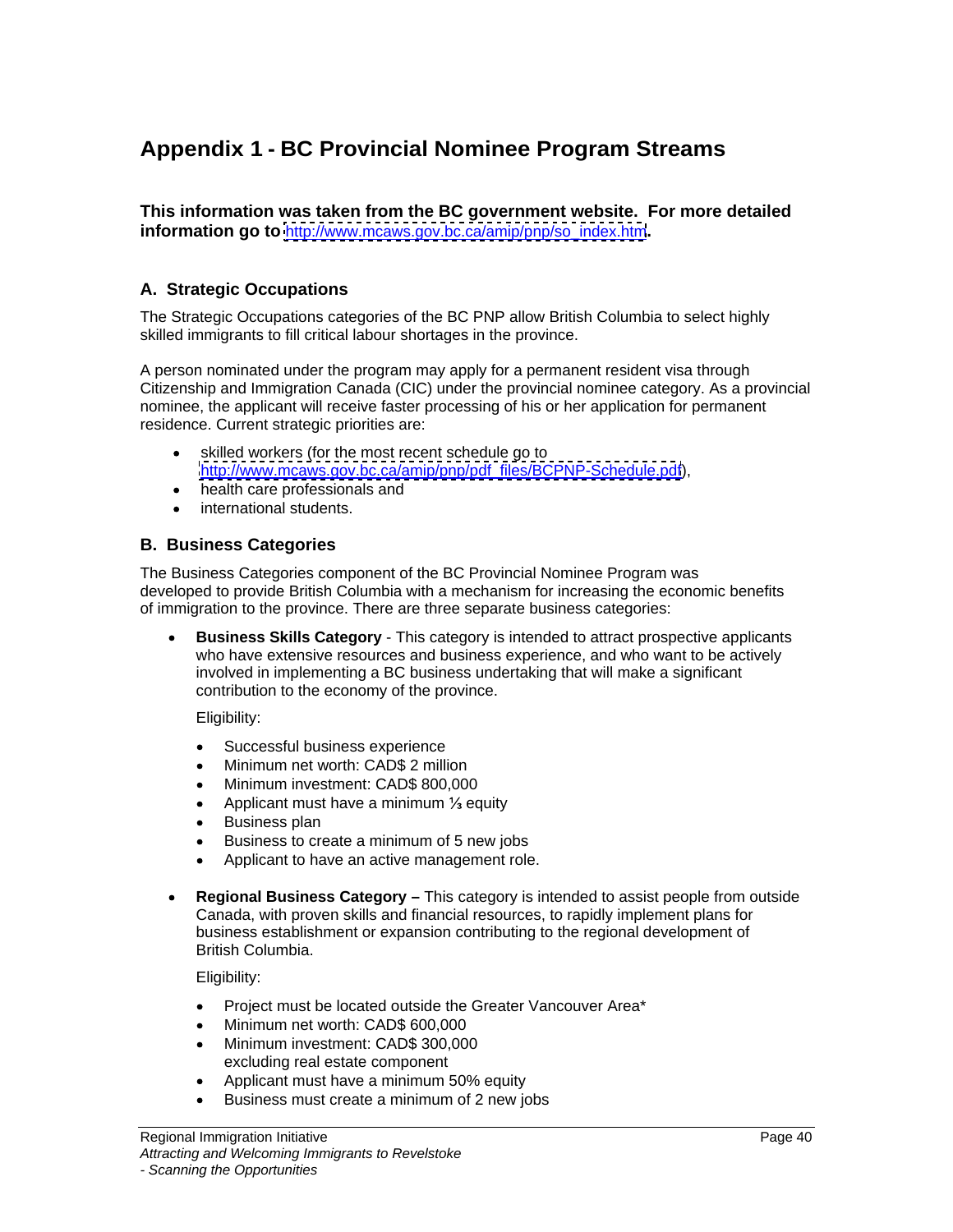Applicant to have an active management role.  $\bullet$ 

\*The **Greater Vancouver Area** includes Burnaby, Coquitlam, Delta, Langley City, Langley District Municipality, Maple Ridge, New Westminster, North Vancouver, Port Coquitlam, Port Moody, Richmond, Surrey, Vancouver, West Vancouver and White Rock.

**Projects Category** - This category is designed to assist local or foreign companies with  $\bullet$ the timely entry of skilled, key managers and key technical professionals essential to the success of a business expected to generate significant economic benefits to British Columbia.

Eligibility:

- $\bullet$ The company must have a proven record of successful experience in an area relevant to the proposed business
- Only for new investments or business expansions  $\bullet$ (minimum investment: CAD\$ 1 million and create a minimum of 5 new jobs)
- Key staff presence is essential to the success of the project. $\bullet$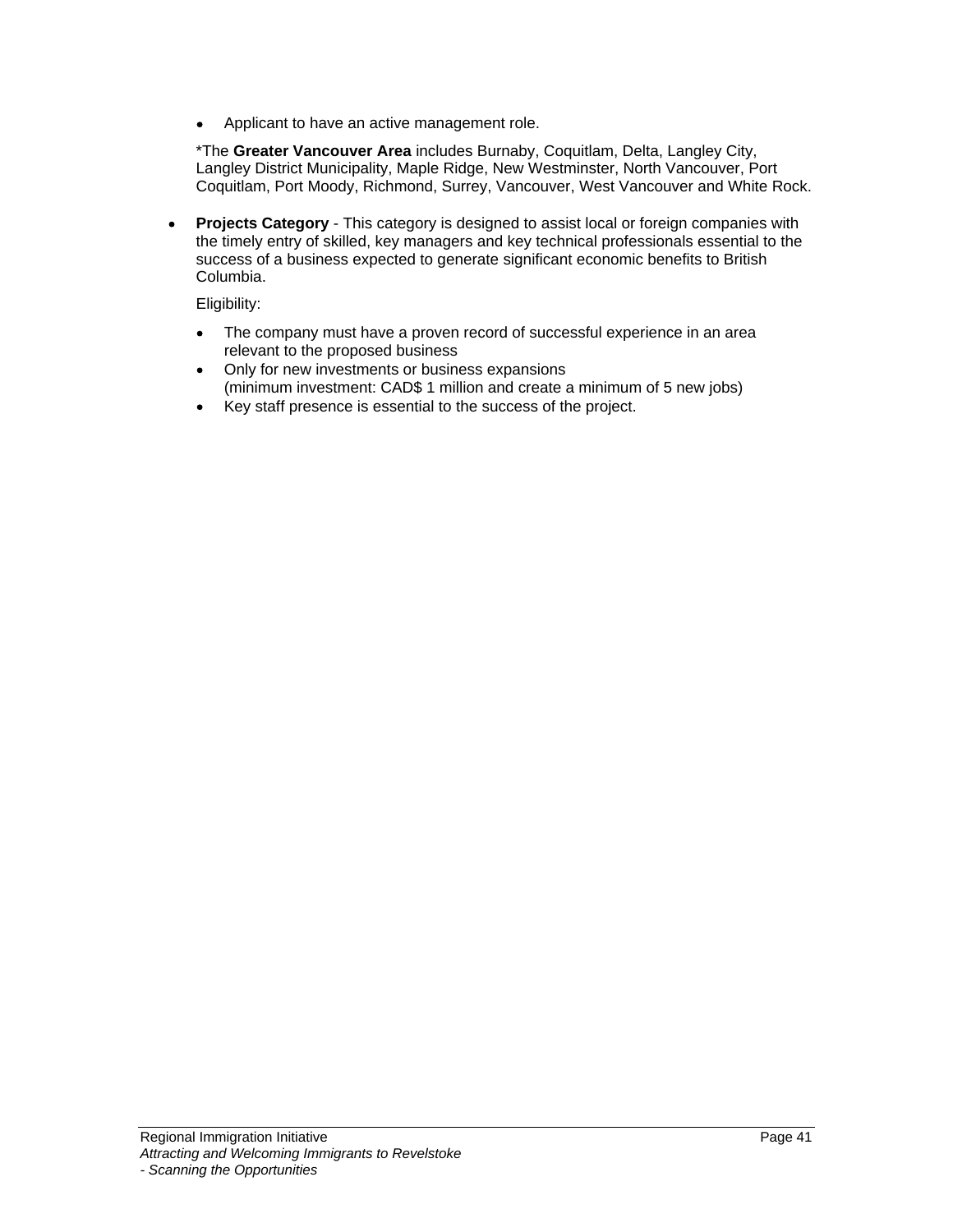## **Appendix 2 - BC Settlement and Adjustment Program 'Streams'**

#### **STREAM 1 - INFORMATION AND SUPPORT SERVICES**

Services include: initial needs assessments; orientation to and information about community and government services and systems, and Canadian norms; and referral to services. These services are provided in most cases by Settlement Workers who are employed by the organizations contracted to provide these services and are often available in the first language of the newcomer.

#### **STREAM 2 - COMMUNITY BRIDGING SERVICES**

(matching newcomers with Canadians)

Community Bridging Services match immigrant and refugee newcomers (individuals [youth and adult] or families) with volunteers from the host society so that they can better understand Canadian life and culture, develop friendships and a sense of connectedness, and learn to access services in the community. The host volunteers will also benefit from these friendships and learn more about immigrants and immigration.

#### **STREAM 3 - ENGLISH LANGUAGE SERVICES FOR ADULTS (ELSA)**

English Language Services for Adults provides English as a second language instruction to adult immigrant newcomers to assist them with their settlement and adaptation to Canadian society. In order to reduce barriers to access, many of the third party organizations also provide free on-site child minding for dependent pre-school aged children of ELSA learners. They also, very occasionally, offer financial assistance for learners to travel to and from their classes when the cost of travel is clearly a barrier to attendance.

#### **STREAM 1/3 BLENDED - INFORMATION, SUPPORT & ENGLISH LANGUAGE SERVICES FOR ADULTS**

Information, Support & English Language Services for Adults provide multiple-barriered immigrant and refugee newcomers with the support services of Stream 1, while at the same time providing them with English language instruction.

#### **STREAM 4 SECTORAL SUPPORT AND DELIVERY ASSISTANCE**

Sectoral support is for the enhancement of settlement services delivery through the establishment and maintenance of effective and supportive networks and a professional workforce within the immigrant-serving sector. Delivery Assistance aims at the improvement of settlement services through the development of new tools, methodologies and service delivery models.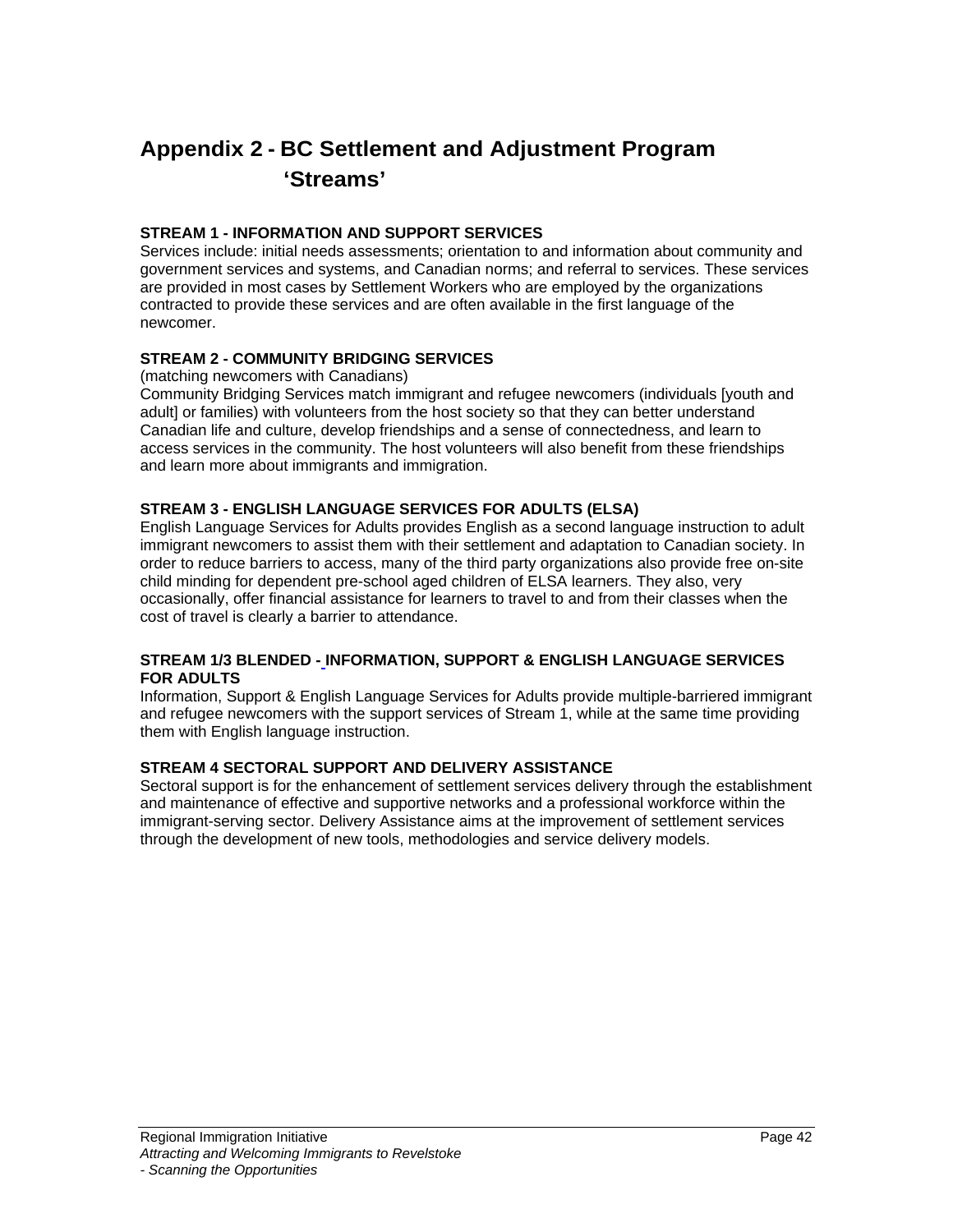## **Appendix 3 - Immigrant classes in Canada**

Excerpted from: Increasing Western Canadian Immigration. 2004. Canada West Foundation Report No. 31

| <b>IMMIGRANT CLASSES IN CANADA</b>                                                                                                                                                                                                                                                                                                                                                                                                                                                                                                                                                                                                                                                                                                                                                                                                                                        |
|---------------------------------------------------------------------------------------------------------------------------------------------------------------------------------------------------------------------------------------------------------------------------------------------------------------------------------------------------------------------------------------------------------------------------------------------------------------------------------------------------------------------------------------------------------------------------------------------------------------------------------------------------------------------------------------------------------------------------------------------------------------------------------------------------------------------------------------------------------------------------|
| <b>Economic Classes:</b>                                                                                                                                                                                                                                                                                                                                                                                                                                                                                                                                                                                                                                                                                                                                                                                                                                                  |
| <b>Skilled Workers</b><br>Federal Skilled Workers - assessed on their ability to become economically established in Canada, on the<br>basis of a points system. Points are awarded for education, proficiency in French or English, work experience,<br>age, arranged employment and adaptability (criteria relating to previous work in Canada, spouse, and family).<br>Quebec Skilled Workers - must intend to reside in Quebec, and have been selected by a Quebec<br>immigration agent according to Quebec's selection grid.                                                                                                                                                                                                                                                                                                                                          |
| Provincial Nominees - programs where provinces to have a direct role in choosing skilled workers.<br>Immigrants who are offered full-time, permanent employment in a province with a provincial nominee program can<br>be nominated by the province for permanent residency.                                                                                                                                                                                                                                                                                                                                                                                                                                                                                                                                                                                              |
| <b>Business Immigrants</b><br>Investor - a person who has business experience, has a legally obtained net worth of at least \$800,000 and<br>indicates in writing that they have made, or intend to make, an investment in Canada of at least \$400,000.<br>Entrepreneur - a person who has business experience, has a legally obtained minimum net worth<br>of \$300,000, controls more than 33% equity in a Canadian business, participates in active and ongoing<br>management of the business and creates at least a full-time equivalent job for a citizen or permanent resident other<br>than the entrepreneur or their family.<br>Self-Employed Persons - must have relevant experience, intention and ability to be self-employed, and be<br>able to make a significant contribution to cultural activities, athletics, or the purchase and management of a farm. |
| Live-in Caregivers – must have graduated from secondary school, training and/or experience as a care-giver,<br>English and/or French ability, and a contract with a future employer.                                                                                                                                                                                                                                                                                                                                                                                                                                                                                                                                                                                                                                                                                      |
| <b>Family Classes:</b>                                                                                                                                                                                                                                                                                                                                                                                                                                                                                                                                                                                                                                                                                                                                                                                                                                                    |
| Family – sponsored by a family member for entrance into Canada: a spouse, common-law partner or conjugal<br>partner, child (adopted or natural), parents, grandparents or other relative, if they are the sponsor's closest relative.                                                                                                                                                                                                                                                                                                                                                                                                                                                                                                                                                                                                                                     |
| Spouse or Common-law partner in Canada - spouse must have temporary resident status, and must<br>cohabit with the sponsor in Canada.                                                                                                                                                                                                                                                                                                                                                                                                                                                                                                                                                                                                                                                                                                                                      |
| <b>Protected Person Classes:</b>                                                                                                                                                                                                                                                                                                                                                                                                                                                                                                                                                                                                                                                                                                                                                                                                                                          |
| Convention Refugees abroad - persons who have a well-founded fear of persecution because of race,<br>religion, nationality, membership in a social group, or political opinion.                                                                                                                                                                                                                                                                                                                                                                                                                                                                                                                                                                                                                                                                                           |
| Humanitarian-protected Persons abroad - country of asylum class: those in need of resettlement<br>because they are outside their countries of nationality and habitual residence, and have been and continue to be<br>seriously and permanently affected by civil war, armed conflict or massive violations of human rights in each of<br>those countries.                                                                                                                                                                                                                                                                                                                                                                                                                                                                                                                |
| Source Country Class – persons who are in refugee-like conditions because of civil war or armed<br>conflict, or in countries where they are subject to persecution and violation of human rights.                                                                                                                                                                                                                                                                                                                                                                                                                                                                                                                                                                                                                                                                         |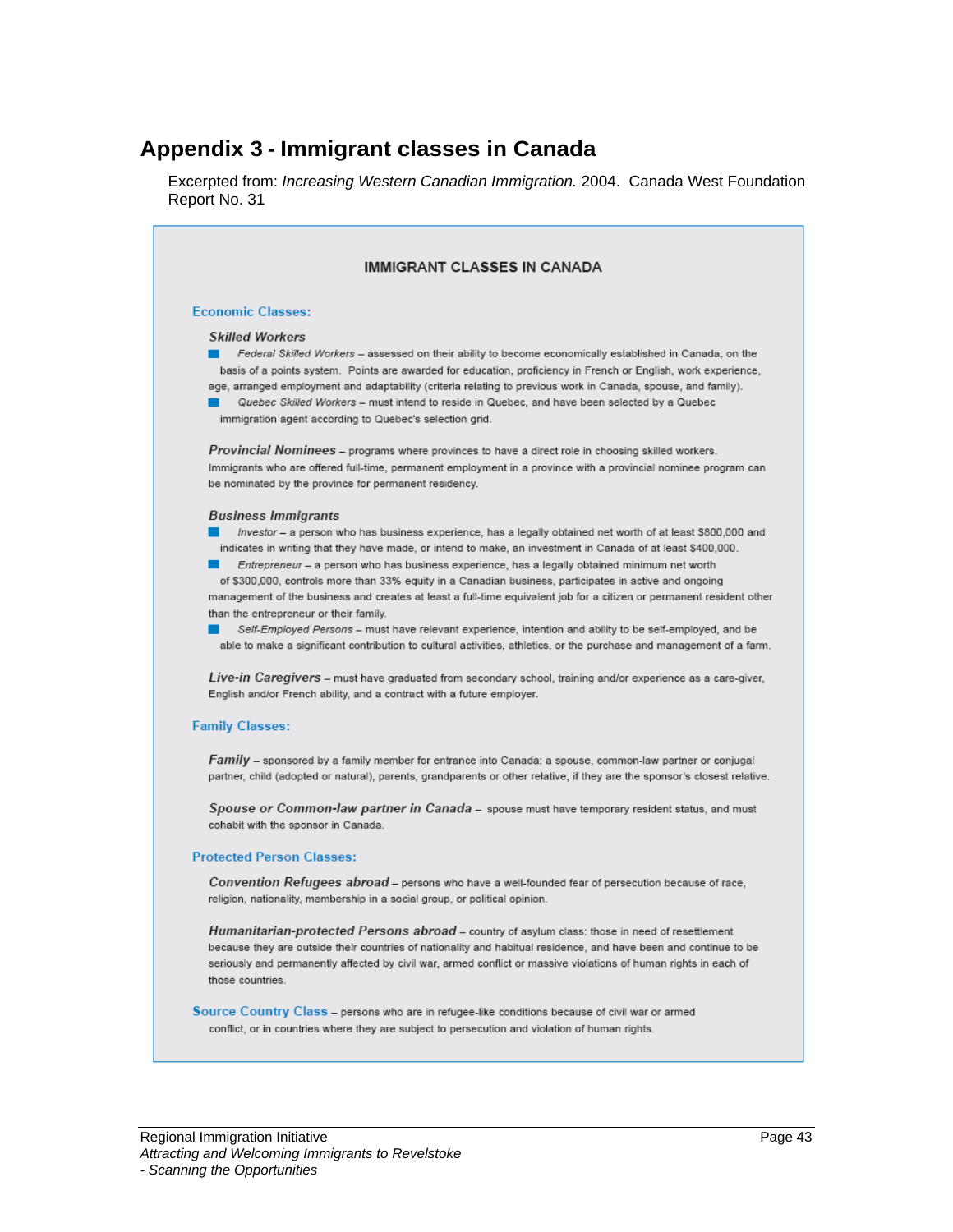

## **Appendix 4 - Profiles of Revelstoke Immigrants**

Notes:

The facts and figures are of the immigrant population only, based on information from the 2001, 1996, 1991 census of Canada (Statistics Canada). Data for all geographic areas has been adjusted to conform to 2001 boundaries. Municipalities that did not exist in 1996 or 1991 are not included. all data is randomly rounded to ensure privacy and maintain confidentiality. Only communities with an immigrant population in 2001 of 100 or more persons were included.

Regional Immigration Initiative Page 44 Attracting and Welcoming Immigrants to Revelstoke - Scanning the Opportunities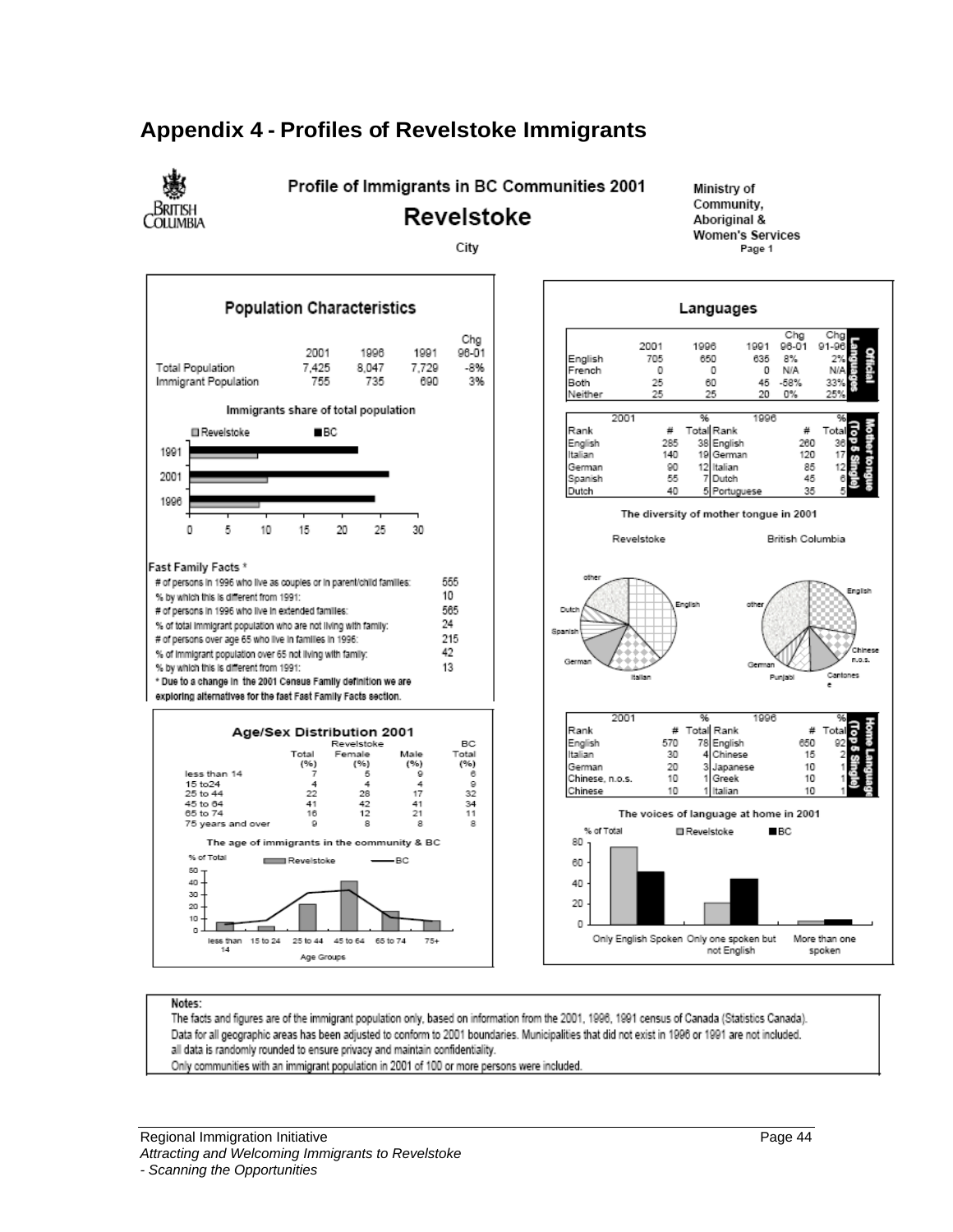

### Profile of Immigrants in BC Communities 2001

## **Revelstoke**

City

Ministry of Community, Aboriginal & **Women's Services** Page 2







|                                  | 2001 | 1996 | % chg |
|----------------------------------|------|------|-------|
| Total Population 15 years & over | 705  | 725  |       |
| Less than grade 9                | 120  | 155  | -23   |
| Secondary without graduation     | 170  | 95   | 79    |
| secondary with graduation        | 45   | 105  | -57   |
| Trade certificate                | 35   | 30   |       |
| Other non-university education   | 220  | 230  |       |
| University without degree        | 50   | 65   | $-23$ |
| University Degree (BA or Higher) | 60   | 50   | 20    |

|                                                                            | 2001   |        | 1996 |            |
|----------------------------------------------------------------------------|--------|--------|------|------------|
|                                                                            | Male   | Female | Male | Female     |
| Labour Force (#)                                                           | 230    | 210    | 220  | 240        |
| Employed (#)                                                               | 210    | 200    | 185  | 230        |
| Employment/Pop(%)                                                          | 59     | 57     | 54   | 60         |
| Unemployment (%)                                                           | 7      | 5      | 14   | 4          |
| Participation (%)                                                          | 65     | 60     | 65   | 62         |
|                                                                            |        |        |      |            |
| Top 3 Occupations for Immigrants in 2001                                   | Male   |        |      | % of Total |
| Transportation equipment operators and related workers excluding labourers |        |        |      | 19         |
| Managers in retail trade food and accommodation services                   |        |        |      | 15         |
| Chefs and cooks                                                            |        |        |      | 13         |
|                                                                            | Female |        |      |            |
|                                                                            |        |        |      | 21         |
| Sales and service occupations n.e.c.                                       |        |        |      |            |
| Managers in retail trade food and accommodation services                   |        |        |      | 14         |
| Childcare and home support workers                                         |        |        |      | 12         |

**Labour Force Integration** 

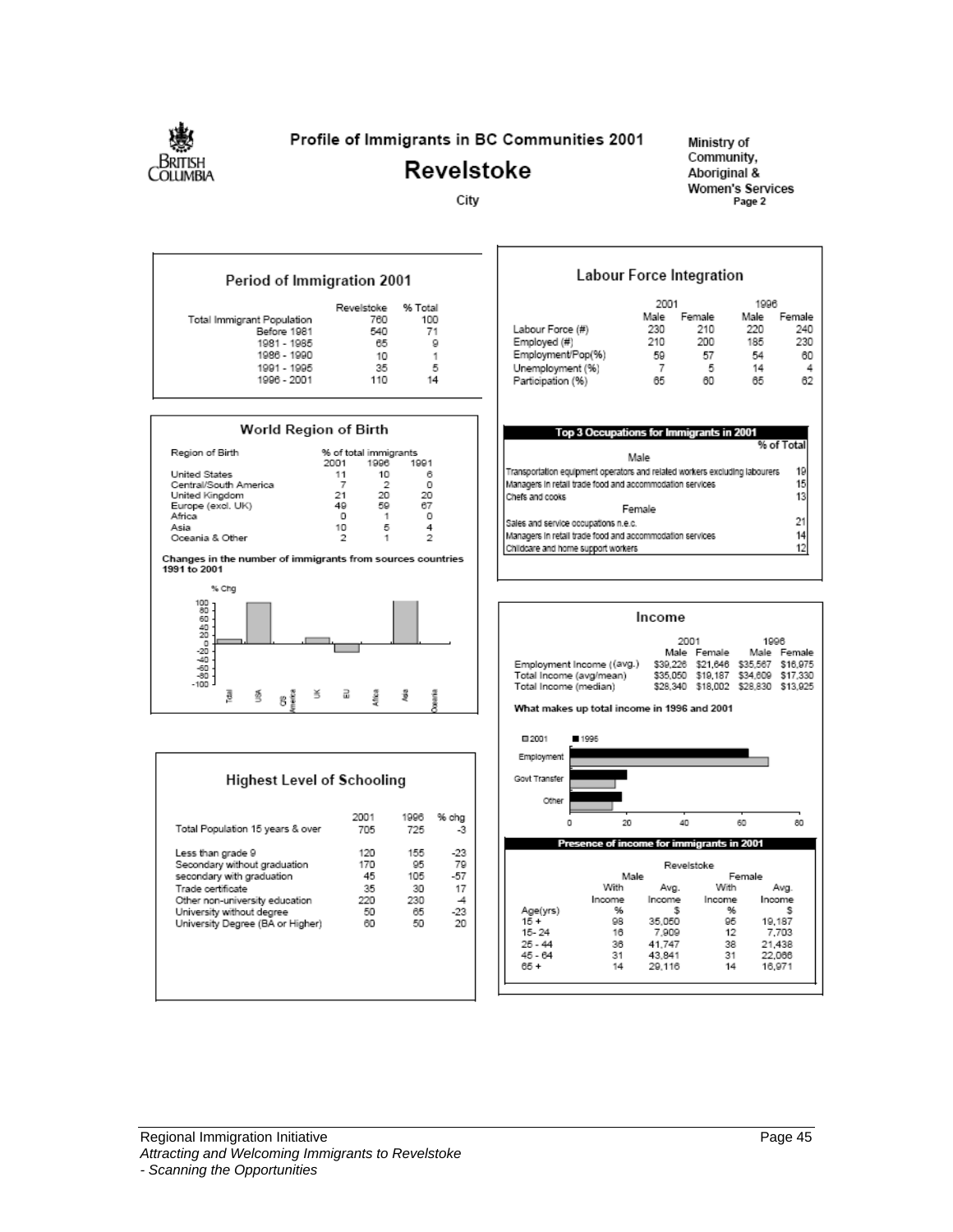## **City of Revelstoke**

**Regional District:** Columbia – Shuswap (#39) **Health Authority: Interior (#1) Health Service Delivery Area:** Thompson Cariboo Shuswap (#14) **Local Health Area:** Revelstoke (#19) **College Region:** Okanagan (#13)

### **Immigrant Population**



#### **Immigrants to Revelstoke - Major Countries of Origin (1998-2002)**

■Germany ■United Kingdom □China (Mainland) ■United States ■Switzerland □Other

### **Immigrant Age Distribution (2001 Census)**

| Age Group | % of Immigrant                                                                                                           | Difference (+/-)<br>$\sim$ $\sim$ $\sim$ $\sim$ $\sim$ $\sim$                                                               | % of Revelstoke         |
|-----------|--------------------------------------------------------------------------------------------------------------------------|-----------------------------------------------------------------------------------------------------------------------------|-------------------------|
|           | non                                                                                                                      |                                                                                                                             | pop.                    |
| $0 - 14$  | 7.001<br>7.U 70                                                                                                          | 12.4%                                                                                                                       | 19.4%                   |
| $15 - 24$ |                                                                                                                          | 9.1%                                                                                                                        | $13.1\%$                |
| $25 - 44$ | 22.0%                                                                                                                    | U 70                                                                                                                        | na am<br><b>JU.U</b> /0 |
| $45 - 64$ | 41.0%                                                                                                                    | $+15.5%$                                                                                                                    | 25.5%                   |
| 65 L      | 25.0%<br>the contract of the contract of the contract of the contract of the contract of the contract of the contract of | $+12.8%$<br>the contract of the contract of the contract of the contract of the contract of the contract of the contract of | $12.1\%$                |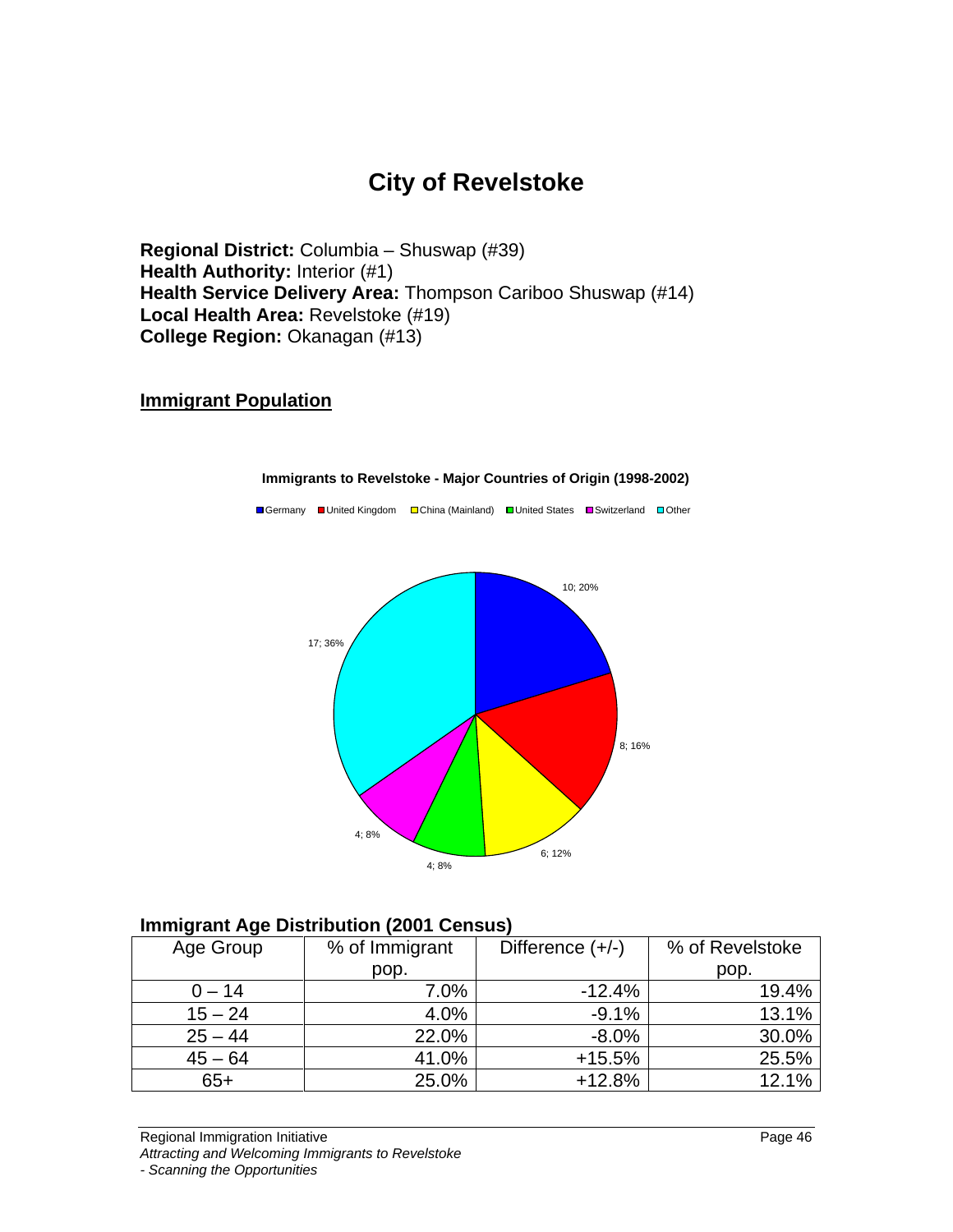|               | % of Immigrants Who Arrived |
|---------------|-----------------------------|
| Before 198    |                             |
| $1981 - 1985$ |                             |
| 1986 - 1990   |                             |
| 1991 – 1995   |                             |
| $1996 - 2001$ |                             |
|               |                             |

### **Historical Immigration Cycles to Revelstoke (2001 Census)**

| Immigrants Landed to Revelstoke            |      |                             |         |                     |      |
|--------------------------------------------|------|-----------------------------|---------|---------------------|------|
| By Year                                    | 1008 | $\sqrt{2}$<br>uuc<br>$\sim$ | - ZUUN. | $\sim$ $\sim$<br>∸∽ | 2002 |
| $\blacksquare$<br>as af Isanai<br>iiurariu |      |                             |         |                     |      |

Source: Landing Records **Example 2018** Source: Landing Records **Control** 





- Total immigrant population (2001): 755 (3.0% increase from 1996)
- Revelstoke Local Health Area (LHA) has the  $18<sup>th</sup>$  lowest percentage of visible minorities [1996 census] of all the provincial local health areas at 2.0% (BC: 17.9%).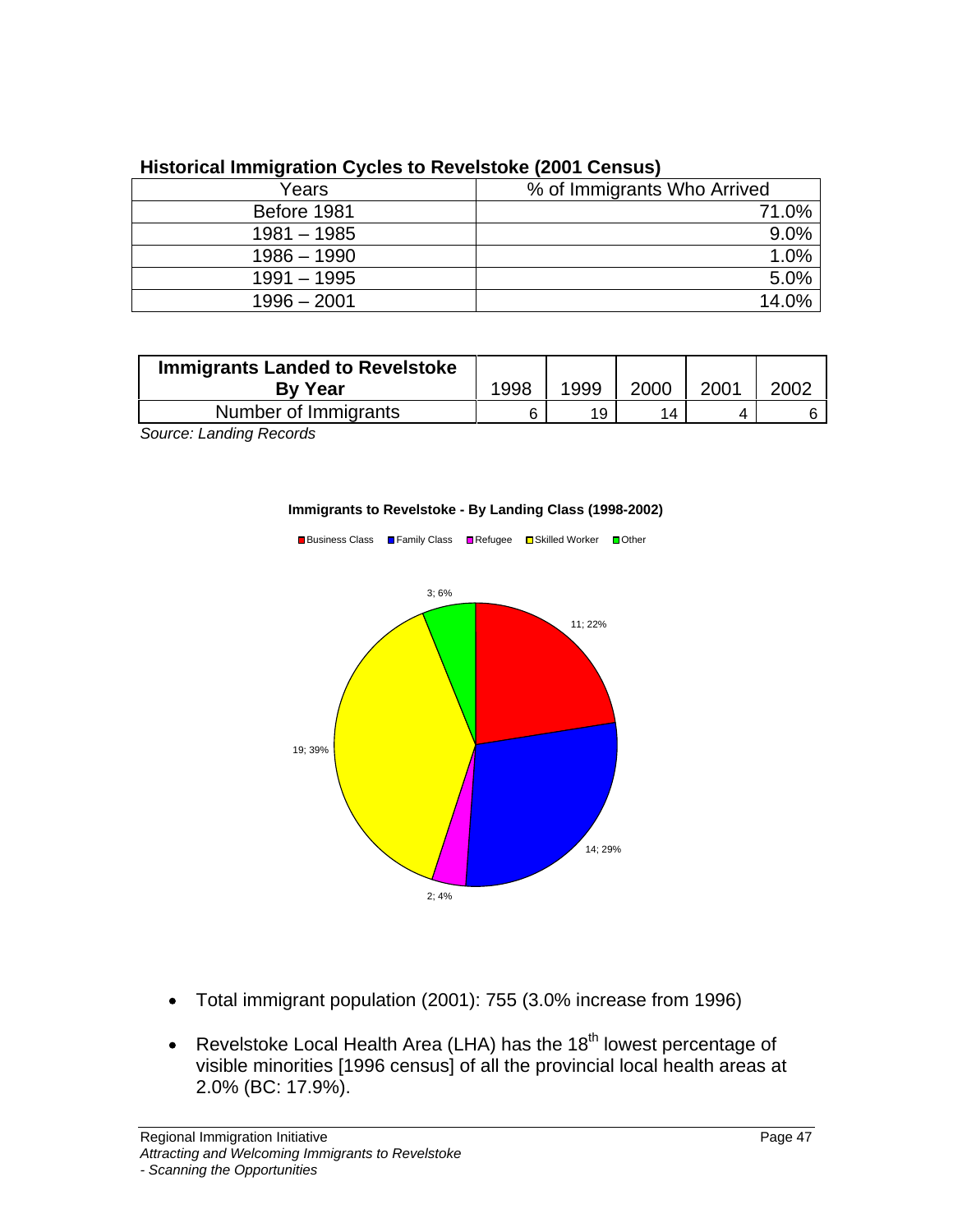72% of immigrants have a Non-Official Language as their Mother Tongue, the two greatest being Italian (19%) and German (12%).

70% of the immigrant population in Revelstoke was born in continental Europe or the United Kingdom. This was followed by the United States at 11%, Asia at 10%, South America at 7% and Oceania at 2%.

### **Settlement Services**

### English Language Services

Okanagan University College; Revelstoke Campus

Multicultural, Anti-Racism, and Immigrant Organizations

- None in Revelstoke
- Nearest is the Salmon Arm Coalition Against Racism, in Salmon Arm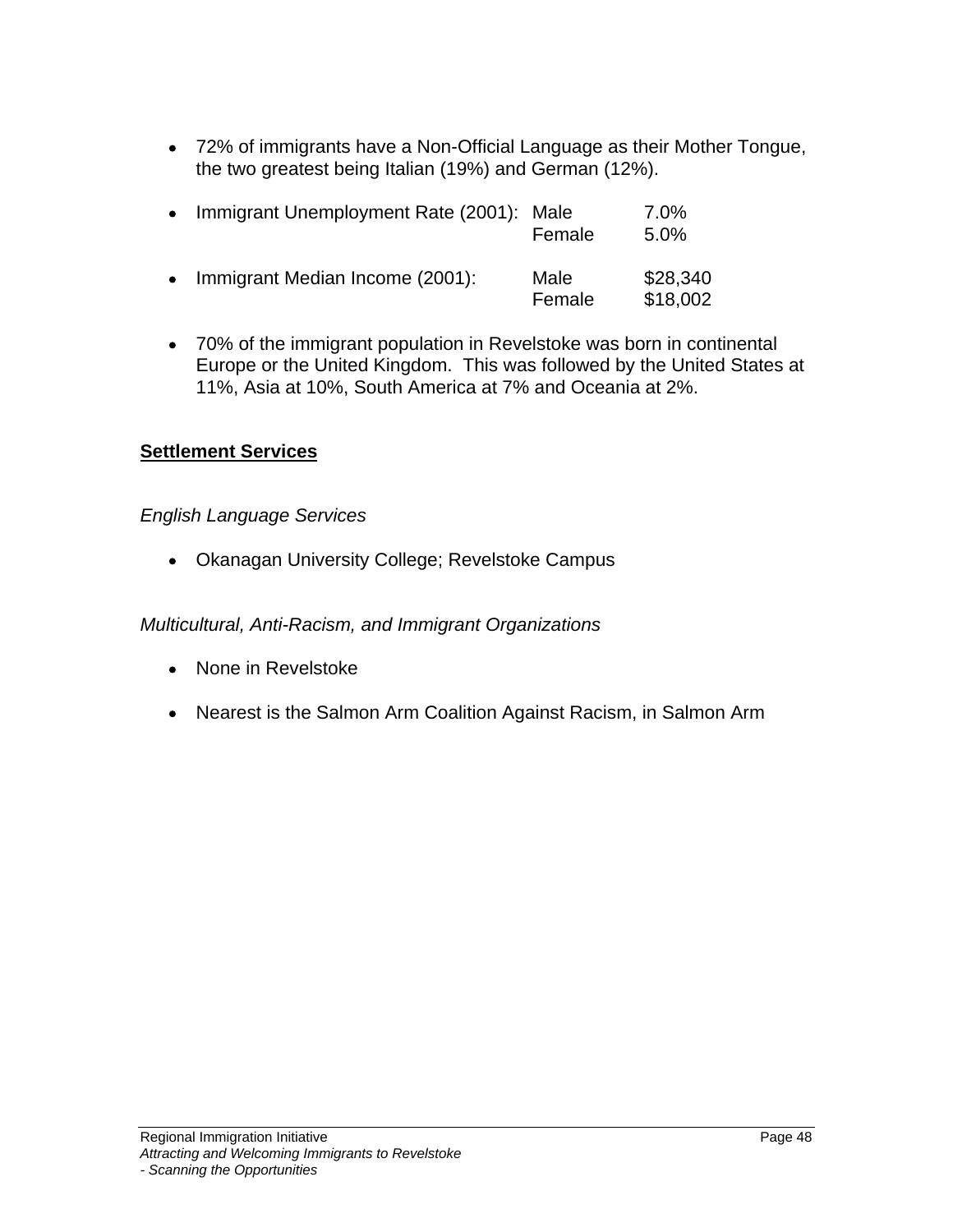## **Appendix 5 - Immigrant Interviews - Opportunities for Improving the Federal Immigration Process**

The eight immigrants interviewed identified the following opportunities for improving the immigration system:

- Providing a web-based point of contact for applications in the skilled worker class so they are not left with utterly no information for the long period until their application begins to be processed;
- Familiarize British High Commission workers with the geography and conditions of BC, and particularly rural BC;
- Clear communication about the difference between 'skilled workers' as defined for  $\bullet$ immigration purposes, and 'skilled trades' or 'skilled labour';
- Create a system that allows workers into the country for a limited trial period (2 week to 1 month) to test fit their fit with potential new employers; and
- Create a small but broad-based business group to review business proposals from immigrants and provide strong support for immigrants whose proposals fit community plans.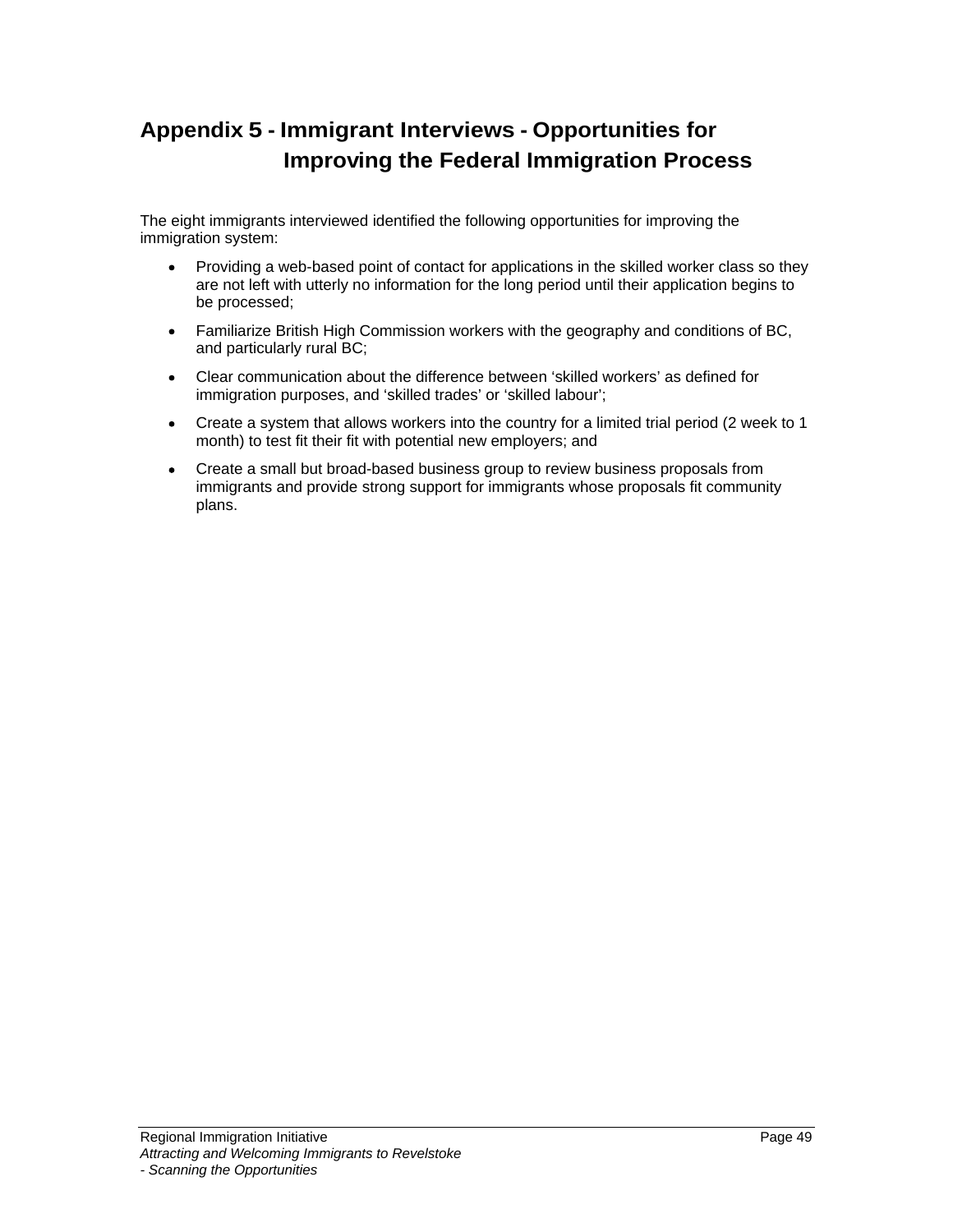## **Appendix 6 - Community Services Assessment**

### **a) Easily Accessible Information**

**Existing information sources**

| Organization                            | <b>Services</b>                                                                    |
|-----------------------------------------|------------------------------------------------------------------------------------|
| City of Revelstoke                      | • Extensive website listing of community                                           |
|                                         | services                                                                           |
|                                         | • Community Profile $(2001)$ describes                                             |
|                                         | community characteristics                                                          |
|                                         | • Community Strategic Action Plan                                                  |
|                                         | (2001) defines community objectives                                                |
|                                         | • Parks and Recreation Department                                                  |
|                                         | publishes a listing of leisure clubs and<br>organizations in seasonal brochures of |
|                                         | activities                                                                         |
| <b>Community Connections</b>            | • Housing resources centre with listings                                           |
|                                         | of available units                                                                 |
|                                         | • Printed compilation of community                                                 |
|                                         | service providers $(\$10)$                                                         |
| <b>Interior Health Authority</b>        | • Comprehensive website but no listing                                             |
|                                         | of services for each community                                                     |
|                                         | • Pamphlets for individual services but                                            |
|                                         | no compilation of all services                                                     |
| Revelstoke Community Child Care Society | Website listing of child care and                                                  |
|                                         | education providers                                                                |
| School District 19                      | • Enrollment information available in                                              |
|                                         | print only, and in English                                                         |
| <b>Employment Centre</b>                | • Pamphlet describing services                                                     |
|                                         | • Website                                                                          |
| Okanagan College                        | • Seasonal brochures of educational                                                |
| <b>Chamber of Commerce</b>              | offerings<br>• Accommodations listing                                              |
| Welcome Wagon                           |                                                                                    |
|                                         | • Basket of products, service and<br>community information distributed to          |
|                                         | newcomers identified to the hostess                                                |
| <b>BC Services/Access Centre</b>        | • Local government agent (most common                                              |
|                                         | contact is for drivers license)                                                    |
|                                         | • Extensive on-line information                                                    |
| Citizenship and Immigration Canada      | • Nearest office $-$ Kelowna; Officer                                              |
|                                         | operating out of Kamloops                                                          |
|                                         | • Extensive on-line information                                                    |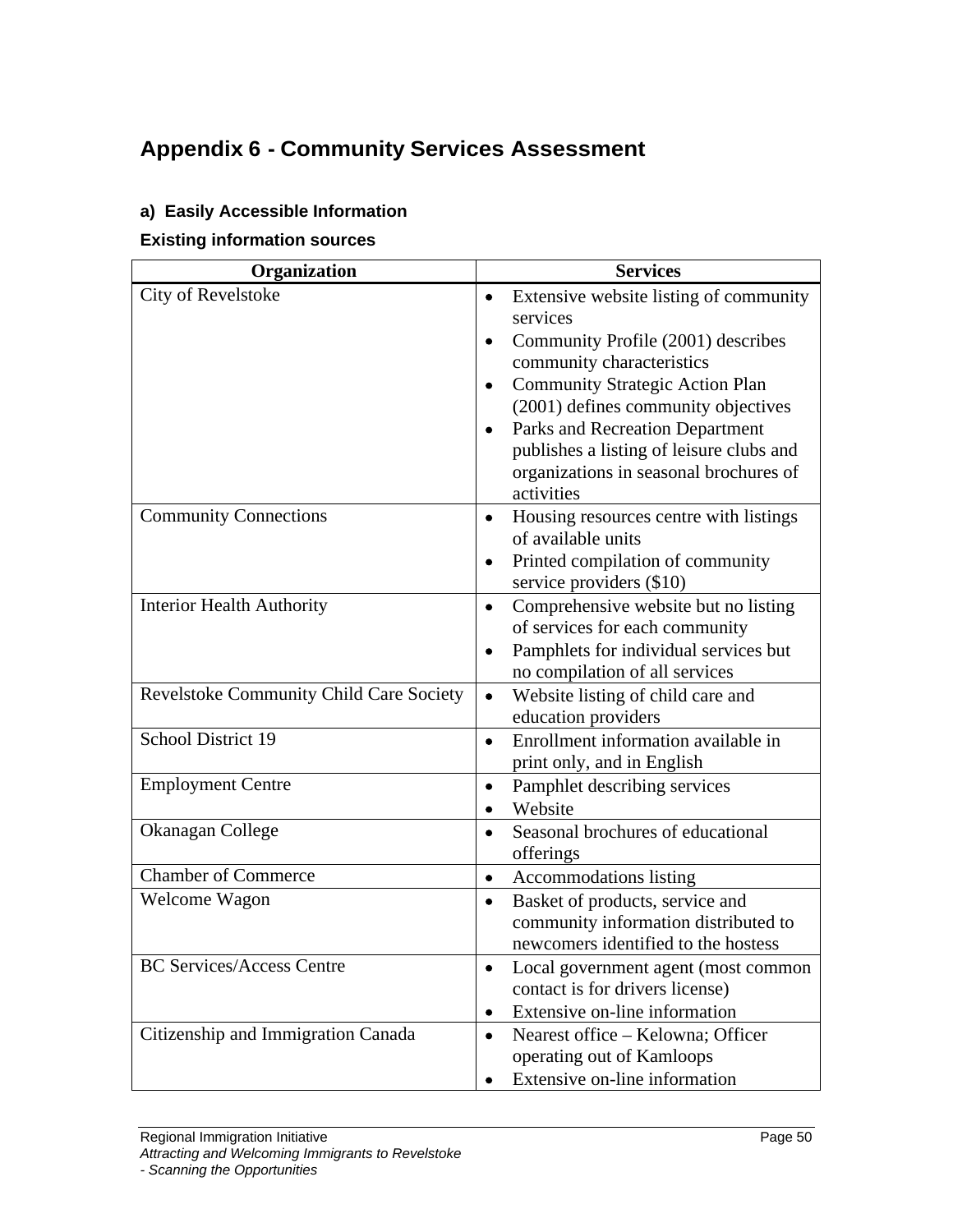### **Overview assessment**

| <b>Strengths</b>                                                                 | <b>Challenges/Gaps</b>                                                            |
|----------------------------------------------------------------------------------|-----------------------------------------------------------------------------------|
| Personal commitment and time<br>expended by ESLA instructor to assist            | No settlement support services beyond<br>$ESLA - no'$ one stop' location for info |
| students to access community<br>resources                                        | for immigrants<br>Community information is not                                    |
| Some individuals work hard to inform<br>new residents about services so there is | compiled in one document either in<br>print or web-based                          |
| a foundation to work with<br>Strong connections and informal                     | Information about services for families<br>can be difficult to find               |
| referrals amongst community service<br>providers                                 | • Many immigrants pose questions to the<br>BC Access Centre staff, who must then  |
| Information has been compiled about<br>most community resources and              | refer immigrants to the CIC website                                               |
| services                                                                         |                                                                                   |

### **Possible actions**

| <b>Action</b>                                 | <b>Importance</b> | <b>Possible Involvement</b>                |
|-----------------------------------------------|-------------------|--------------------------------------------|
|                                               |                   | High   Mid   Low   Interested   Leadership |
| <b>IDENTIFIED DURING WORKSHOPS/INTERVIEWS</b> |                   |                                            |
| 'Welcome to our community'                    |                   | Via Host<br>City                           |
| directory of community                        |                   | program                                    |
| services available in print and               |                   |                                            |
| on websites                                   |                   |                                            |
| Establish a 'mentoring'                       |                   |                                            |
| program                                       |                   |                                            |
| Community worker with a                       |                   |                                            |
| 'settlement hub' of information               |                   |                                            |
| and knowledge about services                  |                   |                                            |
| <b>IDENTIFIED FROM OTHER SOURCES</b>          |                   |                                            |
| 4. Compilation of shopping,                   |                   |                                            |
| banking financial/legal and                   |                   |                                            |
| insurance services                            |                   |                                            |
| 5. Community map with services                |                   |                                            |

Note: Interpretation/translation covered under language/education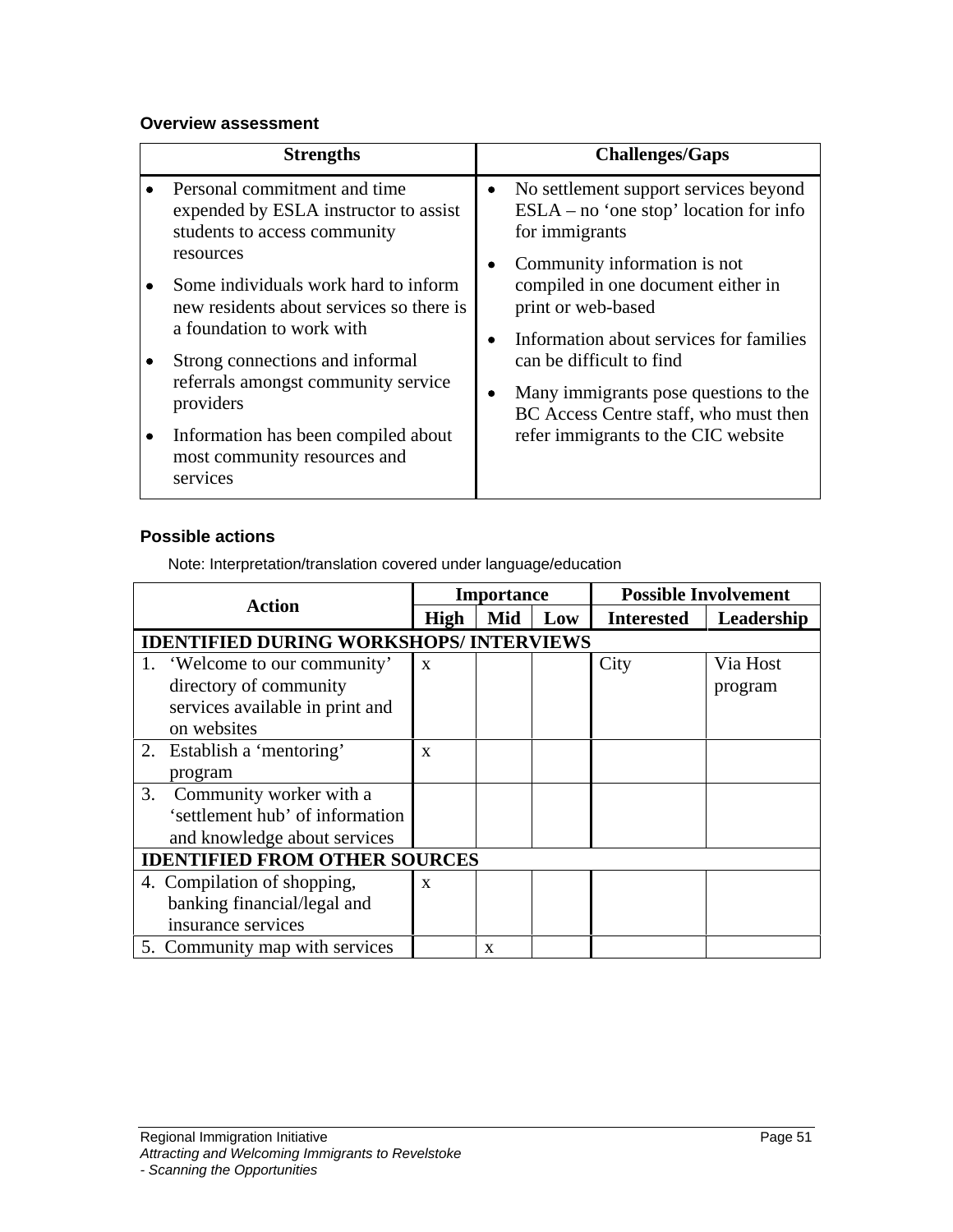## **b) Supporting diversity**

### **Existing information/activities**

| Organization                            | <b>Services</b>                                   |
|-----------------------------------------|---------------------------------------------------|
| City of Revelstoke                      | • Partnership with City of Ono Cho,               |
|                                         | Japan                                             |
|                                         | Ethnic cooking classes taught by                  |
|                                         | immigrants                                        |
|                                         | $\bullet$ City has Personnel – Human Rights       |
|                                         |                                                   |
| Revelstoke Community Child Care Society | Multi-cultural materials for caregivers           |
| School District 19                      | • International trips for students                |
|                                         | • Some teachers celebrating ethnic                |
|                                         | holidays                                          |
| Rotary                                  | $\bullet$ International exchange program          |
| Italian Canadian Association            | $\bullet$ Hosts cultural dinners and other events |
| Canadian Club                           | • Hosts speakers to encourage Canadian            |
|                                         | inclusivity                                       |
| Citizenship and Immigration Canada      | $\bullet$ Nearest citizenship exams and           |
|                                         | ceremonies in Vernon                              |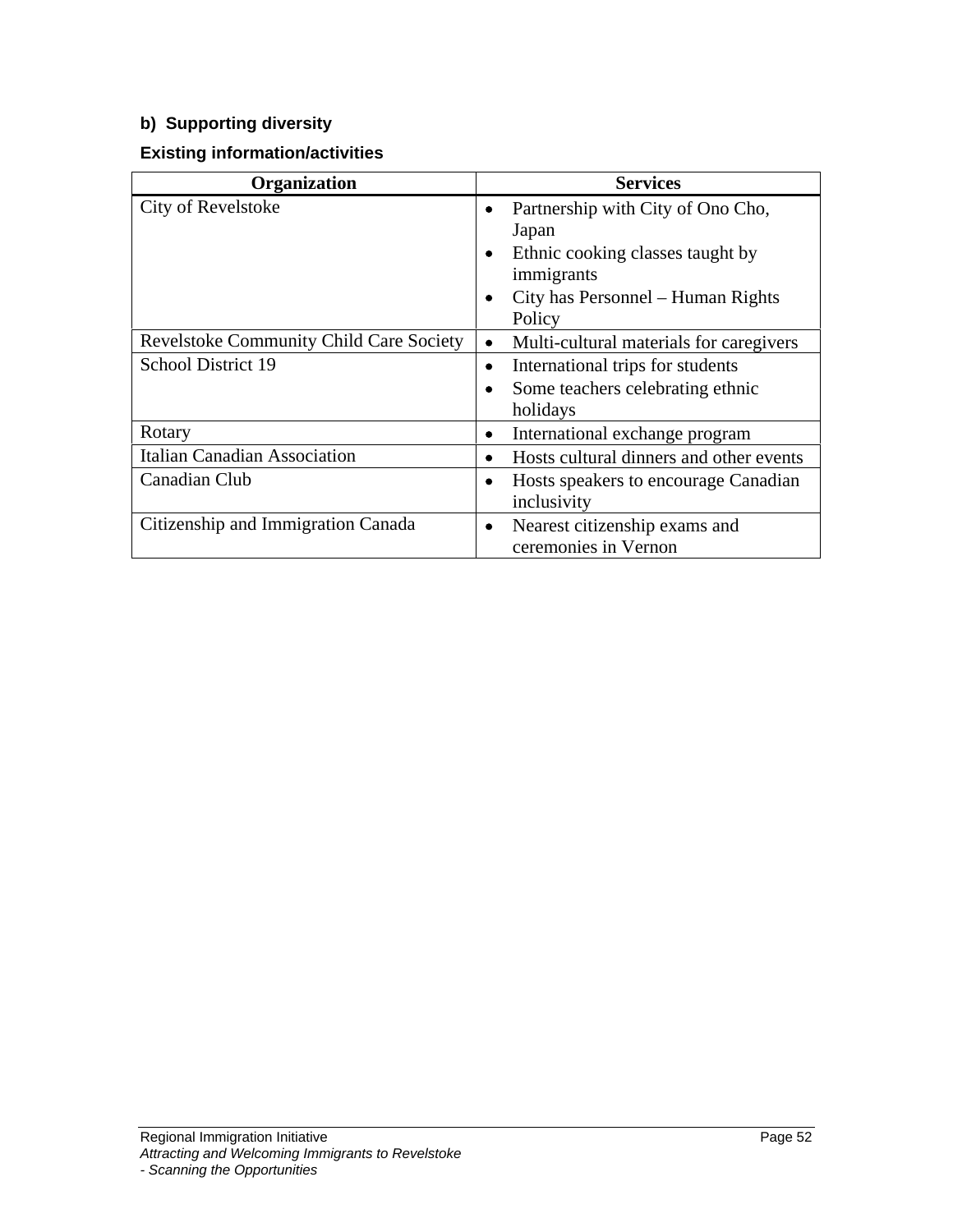### **Overview assessment**

### **Possible actions**

|                                                | Importance | <b>Possible Involvement</b>                |
|------------------------------------------------|------------|--------------------------------------------|
| <b>Action</b>                                  |            | High   Mid   Low   Interested   Leadership |
| <b>IDENTIFIED IN THE WORKSHOPS/ INTERVIEWS</b> |            |                                            |
| 1. Coordinated volunteer Host                  |            |                                            |
| program                                        |            |                                            |
| 2. Organized, well-advertised                  |            |                                            |
| community-wide cultural                        |            |                                            |
| celebration with opportunities                 |            |                                            |
| to mingle                                      |            |                                            |
| Re-establish the multicultural                 |            |                                            |
| society                                        |            |                                            |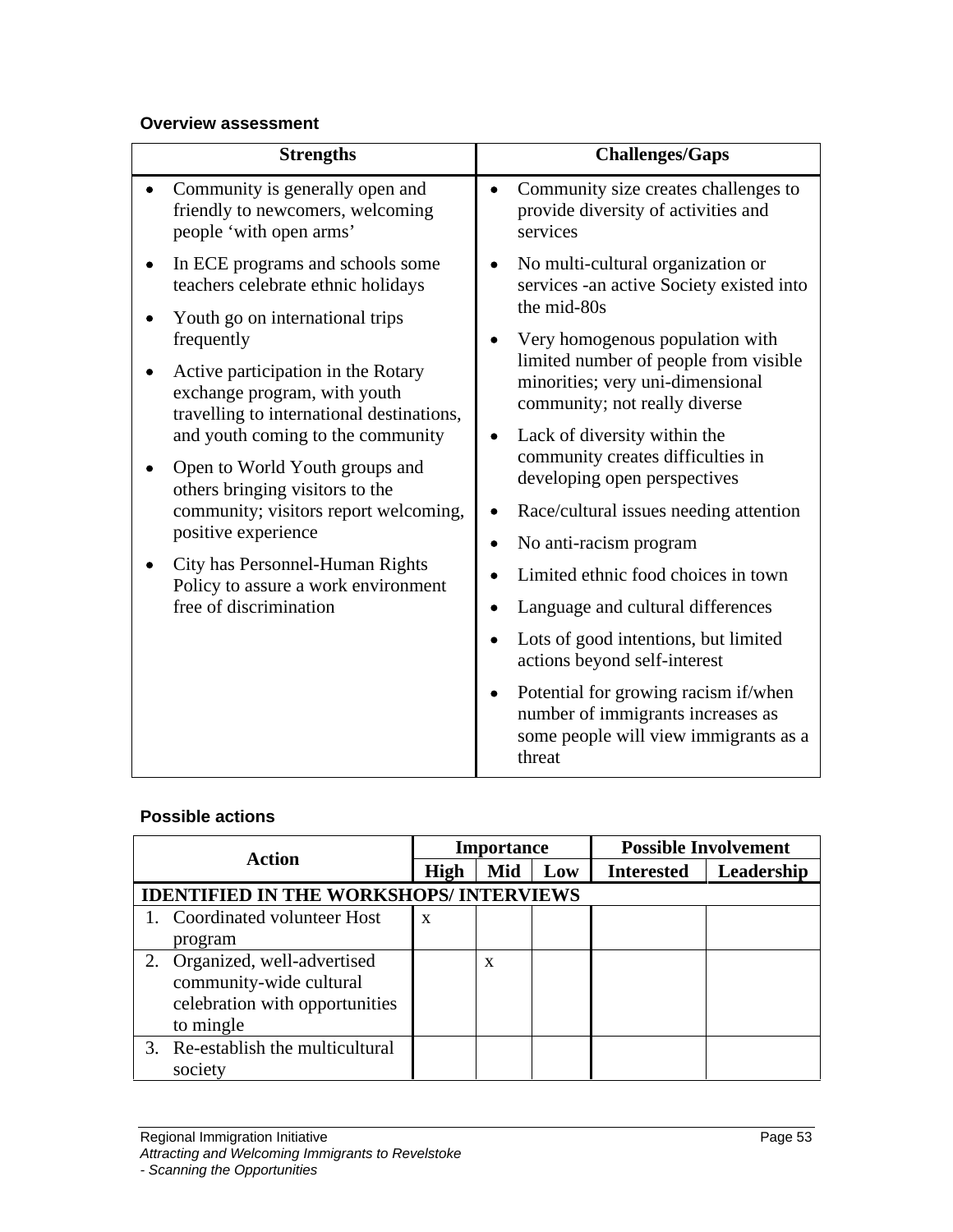| <b>Action</b>                                                                     | Importance       | <b>Possible Involvement</b> |                         |
|-----------------------------------------------------------------------------------|------------------|-----------------------------|-------------------------|
|                                                                                   | High   Mid   Low |                             | Interested   Leadership |
| <b>IDENTIFIED IN THE WORKSHOPS/ INTERVIEWS</b>                                    |                  |                             |                         |
| 4. Links to multicultural services $\mathbf{x}$<br>in adjacent communities        |                  |                             | ESL??                   |
| 5. Public welcoming of new-                                                       |                  |                             | City at                 |
| comers                                                                            |                  |                             | Canada<br>Day??         |
| Schools partnered<br>internationally                                              |                  |                             | School<br>District      |
| . Strong anti-racism policies<br>and procedures by local<br>governments and civic |                  |                             | City                    |
| organizations                                                                     |                  |                             |                         |
| Recognition of 'End Racism'<br><b>Awareness Day (March 21)</b>                    |                  |                             |                         |
| 9. Visible anti-racism posters                                                    |                  |                             |                         |
| 10. Appropriate handling of                                                       |                  |                             |                         |
| racism related incidents                                                          |                  |                             |                         |
| 11. Intercultural sensitivity<br>training                                         |                  |                             |                         |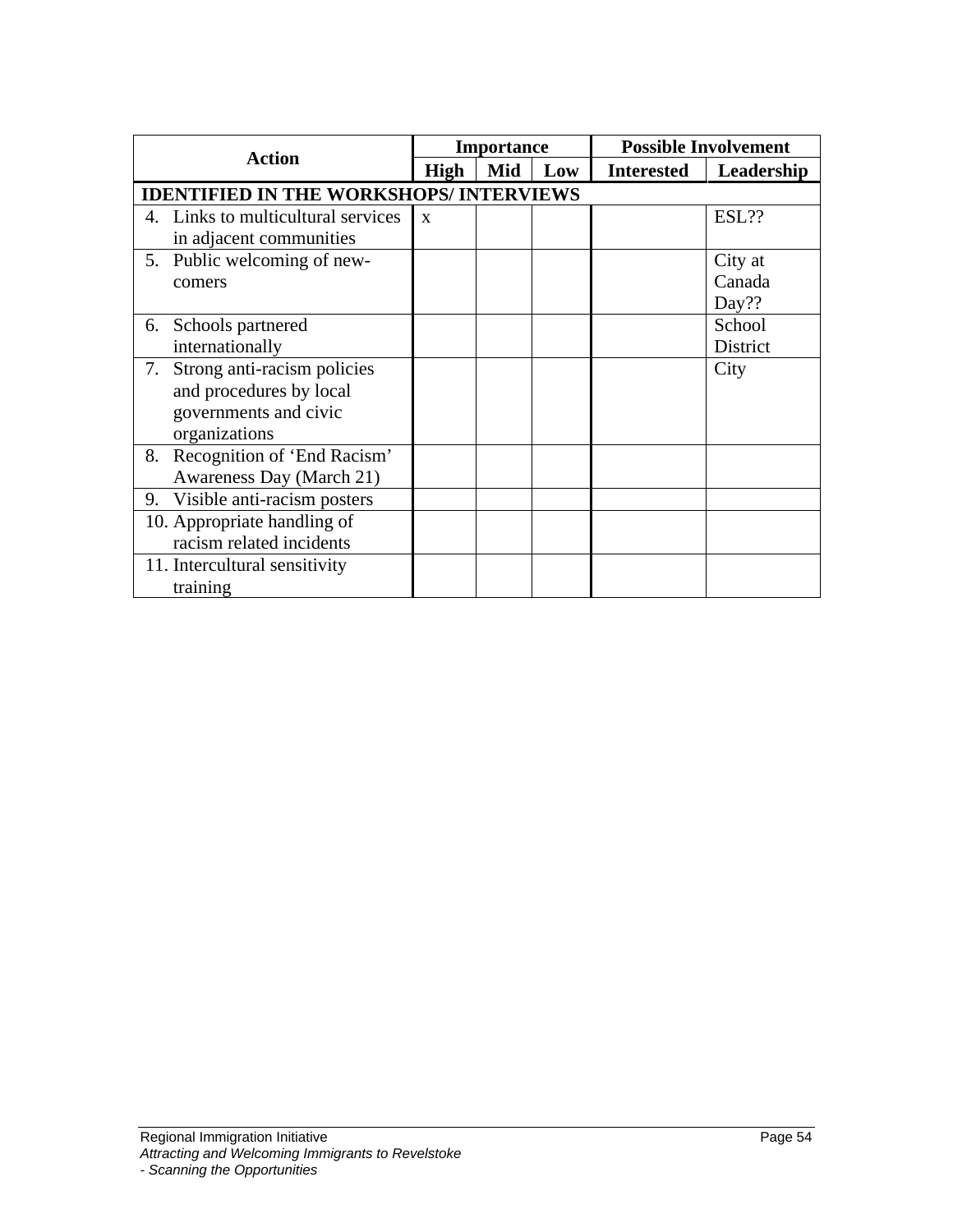## **c) Language and Education Services**

### **Existing services**

| Organization                                        | <b>Services</b>                                                                                                     |
|-----------------------------------------------------|---------------------------------------------------------------------------------------------------------------------|
| Revelstoke Community Child Care Society             | Website listing of education providers<br>• Currently implementing ESL training                                     |
|                                                     | for caregivers                                                                                                      |
| School District 19                                  | • Four elementary schools<br>$\bullet$ One high school<br>• Limited ESL support for students (8                     |
|                                                     | students currently)                                                                                                 |
| <b>Revelstoke Teachers Association</b>              | • Union organization of elementary and<br>secondary school teachers                                                 |
| Okanagan College (OC)                               | • English Language for Adults (ELSA)-<br>pilot project currently 6.5 hours per<br>week until December, 2005         |
|                                                     | • Adult literacy volunteer tutoring<br>including training for tutors working<br>with ESL participants               |
|                                                     | • Adult Basic Education training<br>• Learning Centre provides assistance<br>with education plans, post secondary   |
|                                                     | enrollment and learning support,<br>particularly for on-line training<br>• Employment specific training             |
| <b>Revelstoke Literacy Action Committee</b>         | • Build cooperation and coordination<br>amongst literacy and learning providers<br>• Prepared Literacy Now strategy |
| Revelstoke Skills Centre/English Language<br>School | English language training for<br>international students<br>• Summer English language camps                          |
| Okanagan Regional Library                           | • Print, video and music materials,<br>though very small, dated multi-lingual<br>resources                          |
|                                                     | • Internet access<br>• Inter-library loans                                                                          |
| Toastmasters                                        | • Membership organization providing<br>public speaking experiences; currently                                       |
|                                                     | immigrants are involved                                                                                             |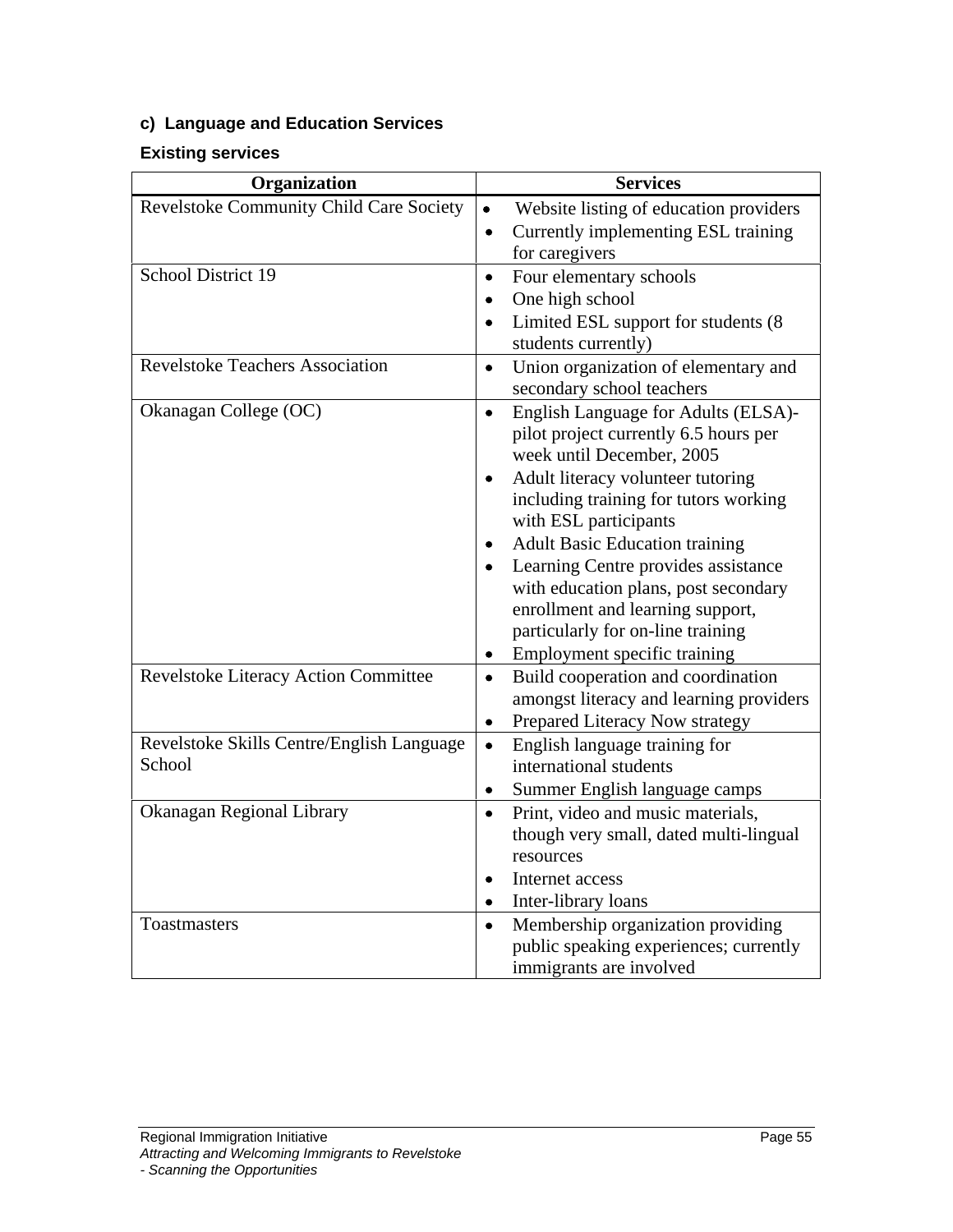### **Overview assessment**

| <b>Strengths</b>                                                                   | <b>Challenges/Gaps</b>                                                               |
|------------------------------------------------------------------------------------|--------------------------------------------------------------------------------------|
| $\bullet$ ELSA program (though limited – see                                       | Small community population with                                                      |
| challenges/gaps)                                                                   | small immigrant numbers makes it                                                     |
| • English as a Second Language<br>committee initiated by the Early                 | difficult to offer adequate language<br>services                                     |
| Childhood Development Committee to                                                 | ELSA program provides basic English                                                  |
| encourages linkages                                                                | training 6.5 hours/week, with no night-                                              |
| • Community Literacy Plan                                                          | time classes and is currently funded as<br>a pilot only until December, 2005         |
| • Literacy volunteer tutoring program                                              | • No ESL fee-for-services or work/job                                                |
| • Learning Centre to supports all adult                                            | specific training available                                                          |
| learners in their education plans,<br>particularly on-line education               | • Lack of ESL specialty staff in the<br>school district to plan and deliver          |
| • Pre-school and elementary 'show and                                              | programs                                                                             |
| tell' activities bring other cultures into<br>the classrooms                       | • Small number of school-aged children<br>(currently 8) of different ages who        |
| • ECES has an excellent multi-cultural<br>kit accessible to childcare providers    | require ESL training attend several<br>schools making it difficult to deliver        |
| • ECES has multilingual resources for                                              | services                                                                             |
| childcare development, and dual                                                    | • Lack of funding for services for pre-                                              |
| language children's books                                                          | school ESL                                                                           |
| • ECES program provides good referral                                              | No programs for immigrant elders                                                     |
| and support services to address<br>language issues early in a child's<br>education | • No organized interpretation/translation<br>services within the community and it is |
|                                                                                    | costly to access services from outside                                               |
| • Strong linkages and referrals amongst<br>community providers to assist ESL       | the community due to travel time                                                     |
| clients to access language support                                                 | • Sometimes perceptions that one<br>program is taking on services that               |
| • Local BC Access Centre has the BC                                                | should be delivered by another                                                       |
| drivers license exams in a few                                                     | program                                                                              |
| languages, and are getting more                                                    | • General perception that small centres                                              |
| • Kamloops Immigrant Services has a                                                | have few educational offerings after                                                 |
| contract with the provincial                                                       | high school                                                                          |
| government to provide interpretation<br>for WCB, MCFD and Human                    | • Trades or university level training<br>available via distance learning only        |
| Resource providers when needed                                                     |                                                                                      |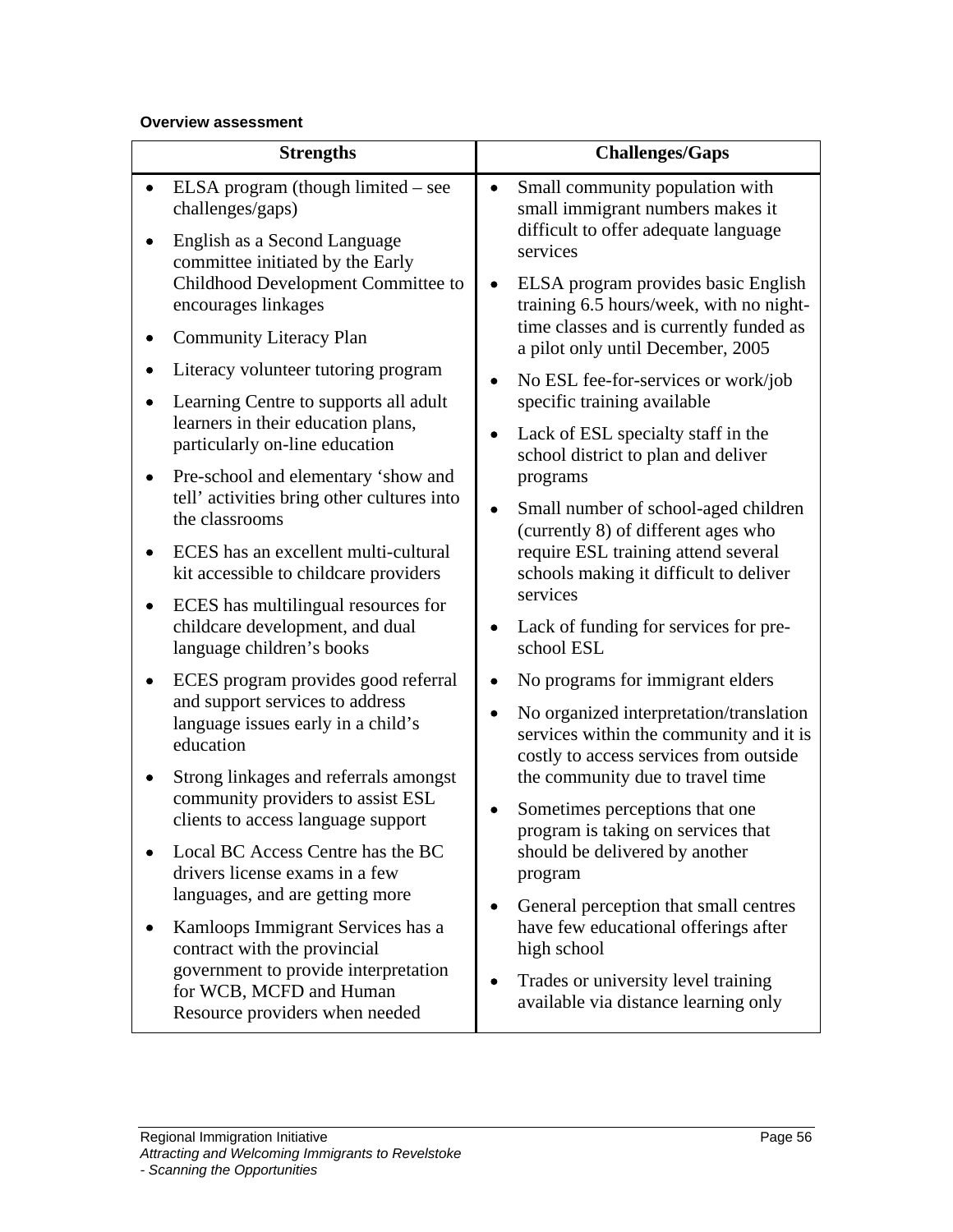### **Possible actions**

|                                              | Importance         |            | <b>Possible Involvement</b> |
|----------------------------------------------|--------------------|------------|-----------------------------|
| <b>Action</b>                                | High   Mid   $Low$ |            | Interested   Leadership     |
| <b>IDENTIFIED DURING WORKSOPS/INTERVIEWS</b> |                    |            |                             |
| . 'Language bank' of volunteer $\boxed{X}$   |                    | IHA,       | <b>IHA</b>                  |
| interpreters and translators,                |                    | RCMP,      | potentially                 |
| with appropriate training                    |                    | Victim     |                             |
| about confidentiality, etc.                  |                    | Services,  |                             |
|                                              |                    | School     |                             |
|                                              |                    | Board      |                             |
| 2. Continuing and expanded                   | $\mathbf{x}$       |            | OC                          |
| ELSA training with linkages                  |                    |            |                             |
| to all community services                    |                    |            |                             |
| 3. Improved access to multi-                 | $\mathbf{x}$       |            | Library and                 |
| lingual materials at the library             |                    |            | Friends of                  |
|                                              |                    |            | the Library                 |
| 4. Implementation of the ESL                 |                    | <b>MCF</b> | Early<br>Childhood          |
| components of the Literacy                   |                    |            |                             |
| Now strategy, with linkages to               |                    |            | Development                 |
| all community services (i.e.                 |                    |            | Committee                   |
| training for caregivers)                     |                    |            |                             |
| 5. Local fee-for-service ESL                 | $\mathbf{x}$       | ESL, OC    |                             |
| training                                     |                    |            |                             |
| 6. Workshops with immigrants                 |                    |            |                             |
| focused on a range of topics as              |                    |            |                             |
| a forum to practice English                  |                    |            |                             |
| Volunteer coaching/mentoring                 |                    |            |                             |
| via community literacy                       |                    |            |                             |
| program possibly                             |                    |            |                             |
| 8. ESL night school/homework                 |                    |            |                             |
| club for kids                                |                    |            |                             |
| 9. Access to drivers license tests           |                    |            |                             |
| in a range of languages                      |                    |            |                             |
| 10. Settlement worker (if                    | $\mathbf{X}$       |            | City                        |
| immigration is pursued as a                  |                    |            |                             |
| community priority)                          |                    |            |                             |
| <b>IDENTIFIED IN OTHER PROJECTS</b>          |                    |            |                             |
| 11. Public education enrollment              |                    |            | School                      |
| procedures multi-lingual and                 |                    |            | District                    |
| readily available                            |                    |            |                             |
| 12. French immersion schooling               |                    |            |                             |
| 13. Conversation circles                     |                    |            |                             |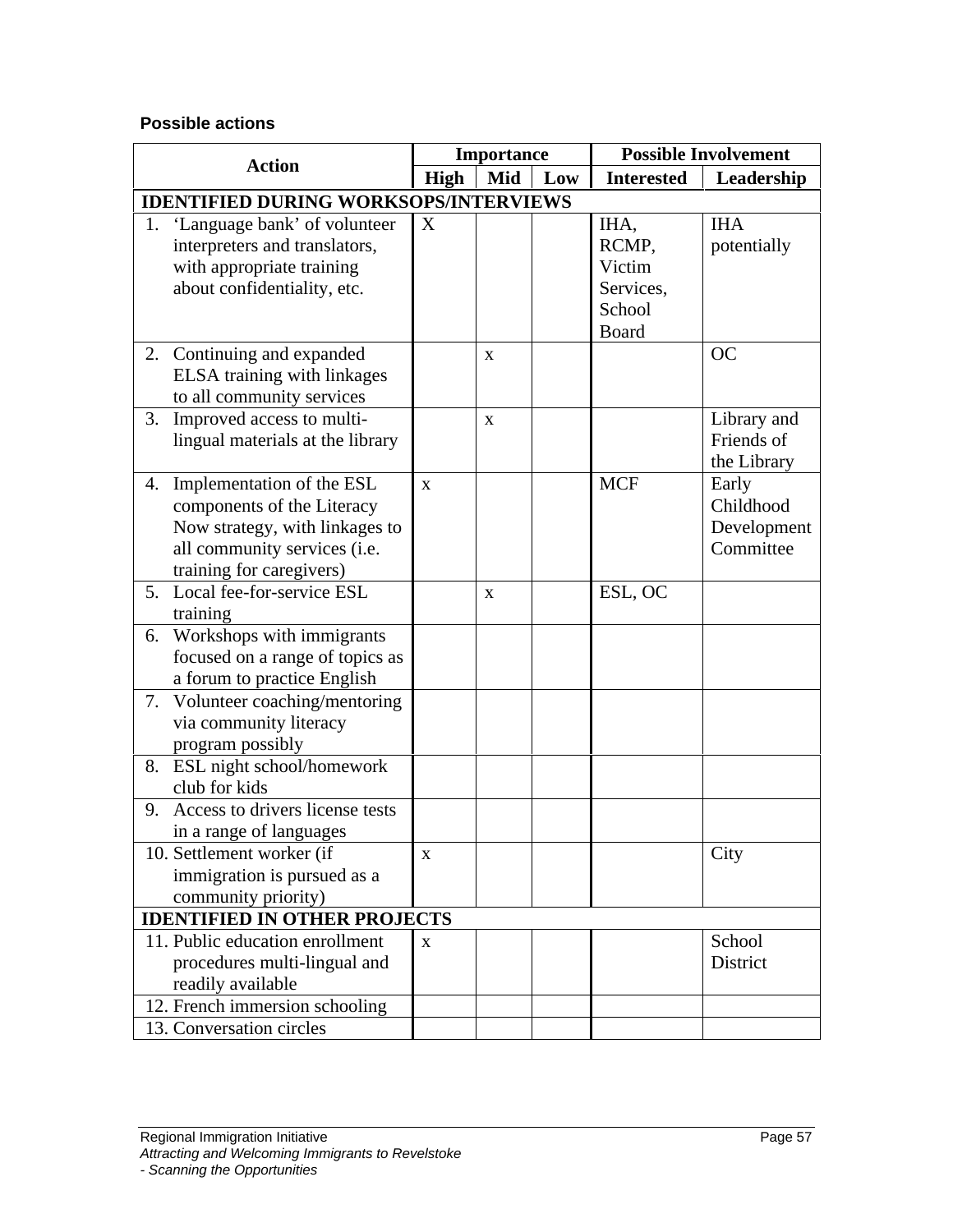## **d) Business and Employment Support Services**

### **Existing services**

| Organization                                  | <b>Services</b>                          |
|-----------------------------------------------|------------------------------------------|
| City of Revelstoke                            | <b>Business licenses</b>                 |
|                                               | • By-law enforcement                     |
|                                               | Economic Development Director and        |
|                                               | Commission (EDC) of citizen              |
|                                               | volunteers who provide advice to the     |
|                                               | Director; Director has supported several |
|                                               | business people during the immigration   |
|                                               | process                                  |
| <b>Revelstoke Community Futures</b>           | $\bullet$ Loan program                   |
| Development Corporation (CFDC)                | • Administers the federal Self-          |
|                                               | <b>Employment Assistance program</b>     |
|                                               | Supports community development           |
|                                               | initiatives                              |
|                                               | <b>Business Mentorship Board and</b>     |
|                                               | Facilitator that supports new and        |
|                                               | existing small businesses                |
| <b>Revelstoke Chamber of Commerce</b>         | • Business information services and      |
|                                               | advocacy                                 |
|                                               | • Community tourism marketing            |
|                                               | including Visitor Info Centres           |
| <b>Revelstoke Credit Union</b>                | <b>Business and personal banking and</b> |
|                                               | loans (lending based on capacity, not    |
|                                               | credit rating)                           |
|                                               | • Community grant-giving program         |
| Revelstoke Employment Centre                  | • Federal Employment Assistance          |
| (administered by Okanagan College)            | Services program                         |
|                                               | • Job board                              |
|                                               | <b>Employment website being created</b>  |
|                                               | • Social Insurance Number application    |
|                                               | support                                  |
| Royal Bank, Toronto Dominion Bank and<br>CIBC | • Business and personal banking and      |
|                                               | loans                                    |
| <b>BDO</b> Dunwoody                           | • Business accounting and advice         |
| Columbia Basin Business Advocates and         | Columbia Basin-wide programs             |
| Options Program                               | supporting community and business        |
|                                               | development                              |
| Volunteer income tax assistance               | (Not researched)                         |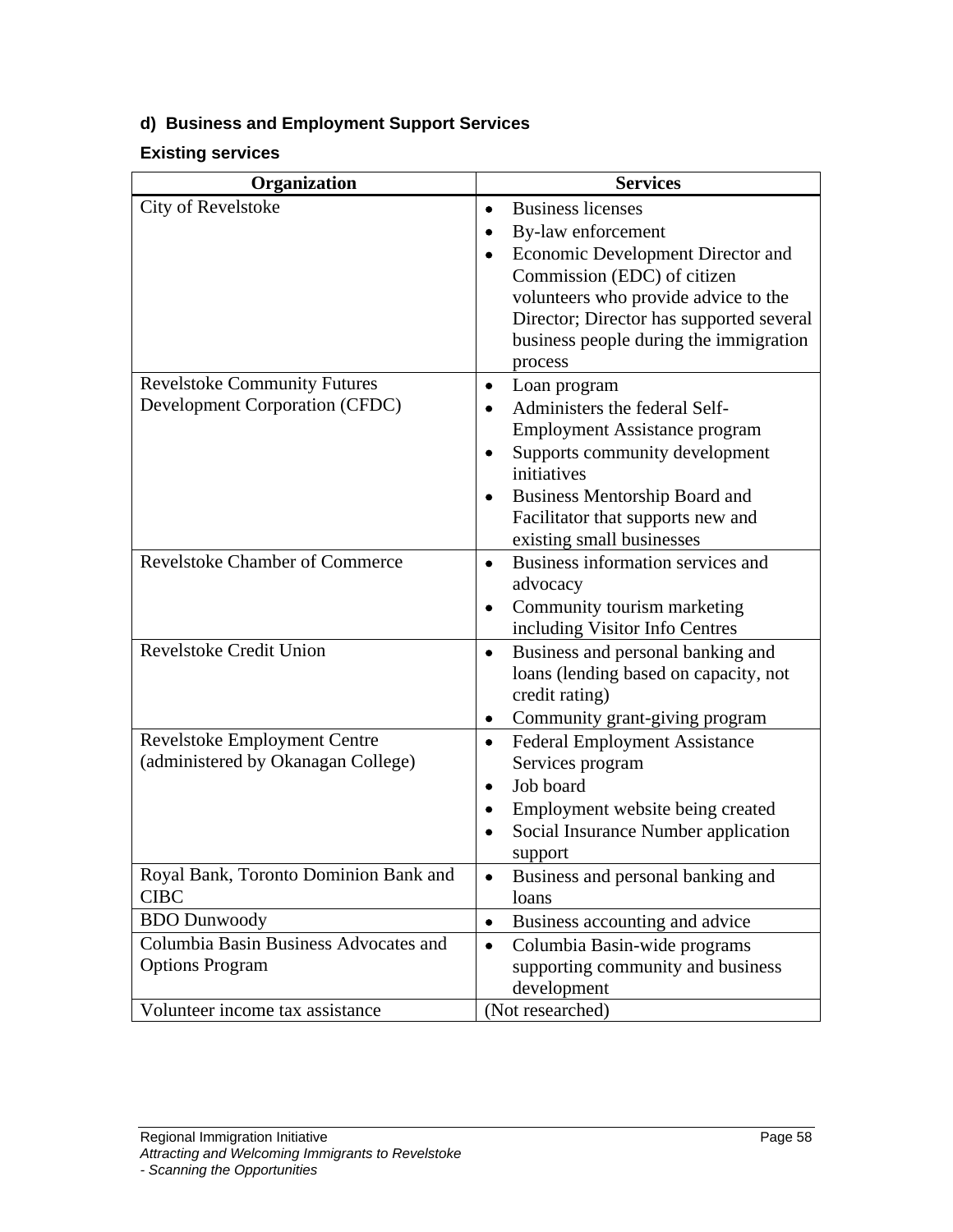### **Overview assessment**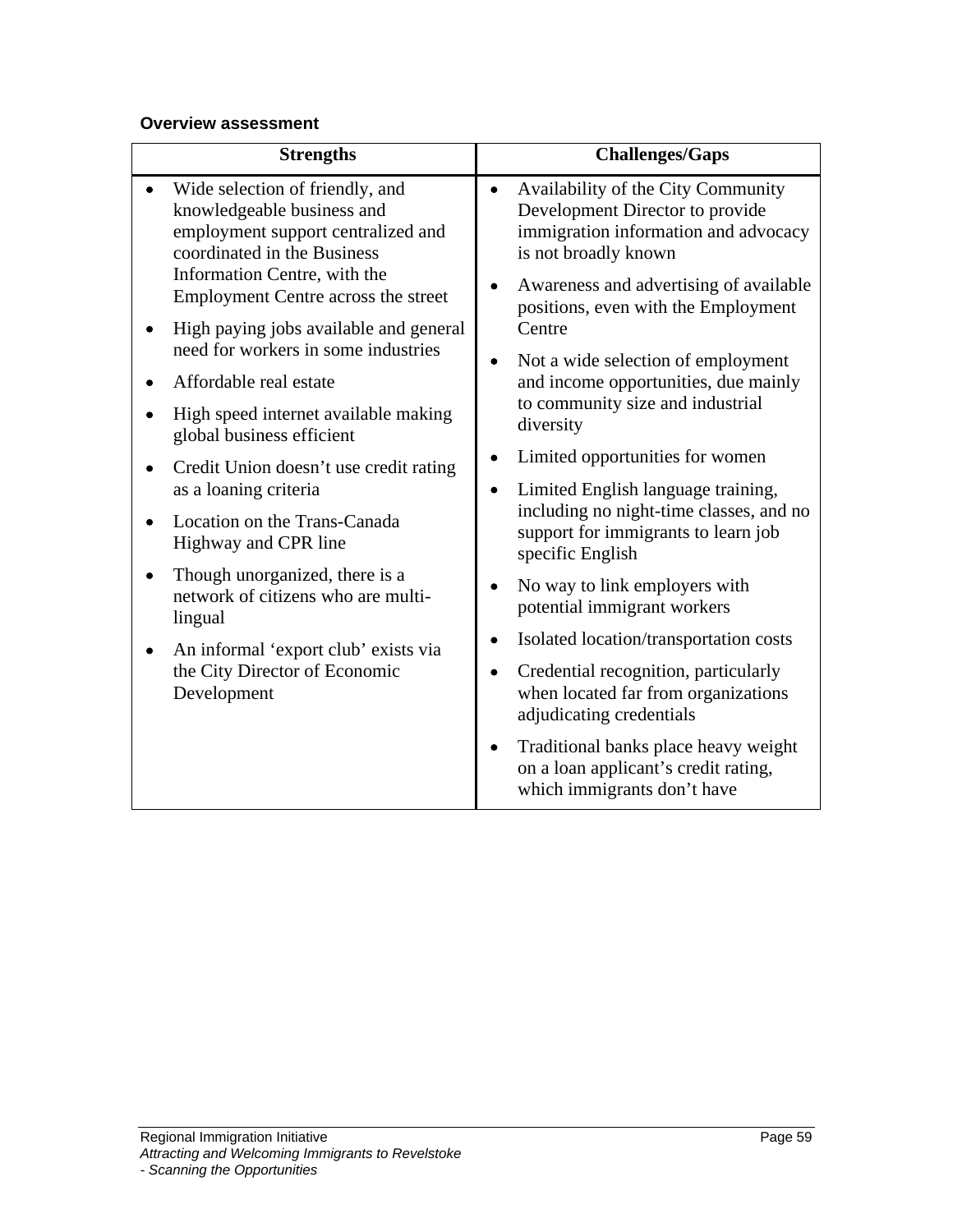### **Possible Actions**

|                                              | <b>Importance</b> | <b>Possible Involvement</b> |
|----------------------------------------------|-------------------|-----------------------------|
| <b>Action</b>                                | High   Mid   Low  | Interested   Leadership     |
| <b>IDENTIFIED DURING WORKSOPS/INTERVIEWS</b> |                   |                             |
| Business advisory service                    |                   | Director of                 |
| information provided with                    |                   | Economic                    |
| City business licenses                       |                   | Development                 |
|                                              |                   | and CFDC                    |
| 2. Labour market study to                    |                   | Director of                 |
| identify current and upcoming                |                   | Economic                    |
| skill shortages                              |                   | Development                 |
| 3. Employer/immigrant                        |                   |                             |
| exchange of information on                   |                   |                             |
| employment and business                      |                   |                             |
| opportunities                                |                   |                             |
| 4. New immigrants to market                  |                   |                             |
| tourism opportunities to                     |                   |                             |
| families and friends                         |                   |                             |
| 5. PNP Regional Business                     |                   |                             |
| applicant review and, if                     |                   |                             |
| appropriate, active                          |                   |                             |
| endorsement                                  |                   |                             |
| 6. Employment related language               |                   |                             |
| training/mentoring                           |                   |                             |
| 7. Employer support for four                 |                   |                             |
| mentors'                                     |                   |                             |
| 8. Continued employer and                    |                   |                             |
| community awareness of                       |                   |                             |
| potential role for immigration               |                   |                             |
| <b>IDENTIFIED FROM OTHER SOURCES</b>         |                   |                             |
| 9. Increased international                   |                   |                             |
| marketing of the proximity to                |                   |                             |
| the National Parks                           |                   |                             |
| 10. Community 'credentialing                 |                   |                             |
| advocate'                                    |                   |                             |
| 11. Actions against of                       |                   |                             |
| employment discrimination                    |                   |                             |
| 12. Export club (informal now)               |                   |                             |
| 13. Employer diversity award                 |                   |                             |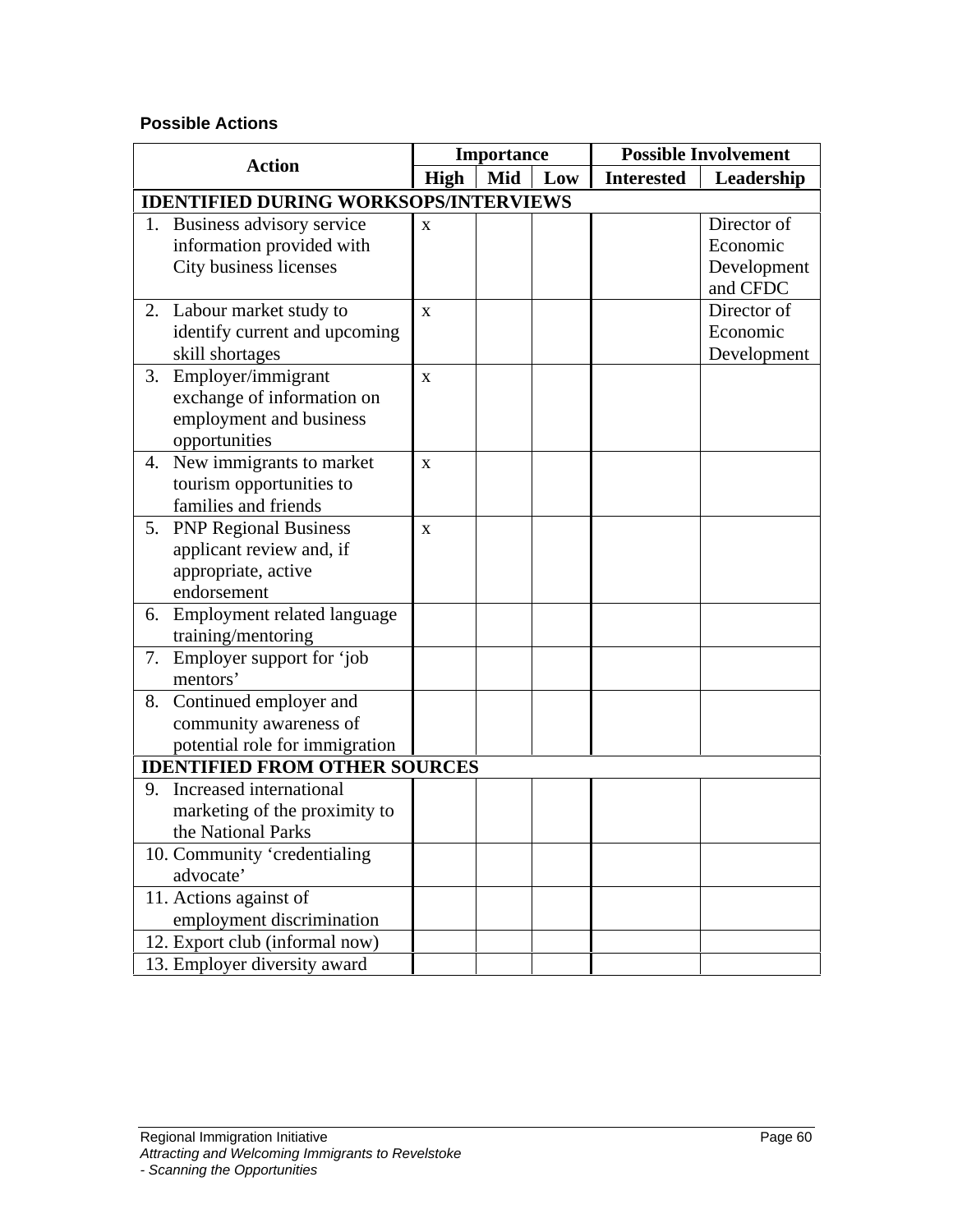## **e) Health and Safety Services**

### **Existing services**

| Organization                           | <b>Services</b>                         |
|----------------------------------------|-----------------------------------------|
| <b>Interior Health Authority</b>       | • Queen Victoria Hospital (emergency,   |
|                                        | acute care minor surgical and surgical  |
|                                        | day-care, lab, x-ray, rehab and Mount   |
|                                        | <b>Cartier Court</b> )                  |
|                                        | • Mental health and addictions          |
|                                        | counseling                              |
|                                        | • Nutrition counseling                  |
|                                        | • Public health nurses $(2)$            |
|                                        | • Home nursing care and home support    |
|                                        | • Moberly Manor (scheduled to close     |
|                                        | shortly)                                |
| Justice Institute                      | • Ambulance                             |
| <b>Selkirk Medical Centre</b>          | • Doctors $(7)$                         |
| Revelstoke Hospice Society             | • Volunteer hospice support             |
| Dr. T. O'Hagan                         | • Optometrist                           |
| Selkirk Dental Clinic and Revelstoke   | • Dentists $(4)$                        |
| Dental Centre                          |                                         |
| Dr. R. Hoshizaki and Dr. W. Viznaugh   | • Chiropractic                          |
| Revelstoke Massage Therapy Clinic;     | • Massage therapy                       |
| private practitioners                  |                                         |
| Private practitioners                  | • Counselling and                       |
| <b>RCMP</b>                            | • City policing and highway patrol      |
|                                        | • Victims services program              |
| Ministry of Children and Families      | • Child protection                      |
|                                        | • Child counselour                      |
| City Fire Department                   | • Municipal fire prevention and control |
| City Economic Development Department?? | • Affordable housing study              |
| Search and Rescue Society              | • Highway and backcountry rescue        |
| Revelstoke Womens Shelter Society      | • Forsythe House shelter home           |
|                                        | Ⅰ • Elder abuse program                 |
| <b>Community Connections</b>           | • Individual and family counseling and  |
|                                        | supports                                |
|                                        | • Stop the violence program             |
|                                        | $\bullet$ Food bank                     |
|                                        | • Housing centre                        |
|                                        |                                         |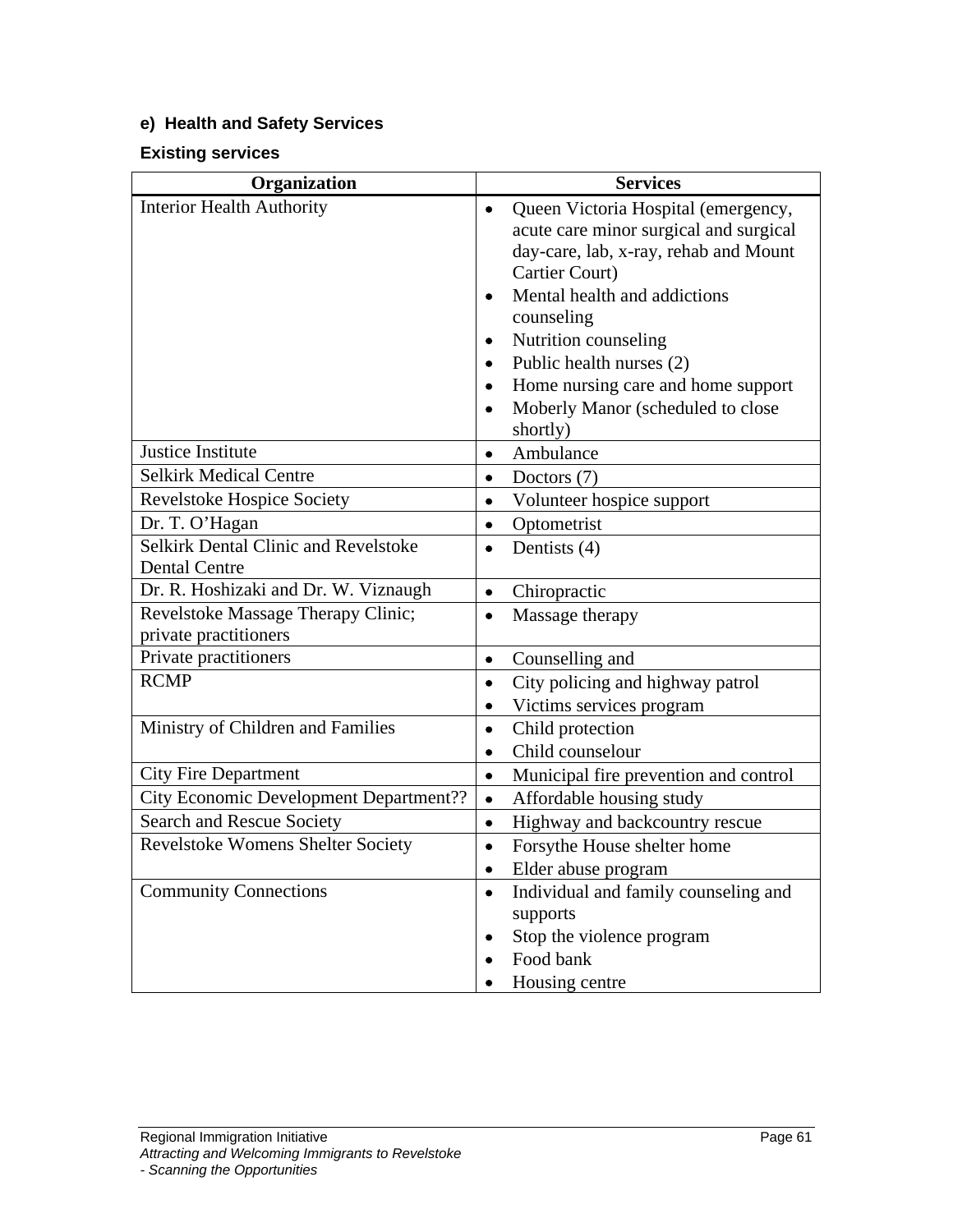### **Overview assessment**

| <b>Strengths</b>                                                                                     | <b>Challenges/Gaps</b>                                                                                                 |
|------------------------------------------------------------------------------------------------------|------------------------------------------------------------------------------------------------------------------------|
| Significant number of doctors for<br>population, and no difficulty to date<br>attracting new doctors | Hospital is not in a central location,<br>making transportation an issue for<br>some; this is particularly a challenge |
| Sophisticated hospital for population                                                                | now that the public health services<br>have been moved to the hospital                                                 |
| Very good success attracting health<br>professionals                                                 | • Limited multi-lingual health services<br>and patients from highway accidents                                         |
| Medical specialists are willing to<br>come to the community to provide                               | sometimes do not speak English                                                                                         |
| services                                                                                             | • Lack of non-traditional health services<br>and medical practitioners are not                                         |
| Shorter waitlists than in larger centres                                                             | linked to non-traditional health care                                                                                  |
| Provincial Nurse Hotline which is<br>multi-lingual                                                   | practitioners<br>• Immigrants experiencing difficulties                                                                |
| Affordable housing study underway<br>by the City                                                     | creating bonds and friendships may<br>develop mental health issues that may<br>be culturally difficult for them to     |
| Clean water and air                                                                                  | discuss, and for English speaking                                                                                      |
| Extremely safe, physically and<br>politically, particularly compared to<br>large centres             | counselors to assist<br>• Creating comfortable conditions for<br>immigrant women to access/purchase                    |
| <b>Local RCMP and Victim Services</b>                                                                | feminine products                                                                                                      |
| staff are multi-culturally aware                                                                     | • No 'culture shock' support<br>mechanisms                                                                             |
| Multi-lingual BC Crisis Line                                                                         | Based on experiences in their own                                                                                      |
| Local Ministry of Children and<br>Family Development office has access<br>to multi-cultural advisors | cultures, immigrants do not always<br>view police as helpful                                                           |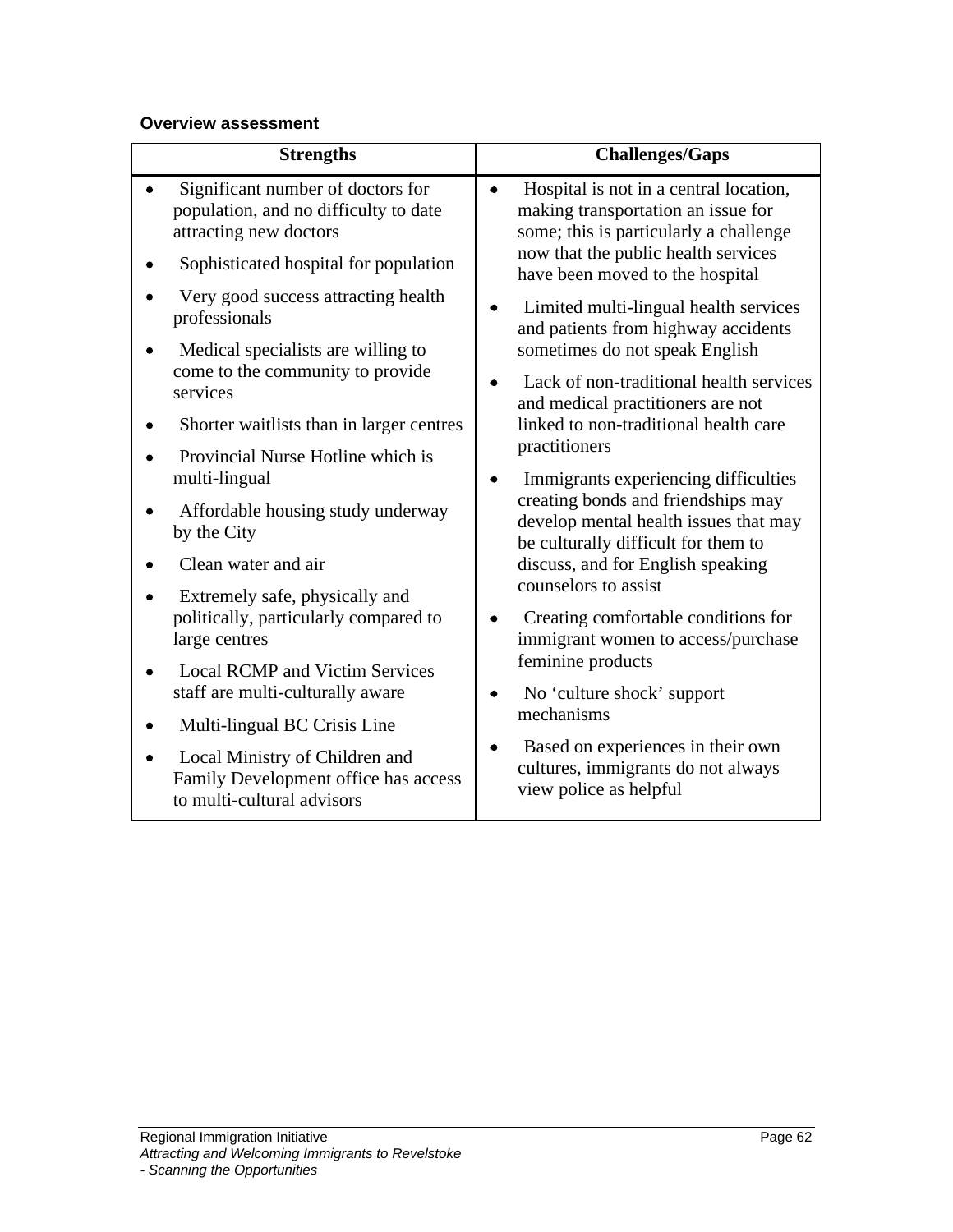### **Possible actions**

Note: Translation and interpretation actions are included under Language and Education **Services and Services** and Services and Services and Services and Services and Services and Services and Services and Services and Services and Services and Services and Services and Services and Services and Services and

| <b>Action</b>                                 | <b>Importance</b>                          |                   | <b>Possible Involvement</b> |
|-----------------------------------------------|--------------------------------------------|-------------------|-----------------------------|
|                                               | High   Mid   Low   Interested   Leadership |                   |                             |
| <b>IDENTIFIED DURING WORKSHOPS/INTERVIEWS</b> |                                            |                   |                             |
| 1. Pamphlet and website                       |                                            | Dr. O'Hagan   IHA |                             |
| describing health services in                 |                                            |                   |                             |
| the community                                 |                                            |                   |                             |
| 2. Multi-cultural training for                |                                            |                   |                             |
| health providers                              |                                            |                   |                             |
| 3. Community accountability for               |                                            |                   |                             |
| policing                                      |                                            |                   |                             |
| <b>IDENTIFIED FROM OTHER PROJECTS</b>         |                                            |                   |                             |
| . Information on public and                   |                                            |                   |                             |
| private medical coverage                      |                                            |                   |                             |
| 2. Naturopathic care                          |                                            |                   |                             |
| 3. Multi-lingual fire safety                  |                                            |                   |                             |
| information                                   |                                            |                   |                             |
| 4. Multi-lingual policing                     |                                            |                   |                             |
| 5. Critical incident response                 |                                            |                   |                             |
| mechanism                                     |                                            |                   |                             |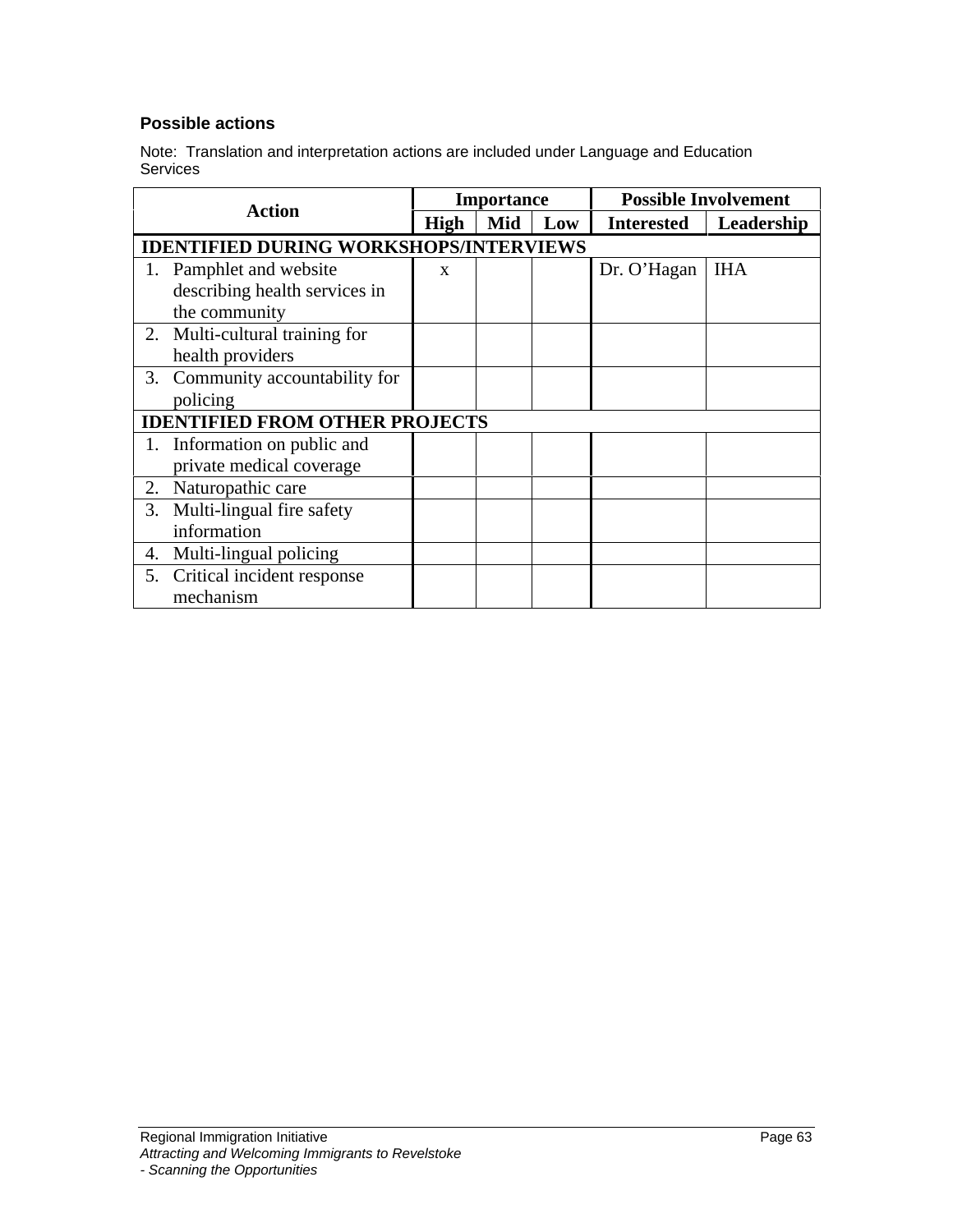### **f) Social and Faith Opportunities**

### **Existing services**

| Organization                          | <b>Services</b>                              |
|---------------------------------------|----------------------------------------------|
| City of Revelstoke                    | • Community and Aquatic Centre               |
|                                       | • Five community playgrounds                 |
|                                       | • Queen Elizabeth and Centennial Park        |
|                                       | with tennis, ball, soccer and track          |
|                                       | facilities                                   |
|                                       | • Golf course                                |
|                                       | • Seasonal recreational programming          |
|                                       | • Listing of recreational organizations      |
| Alpine Bowling Lanes                  | • Limited bowling                            |
| Okanagan Regional Library             | • Limited multi-lingual collection           |
| Arts Council                          | • Brings community arts groups together      |
|                                       | to work on common interests                  |
|                                       | • Hosts Mountain Arts Festival               |
| Mount Mackenzie Playhouse             | • Theatre productions                        |
| <b>Revelstoke Visual Arts Centre</b>  | • Gallery, studio space and woodworking      |
|                                       | shop                                         |
|                                       | Hosts shows and classes                      |
| Powder Springs                        | • Downhill ski-hill                          |
| Revelstoke Nordic Club                | • Mt. MacPherson cross-country ski trails    |
| Revelstoke Snowmobiling Society       | • Boulder and Frisby Mountain                |
|                                       | snowmobiling trails                          |
| Mount Revelstoke and Glacier National | • Activities and facilities within the parks |
| Parks                                 |                                              |
| <b>BC</b> Parks                       | • Blanket Creek and Martha Creek             |
|                                       | campgrounds                                  |
| <b>Community Connections</b>          | • Children's play groups                     |
|                                       | • Family events                              |
| Revelstoke Seniors' Society           | (not researched)                             |
| Churches                              | • Alliance                                   |
|                                       | • Anglican                                   |
|                                       | • Catholic                                   |
|                                       | • Jehovah Witness                            |
|                                       | • Lutheran                                   |
|                                       | • United                                     |
|                                       | • Victory                                    |